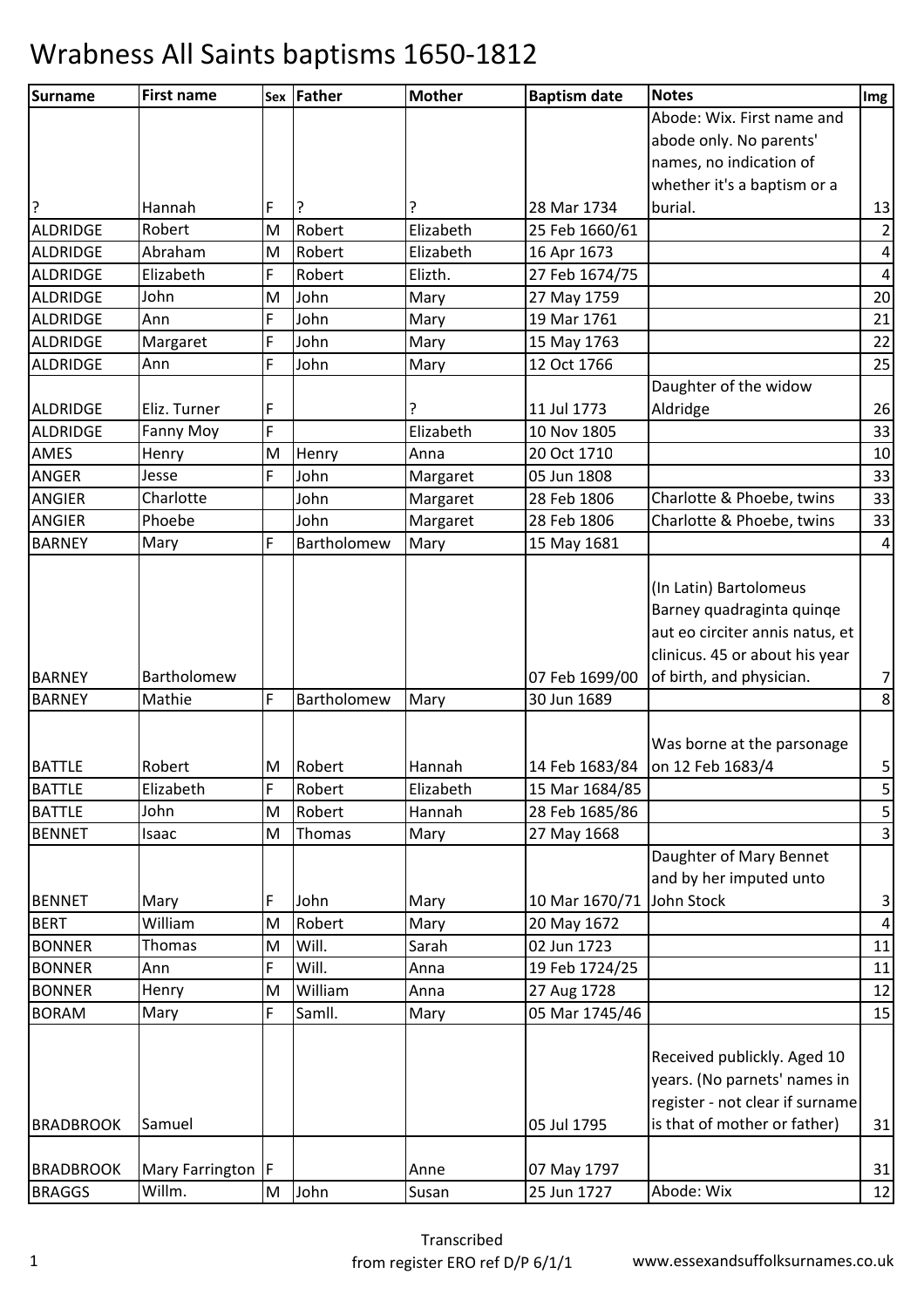| <b>BROOK</b>     | James         | M | James   | Cathrine  | 11 Sep 1774    |                               | 26               |
|------------------|---------------|---|---------|-----------|----------------|-------------------------------|------------------|
| <b>BROOK</b>     | Cathrine      | F | James   | Cat.      | 04 Aug 1776    |                               | 27               |
| <b>BROOK</b>     | Thos.         | M | James   | Cathrine  | 17 Apr 1778    |                               | 27               |
| <b>BROOKS</b>    | Robt.         | M | James   | Cathrine  | 23 Sep 1781    |                               | 28               |
| <b>BROOKS</b>    | Margaret      | F | James   | Catharine | 16 May 1784    |                               | 29               |
|                  | Catharine     |   |         |           |                |                               |                  |
| <b>BROOKS</b>    | Pegrim        | F | James   | Catharine | 17 Sep 1786    |                               | 29               |
| <b>BROOKS</b>    | Joshua        | M | James   | Catharine | 25 May 1788    |                               | 30               |
| <b>BROOKS</b>    | Mary Anne     | F | James   | Catharine | 29 Sep 1795    |                               | 31               |
| <b>BROOKS</b>    | Hannah        | F | Thomas  | Charlotte | 16 Jun 1799    |                               | 32               |
| <b>BROOKS</b>    | <b>Thomas</b> | M | Thomas  | Charlotte | 28 Jun 1801    |                               | 32               |
| <b>BROOKS</b>    | James         | M | Thomas  | Charlotte | 12 Aug 1803    |                               | 32               |
| <b>BROOKS</b>    | Elizabeth     | F | Thomas  | Charlotte | 03 Nov 1805    |                               | 33               |
|                  |               |   |         |           |                | Something in brackets at the  |                  |
|                  |               |   |         |           |                | end of the entry - a W (for   |                  |
|                  |               |   |         |           |                | Wix?) or a number, perhaps    |                  |
| <b>BROWN</b>     | Mary          | F | Robt.   | Margt.    | 03 Jan 1730/31 | 10 or 13?                     | 13               |
| <b>BROWN</b>     | Ann           | F | Robert  | Margaret  | 17 Mar 1732/33 |                               | 13               |
| <b>BROWN</b>     | Sarah         | F | Robert  | Margaret  | 09 Mar 1734/35 |                               | 13               |
| <b>BUCKLE</b>    | Ann           | F |         | Mary      | 23 Jan 1762    | Natural daughter              | 22               |
| <b>BULL</b>      | Lydia         | F | Henry   | Mary      | 12 Jun 1748    |                               | 16               |
| <b>BULL</b>      | Henry         | M | Henry   | Mary      | 03 Sep 1749    |                               | 17               |
| <b>BULL</b>      | Henry         | M | Henry   | Mary      | 19 Aug 1750    |                               | 17               |
|                  |               |   |         |           |                | Natural son of John Wing &    |                  |
| <b>BULLETOUT</b> | John          | M | John    | Mary      | 13 Oct 1707    | Mary Bulletout                | $\boldsymbol{9}$ |
|                  |               |   |         |           |                | Natural son of Robert         |                  |
| <b>BULLETOUT</b> | John          | M | Robert  | Mary      | 26 May 1715    | Sallowes & Mary Bulletout     | 11               |
| <b>BULLITOUT</b> | William       | M | William | Alice     | 02 May 1669    |                               | $\mathbf{3}$     |
| <b>BULLITOUT</b> | Samuell       | M | William | Alice     | 14 Oct 1671    |                               | $\pmb{4}$        |
| <b>BULLITOUT</b> | Mathie        | F | William | Alice     | 31 Mar 1673    |                               | $\overline{a}$   |
| <b>BULLITOUT</b> | John          | M | William | Alice     | 03 Feb 1673/74 |                               | $\pmb{4}$        |
|                  |               |   |         |           |                | Daughter of William Bullitout |                  |
| <b>BULLITOUT</b> | Mary          | F | William | Alice     | 01 Apr 1677    | jnr                           | $\pmb{4}$        |
|                  |               |   |         |           |                | Son of Willm. Bullitout junr  |                  |
| <b>BULLITOUT</b> | Jeremiah      | M | Willm.  | Alice     | 15 Sep 1679    | lately deceased               | $\overline{a}$   |
| <b>BURDIGE</b>   | Willm.        | M | John    | Susan     | 05 Jun 1729    |                               | 12               |
| <b>BURIDGE</b>   | James         | M | John    | Susan     | 11 Dec 1726    |                               | 12               |
| <b>BURIDGE</b>   | John          | M | John    | Mary      | 01 Jul 1729    |                               | 12               |
| <b>BURRIDGE</b>  | Nathaniel     | M | John    | Susan     | 29 May 1733    |                               | 13               |
| <b>BURRIDGE</b>  | Nath.         | M | John    | Mary      | 17 Feb 1742/43 |                               | 14               |
| <b>BURRIDGE</b>  | Mary          | F | John    | Mary      | 17 Jun 1745    |                               | 15               |
| CALLOW           | Thos.         | M | Thos.   | Rachel    | 01 Jul 1781    |                               | 28               |
| <b>CAMPION</b>   | George        | M | Saml.   | Susanna   | 10 Jun 1775    |                               | 27               |
| <b>CAMPION</b>   | Samuel        | M | Samuel  | Hannah    | 24 Aug 1788    |                               | 30               |
| <b>CAMPION</b>   | Hannah        | F | Samuel  | Hannah    | 25 May 1790    |                               | 30               |
| <b>CAMPION</b>   | John          | M | Samuel  | Hannah    | 08 Jan 1792    |                               | 31               |
| <b>CAMPION</b>   | Susannah      | F | Samuel  | Hannah    | 06 Apr 1794    |                               | 31               |
| <b>CAMPION</b>   | George        | M | Samuel  | Hannah    | 04 Nov 1798    |                               | 32               |
|                  |               |   |         |           |                |                               |                  |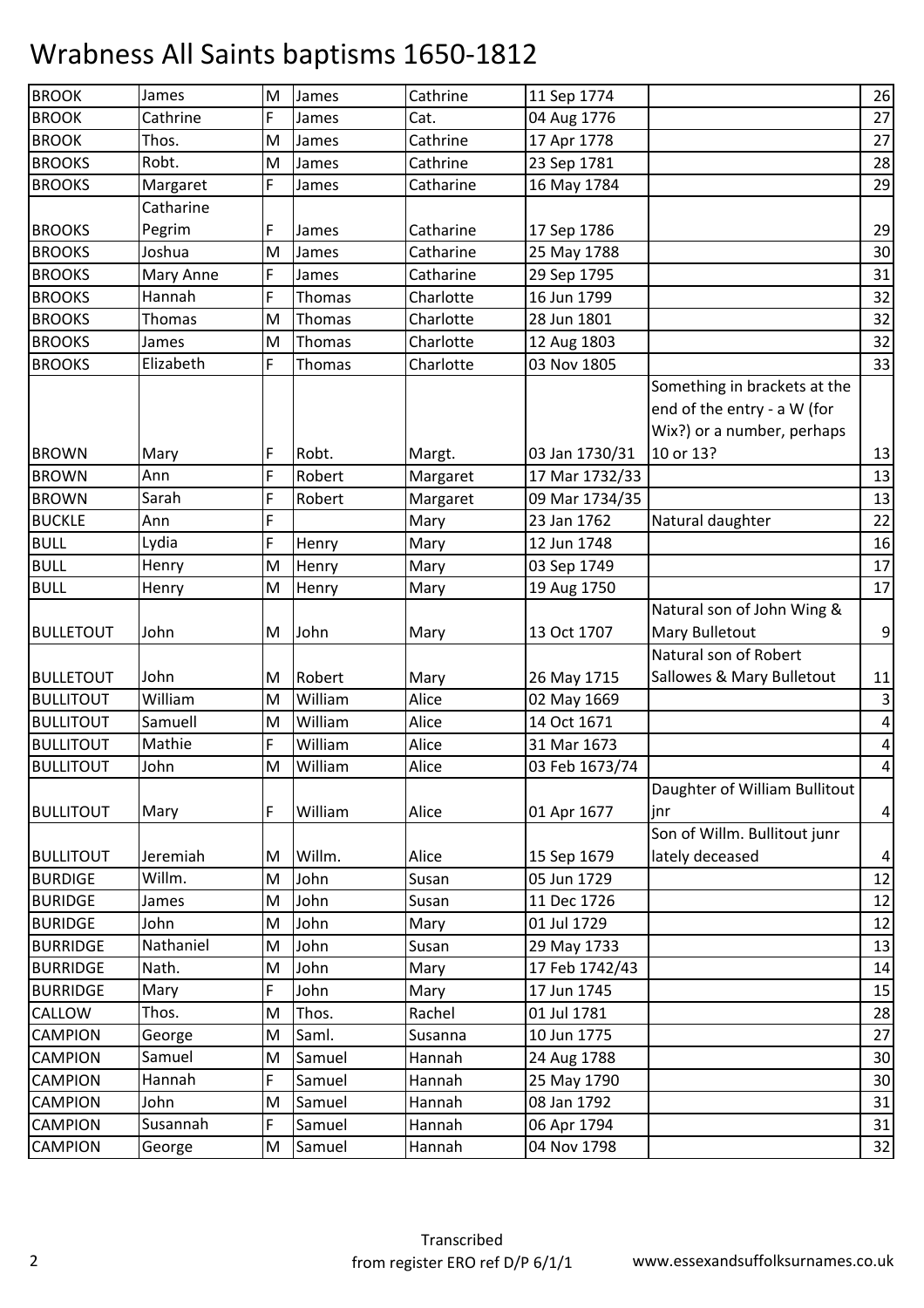|                   |               |   |            |           |                | Surname missing from entry,   |                |
|-------------------|---------------|---|------------|-----------|----------------|-------------------------------|----------------|
|                   |               |   |            |           |                | but later baptisms in         |                |
|                   |               |   |            |           |                | Wrabness suggest the          |                |
| <b>CAMPION?</b>   | Hannah        | F | Saml.      | Susanna   | 14 Mar 1773    | surname should be Campion.    | 26             |
| <b>CANHAM</b>     | Mary          | F | Samuel     | Mary      | 15 Sep 1811    |                               | 35             |
| CARRINGTON        | Maffen        | M | Richard    | Mary      | 12 May 1718    |                               | 10             |
| <b>CARRINGTON</b> | <b>Bennet</b> | M | Richard    | Mary      | 26 Jun 1719    | Born 14 June 1719             | 10             |
| <b>CARRINGTON</b> | Benjamine     | M | Richard    | Mary      | 02 Jan 1720/21 |                               | 10             |
| <b>CARTER</b>     | Susanna       | F | Phillip    | Susan     | 17 Jun 1733    | Abode: Wix                    | 13             |
| <b>CARTER</b>     | Phillip       | M | Phillip    | Susan     | 04 May 1735    |                               | 13             |
| <b>CHISNAL</b>    | John          | M | John       | Ann       | 16 Jan 1778    |                               | 27             |
| <b>CHISNAL</b>    | Peggy         | F | John       | Ann       | 06 Oct 1779    |                               | 28             |
| <b>CHISNAL</b>    | Susanna       | F | John       | Ann       | 14 Aug 1781    |                               | 28             |
| <b>CHISNAL</b>    | John          | M | John       | Sarah     | 18 Apr 1808    |                               | 33             |
| <b>CHISNAL</b>    | Aaron         | M | John       | Sarah     | 02 Jul 1809    |                               | 34             |
| <b>CHISNALL</b>   | Ann           | F | John       | Ann       | 19 Sep 1776    |                               | 27             |
| <b>CLARK</b>      | John          | M | Micha      | Elizabeth | 13 Jan 1683/84 |                               | $\mathsf S$    |
| <b>CLARKE</b>     | Stephen       | M | Stephen    | Ann       | 26 Sep 1671    |                               | $\overline{4}$ |
| <b>CLARKE</b>     | Robert        | M | Robert     | Eliza.    | 23 Feb 1742/43 |                               | 14             |
|                   |               |   |            |           |                | Entered under the heading     |                |
| <b>CLARKE</b>     | Robt.         | M | Robt.      | Eliz.     | 21 Feb 1743/44 | for 1744                      | 14             |
| <b>CLARKE</b>     | Richard       | M | Robert     | Elizabeth | 17 Jun 1745    |                               | 15             |
| <b>CLARKE</b>     | Tho.          | M | Robert     | Elizabeth | 17 Feb 1748/49 |                               | 17             |
| <b>CLARKE</b>     | Eliza.        | F | Robert     | Eliz.     | 14 Jul 1751    |                               | 18             |
| <b>CLARKE</b>     | John          | M | Robt.      | Eliza.    | 18 Aug 1754    |                               | 19             |
| <b>CLARKE</b>     | Mary          | F | Robt.      | Eliz.     | 18 Sep 1757    |                               | 20             |
| <b>CLARKE</b>     | Ann           | F | Robt.      | Eliza.    | 01 Jun 1761    |                               | 21             |
| <b>CLARKE</b>     | James         | M | Francis    | Mary      | 30 Aug 1812    |                               | 35             |
| <b>CLEMENTS</b>   | Phillip       | M | George     | Mary      | 26 Sep 1731    | Abode: Wix                    | 13             |
| <b>CLEMENTS</b>   | James         | M | Philip     | Mary      | 09 Oct 1768    |                               | 15             |
| <b>CLEMENTS</b>   | Judith        | ۲ | George     |           | 29 Jul 1759    |                               | 20             |
| <b>CLEMENTS</b>   | James         | M | Philip     | Mary      | 05 Feb 1764    |                               | 23             |
| <b>CLEMENTS</b>   | Mary          | F | Philip     | Mary      | 23 Mar 1766    |                               | 24             |
| <b>CLEMENTS</b>   | Edward        | M | Phillip    | Mary      | 28 Oct 1770    |                               | 25             |
| <b>CLERKE</b>     | James         | M | William    | Elizabeth | 25 Aug 1660    | Born 25 July 1660             | $\overline{2}$ |
| <b>COCKERELL</b>  | Elizabeth     | F | Joseph     | Elizabeth | 01 May 1719    |                               | 10             |
|                   |               |   |            |           |                |                               |                |
| <b>COCKERELL</b>  | ?             | M | Joseph     | Elizabeth | 19 Sep 1720    | Child's name not in register  | 10             |
| <b>COKER</b>      | James         | M |            | Sarah     | 16 May 1748    | A natural child               | 16             |
| <b>COLE</b>       | Thos.         |   |            | Martha    | 27 Jul 1766    | A natural child               | 24             |
|                   |               |   |            |           |                |                               |                |
|                   |               |   |            |           |                | A base child the sonne of Ann |                |
|                   |               |   |            |           |                | Holmes and by her imputed     |                |
| <b>COLMAN</b>     | Francis       | M | John       | Ann       | 14 Feb 1661/62 | unto John Colman              | $\overline{a}$ |
| <b>CONSTABLE</b>  | Hannah        | F | Nathaniell | Hannah    | 03 Apr 1681    |                               | $\pmb{4}$      |
| <b>CONSTABLE</b>  | Ann           | F | Nat.       | An        | 11 Feb 1682/83 |                               | 5              |
| COOK              | Robert        | M | Phillip    | Margaret  | 09 Jan 1736/37 |                               | 14             |
| <b>COOK</b>       | Mary          | F | Isaac      | Mary      | 25 Oct 1795    |                               | 31             |
| <b>COPSEY</b>     | Daniel        | M | Daniel     | Lydia     | 08 May 1737    |                               | 14             |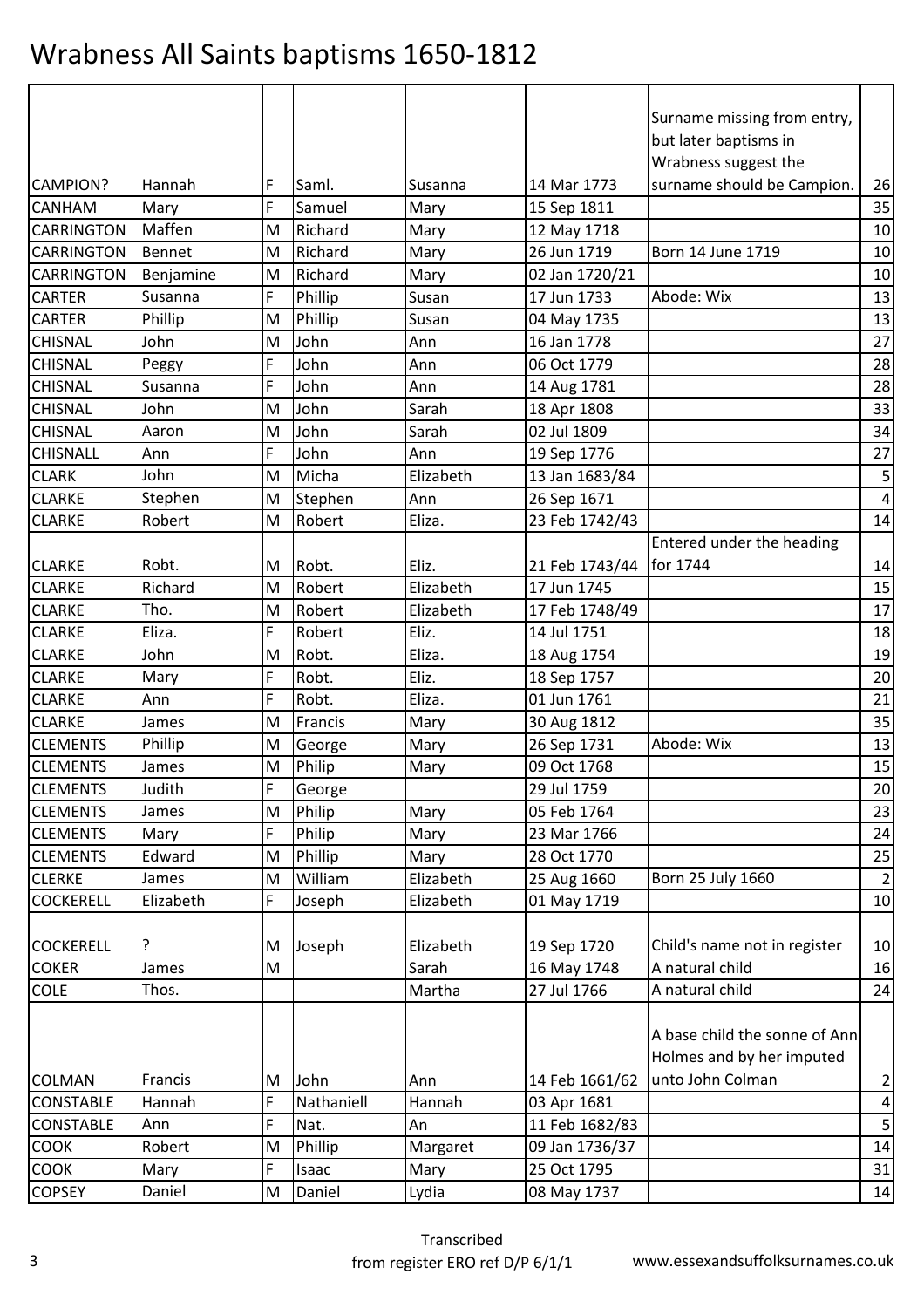| <b>COPSEY</b>  | John      | M | Daniel    | Lydia     | 02 Apr 1741    | Not clear if baptism or burial. | 15               |
|----------------|-----------|---|-----------|-----------|----------------|---------------------------------|------------------|
| <b>COPSEY</b>  | Maria     | F | Danl.     | Martha    | 16 May 1773    |                                 | 26               |
| <b>COUSINS</b> | Mary      | F | Nathaniel | Susan     | 14 Oct 1722    |                                 | 10               |
| <b>COUSINS</b> | Nathaniel | M | Nat.      | Susan     | 15 Mar 1723/24 |                                 | 11               |
| COWE           | William   | M | William   | Mathie    | 18 Mar 1660/61 |                                 | $\mathbf 2$      |
| <b>COWE</b>    | John      | M | William   | Mathie    | 29 May 1662    |                                 | $\overline{3}$   |
|                |           |   |           |           |                | Daughter of William Cowey       |                  |
| <b>COWEY</b>   | Mathie    | F | William   | Elizabeth | 14 Jan 1684/85 | junior                          | 5                |
|                |           |   |           |           |                | Daughter of Mary Wing & by      |                  |
|                |           |   |           |           |                | her fathered on Willm.          |                  |
| <b>COWEY</b>   | Mary      | F | Willm.    | Mary      | 01 Aug 1686    | Cowey junr.                     | 5                |
| <b>COWEY</b>   | Abraham   | M | Willm.    | Elizabeth | 28 May 1693    |                                 | $\overline{7}$   |
| <b>COWEY</b>   | Mary      | F | John      | Mary      | 09 Feb 1695/96 |                                 | $\overline{7}$   |
| <b>COWEY</b>   | John      | M | John      | Mary      | 02 Feb 1697/98 |                                 | $\overline{7}$   |
| <b>COWEY</b>   | James     | M | John      | Mary      | 02 Jun 1700    |                                 | $\overline{7}$   |
|                |           |   |           |           |                |                                 |                  |
| <b>COWEY</b>   | John      | M | William   | Eliz.     | 27 Feb 1686/87 | Son of William Cowey junior     | 8                |
|                |           |   |           |           |                |                                 |                  |
| <b>COWEY</b>   | Thomas    | M | William   | Elizabeth | 01 Jan 1688/89 | Son of William Cowey junior     | 8                |
| <b>COWEY</b>   | Elizabeth | F | William   | Eliz.     | 23 Feb 1689/90 |                                 | 8                |
| <b>COWEY</b>   | William   | M | John      | Mary      | 25 Dec 1702    |                                 | $\,8\,$          |
| <b>COWEY</b>   | Abraham   | M | John      | Mary      | 27 Dec 1705    |                                 | 9                |
| <b>COWEY</b>   | Mercy     | F | John      | Mercy     | 08 Feb 1705/6  |                                 | $\mathsf 9$      |
| <b>COWEY</b>   | John      | M | John      | Mercy     | 08 Jan 1709/10 |                                 | $\boldsymbol{9}$ |
| <b>COWEY</b>   | Will.     | M | James     | Susan     | 17 Nov 1724    |                                 | 11               |
|                |           |   |           |           |                | Entry appears again on 26       |                  |
|                |           |   |           |           |                | Oct. Should the Oct entry       |                  |
| <b>COWEY</b>   | Mary      | F | James     | Susan     | 29 Aug 1726    | actually be a burial?           | 12               |
| <b>COWEY</b>   | Mary      | F | James     | Susan     | 28 Jan 1727/28 |                                 | 12               |
| <b>COWEY</b>   | Elizabeth | F | James     | Susan     | 03 Aug 1731    |                                 | 13               |
| <b>COWEY</b>   | Mary      | F | James     | Susan     | 11 Dec 1734    |                                 | 13               |
| <b>COWEY</b>   | James     | M | James     | Susan     | 11 May 1736    |                                 | 14               |
|                |           |   |           |           |                | Publickly received into         |                  |
|                |           |   |           |           |                | Christ's Flock; Susanna         |                  |
|                |           |   |           |           |                | daughter of Rayner Cox,         |                  |
|                |           |   |           |           |                | deceased, & Susanna his         |                  |
|                |           |   |           |           |                | wife; baptized, as was          |                  |
|                |           |   |           |           |                | asserted, on 16th of            |                  |
|                |           |   |           |           |                | September 1805, in Fitzroy      |                  |
|                |           |   |           |           |                | Chapel, Parish of               |                  |
| <b>COX</b>     | Susanna   | F | Rayner    | Susanna   | 20 Jul 1806    | Marylebone, London              | 33               |
| <b>CUTTIN</b>  | Susan     | F | William   | Elizabeth | 05 Jan 1728/29 |                                 | 12               |
| <b>CUTTIN</b>  | Elizabeth | F | William   | Elizabeth | 30 Mar 1731    |                                 | 13               |
| <b>CUTTIN</b>  | William   | M | William   | Elizabeth | 31 Mar 1734    |                                 | 13               |
| <b>CUTTIN</b>  | John      | M | John      | Elizabeth | 14 Dec 1735    |                                 | 14               |
| <b>CUTTING</b> | Eliz.     | F | Will.     |           | 22 Jul 1722    | Abode: Wix                      | 10               |
| <b>CUTTING</b> | Mary      | F | William   | Elizabeth | 12 Jun 1726    |                                 | 12               |
| <b>DAMSEL</b>  | Sarah     | F | John      | Sarah     | 20 Sep 1685    |                                 | 5                |
| <b>DAMSELL</b> | John      | M | John      | Sarah     | 27 May 1683    |                                 | 5                |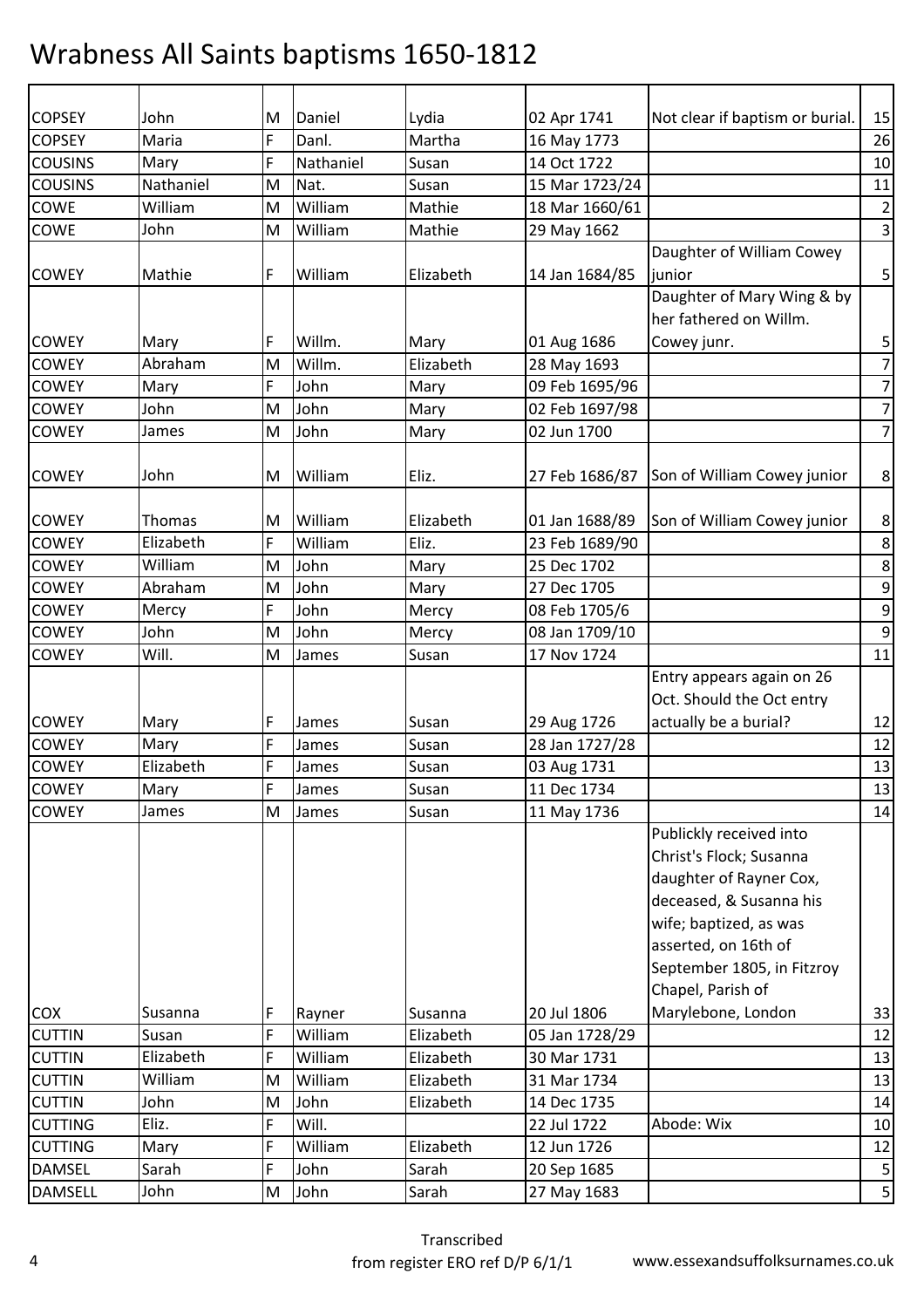| <b>DAVEY</b>      | Edward        | M | Edward  | Martha    | 02 Jun 1771    |                   | 26                      |
|-------------------|---------------|---|---------|-----------|----------------|-------------------|-------------------------|
| <b>DAVEY</b>      | Phoebe        | F | Edward  | Martha    | 04 Mar 1781    |                   | 28                      |
| <b>DAVIE</b>      | Edward        | M | Edward  | Martha    | 27 Mar 1774    |                   | 26                      |
| <b>DAVIE</b>      | Elizabeth     | F | Edward  | Martha    | 11 May 1777    |                   | 27                      |
| DAY               | George        | M | George  | Martha    | 04 Sep 1706    |                   | $\boldsymbol{9}$        |
| DAY               | Martha        | F | Edward  | Susan     | 04 Apr 1793    | A pauper          | 31                      |
| <b>DAY</b>        | Joseph Sidney | M |         | Hannah    | 07 Dec 1794    |                   | 31                      |
| DAY               | Dinah         | F | Edward  | Susan     | 04 Jul 1795    |                   | 31                      |
| <b>DAY</b>        | William       | M | Edward  | Susan     | 30 Jul 1797    |                   | 31                      |
| DAY               | James         | M | Edward  | Susan     | 10 Mar 1799    |                   | 32                      |
| <b>DEATH</b>      | Thomas        | M | Thomas  | Mary      | 16 Oct 1808    |                   | 33                      |
| <b>DEMAID</b>     | James         | M | James   | Sarah     | 12 May 1765    |                   | 24                      |
| <b>DICKSON</b>    | Eliza.        | F | Benj.   | Eliza.    | 22 Mar 1778    |                   | 27                      |
| <b>DIXON</b>      | Elizabeth     | F | Benj.   | Eliz.     | 27 Oct 1776    |                   | 27                      |
| <b>DIXON</b>      | Mary          | F | Benj.   | Eliza.    | 07 May 1780    |                   | 28                      |
| <b>DOUBLE</b>     | Thos.         | M | Thos.   | Hannah    | 25 Mar 1779    |                   | 28                      |
| <b>DOUBLE</b>     | Sarah         | F | Thos.   | Hannah    | 11 Jul 1780    |                   | 28                      |
| <b>DOUBLE</b>     | Hannah        | F | Thos.   | Hannah    | 23 Sep 1781    |                   | 28                      |
| <b>DOUBLE</b>     | John          | M | Thomas  | Hannah    | 11 Sep 1785    |                   | 29                      |
| <b>DUBBLE</b>     | Thomas        | M | Thomas  | Hanna     | 11 May 1782    |                   | 29                      |
| <b>DUTTEN</b>     | Sarah         | F |         | Eliz.     | 11 Jul 1783    | An Illegitimate   | 29                      |
| <b>EASTWOOD</b>   | Mary          | F | William | Mary      | 04 May 1662    |                   | $\overline{\mathbf{3}}$ |
| <b>EASTWOOD</b>   | Mathie        | F | William | Mary      | 24 Apr 1664    |                   | $\mathsf{3}$            |
| <b>EASTWOOD</b>   | Elizabeth     | F | William | Mary      | 02 Feb 1665/66 |                   | $\mathbf{3}$            |
| <b>EASTWOOD</b>   | Prudence      | F | William | Mary      | 13 Aug 1668    |                   | $\mathbf{3}$            |
| <b>EASTWOOD</b>   | Susan         | F | William | Mary      | 25 Jan 1670/71 |                   | ω                       |
| <b>EASTWOOD</b>   | Sarah         | M | William | Mary      | 17 Jan 1672/73 |                   | $\pmb{4}$               |
| <b>EASTWOOD</b>   | William       | M | William | Mary      | 27 Jan 1674/75 |                   | $\pmb{4}$               |
| <b>EASTWOOD</b>   | Hannah        | F | William | Mary      | 26 Jun 1678    |                   | $\pmb{4}$               |
| <b>EASTWOOD</b>   | Mary          | F | William | Mary      | 22 Nov 1704    |                   | $\boldsymbol{6}$        |
| <b>EASTWOOD</b>   | William       | M | William | Mary      | 18 Sep 1702    |                   | $\overline{z}$          |
| <b>EDGAR</b>      | Mary          | F | Richard | Susan     | 13 Dec 1724    |                   | 11                      |
| <b>EDGAR</b>      | Susan         | F | Richard | Susan     | 04 Dec 1726    |                   | 12                      |
| <b>EDGRAVE</b>    | John          | M | John    | Rebeckah  | 06 Aug 1682    | Abode: Wix        | $\mathsf S$             |
| <b>EDWARDS</b>    | John          | M | William | Sarai     | 02 Mar 1683/84 |                   | 5                       |
| <b>ELY</b>        | John          | M | Samuel  | Sarah     | 18 Oct 1789    |                   | 30                      |
| <b>ELY</b>        | Mary          | F | Samuel  | Sarah     | 08 Apr 1792    |                   | 31                      |
| <b>EVERETT</b>    | Sarah         | F | Willm.  | Abigail   | 17 Mar 1782    |                   | 28                      |
| <b>EVERETT</b>    | John          | M | William | Mary      | 03 Dec 1810    | Born 8 April 1810 | 34                      |
| <b>EVERIT</b>     | Mary          | F | Willm.  | Abigail   | 02 May 1779    |                   | 28                      |
| <b>EVERITT</b>    | William       | M | William | Abigail   | 20 Feb 1775    |                   | 27                      |
| <b>EVERITT</b>    | James         | M | Willm.  | Abigail   | 24 Nov 1776    |                   | 27                      |
| <b>EVERITT</b>    | William       | M | William | Mary      | 18 Apr 1802    |                   | 32                      |
| <b>EVERITT</b>    | James         | M | James   | Elizabeth | 18 Feb 1804    |                   | 33                      |
| <b>EVERITT</b>    | James         | M | William | Mary      | 19 Aug 1804    |                   | 33                      |
| <b>FARINGDON</b>  | Sarah         | F | Thomas  | Elizabeth | 17 Jul 1726    |                   | 12                      |
| FARINGDON         | Thomas        | M | Thomas  | Elizabeth | 11 Aug 1728    |                   | 12                      |
| FARINGTON         | John          | M | Thomas  | Elizabeth | 11 Apr 1731    |                   | 13                      |
| <b>FARINGTON</b>  | William       | M | Thomas  | Elizabeth | 09 Sep 1733    |                   | 13                      |
| <b>FARRINGTON</b> | Thos.         | M | Thos.   | Mary      | 06 Apr 1760    |                   | 21                      |
|                   |               |   |         |           |                |                   |                         |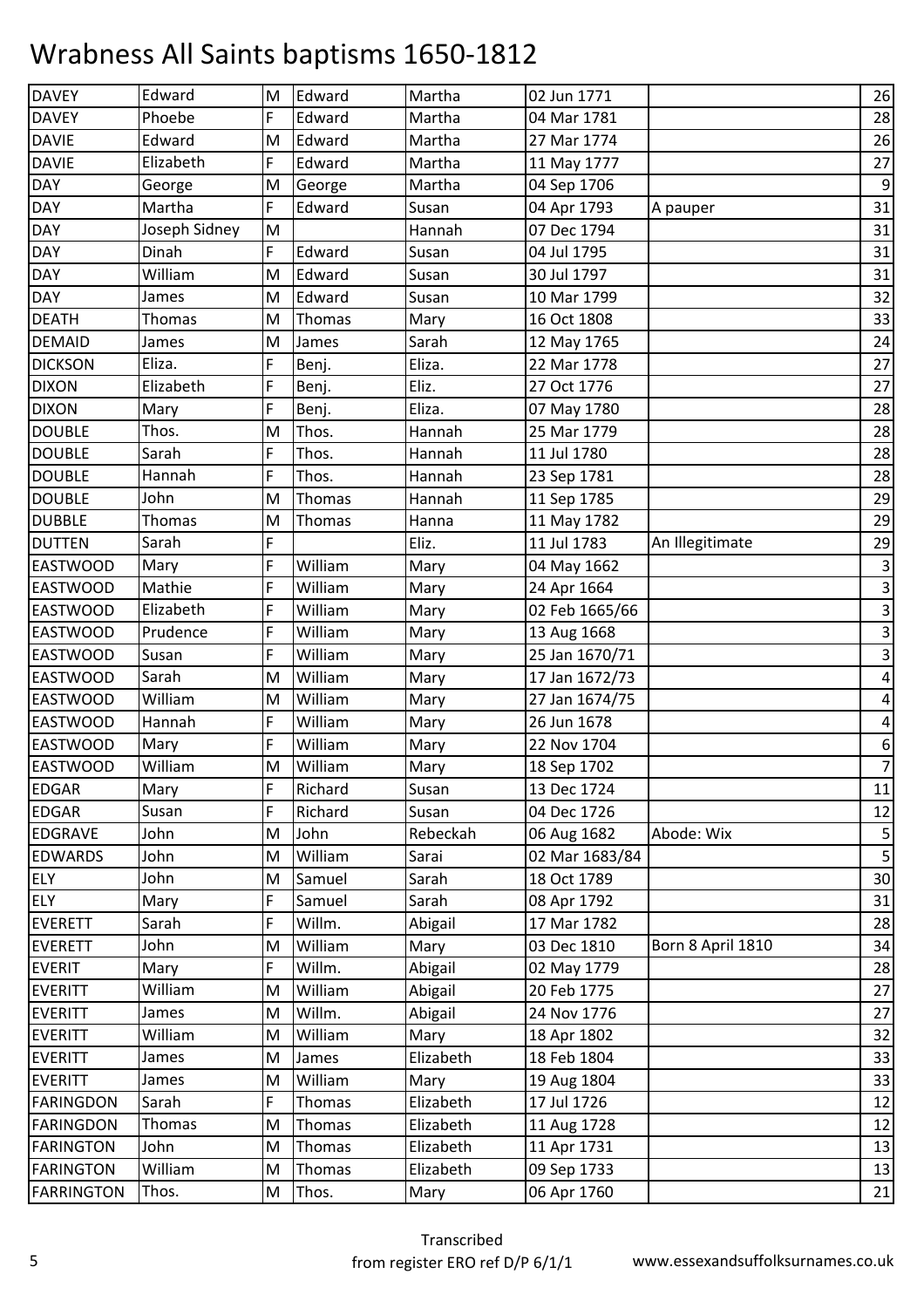| <b>FARRINGTON</b> | George        | M | Thos.   | Mary      | 25 Apr 1762    |                             | 22           |
|-------------------|---------------|---|---------|-----------|----------------|-----------------------------|--------------|
| <b>FARRINGTON</b> | James         | M | Thos.   | Mary      | 23 May 1763    |                             | 23           |
| <b>FARRINGTON</b> | George        | M | Thos.   | Mary      | 23 May 1763    |                             | 23           |
| <b>FARRINGTON</b> | James         | M | Thos.   | Mary      | 15 Jul 1764    |                             | 23           |
| <b>FARRINGTON</b> | George        | M | Thos.   | Mary      | 05 Oct 1766    |                             | 24           |
| <b>FARRINGTON</b> | William       | M | Thos.   | Mary      | 09 Jul 1769    |                             | 25           |
| <b>FARRINGTON</b> | George        | M | Thomas  | Mary      | 29 Sep 1771    |                             | 26           |
| <b>FARRINGTON</b> | Saml.         | M | Thos.   | Mary      | 05 Feb 1775    |                             | 27           |
| <b>FARRINGTON</b> | Samuel        | M | Samuel  | Sarah     | 09 Sep 1798    |                             | 32           |
| <b>FARRINGTON</b> | William       | M | William | Hannah    | 13 Jul 1799    |                             | 32           |
| <b>FARRINGTON</b> | William       | M | William | Rebecca   | 12 Mar 1803    |                             | 32           |
| <b>FARRINGTON</b> | Samuel        | M | William | Rebecca   | 26 Feb 1805    |                             | 33           |
| <b>FARRINGTON</b> | John          | M | William | Rebecca   | 14 May 1809    |                             | 34           |
| <b>FARRINGTON</b> | George Potter | M | William | Rebecca   | 10 Dec 1809    |                             | 34           |
| <b>FENN</b>       | James         | M | Isaac   | Sarah     | 17 Aug 1760    |                             | 21           |
| FENN              | James         | M | Isaac   | Sarah     | 15 Aug 1762    |                             | 22           |
| <b>FENN</b>       | Elizabeth     | F | Isaac   | Sarah     | 18 Oct 1765    |                             | 24           |
| <b>FENN</b>       | Sarah         | F | Isaac   | Sarah     | 24 Apr 1768    |                             | 25           |
| <b>FENN</b>       | James         | M | James   | Anne      | 29 Sep 1788    |                             | 30           |
| <b>FENN</b>       | Anne          | F | James   | Anne      | 06 Feb 1791    |                             | 30           |
| FENN              | Sarah         | F | James   | Anne      | 05 May 1793    |                             | 31           |
| <b>FENN</b>       | John          | M | James   | Anne      | 24 Jul 1796    |                             | 31           |
| <b>FERRINGTON</b> | Mary          | F | Robert  | Elizabeth | 25 Mar 1665    |                             | $\mathsf 3$  |
| <b>FERRINGTON</b> | Hannah        | F | Robert  | Elizabeth | 17 Jan 1668/69 |                             | $\mathbf{3}$ |
| <b>FERRINGTON</b> | Frances       | F | Robert  | Elizabeth | 24 Mar 1671/72 |                             | $\pmb{4}$    |
| <b>FISHER</b>     | Thomas        | M | Thomas  | Cecilie   | 29 Jul 1670    |                             | υ            |
| <b>FISHER</b>     | Pariss        | M | Pariss  | Elizabeth | 09 Jul 1806    |                             | 33           |
| <b>FISHER</b>     | Elizabeth     | F | Palmer  | Elizabeth | 27 Aug 1809    |                             | 34           |
|                   |               |   |         |           |                | Baptized at Bradfield. Born |              |
| <b>FISHER</b>     | Francis       | M | Pariss  | Elizabeth | 21 Jan 1810    | 17 March 1808               | 34           |
| <b>FOX</b>        | Willm.        | M | John    | Sarah     | 17 Oct 1762    |                             | 22           |
| <b>FOX</b>        | Mary          | F | John    | Sarah     | 26 Feb 1775    |                             | 27           |
| <b>FROST</b>      | Edward        | M | Ambrose | Elizabeth | 17 Jan 1664/65 |                             | $\mathbf{3}$ |
| <b>FROST</b>      | Edward        | M | Edward  | Ann       | 08 Feb 1686/87 |                             | $\bf 8$      |
| <b>FROST</b>      | John          | М | Edward  | Anne      | 16 Jun 1689    |                             | $\,8\,$      |
| <b>GARDNER</b>    | William       | M | William | Sarah     | 16 May 1790    |                             | 30           |
| <b>GARNHAM</b>    | Mary          | F | John    | Mary      | 14 Jul 1728    |                             | 12           |
| <b>GARNHAM</b>    | Edward        | M | John    | Mary      | 11 Feb 1730/31 |                             | 13           |
| <b>GERLIN</b>     | John          | M | John    | Mary      | 15 Aug 1725    |                             | 12           |
| <b>GERLIN</b>     | Richard       | M | John    | Martha    | 08 Jul 1753    |                             | 18           |
| <b>GIRLEN</b>     | Mary          | F | John    | Mary      | 21 Apr 1723    |                             | 11           |
| <b>GIRLIN</b>     | Mary          | F | John    | Martha    | 26 Mar 1751    |                             | 18           |
| <b>GIRLIN</b>     | Martha        | F | John    | Martha    | 11 May 1755    |                             | 19           |
| <b>GIRLIN</b>     | John          | M | John    | Martha    | 28 Nov 1756    |                             | 20           |
| <b>GIRLIN</b>     | Thos.         | M | John    | Martha    | 18 Nov 1759    |                             | 21           |
| <b>GIRLING</b>    | James         | M | John    | Martha    | 17 Oct 1762    |                             | 22           |
| <b>GIRLING</b>    | Susanna       | F | John    | Martha    | 01 Feb 1767    |                             | 25           |
| <b>GOOD</b>       | John          | M | Thos.   | Ann       | 19 Dec 1779    |                             | 28           |
| <b>GOOD</b>       |               |   |         |           |                |                             |              |
|                   | Mary          | F | Thos.   | Ann       | 20 Oct 1782    |                             | 28           |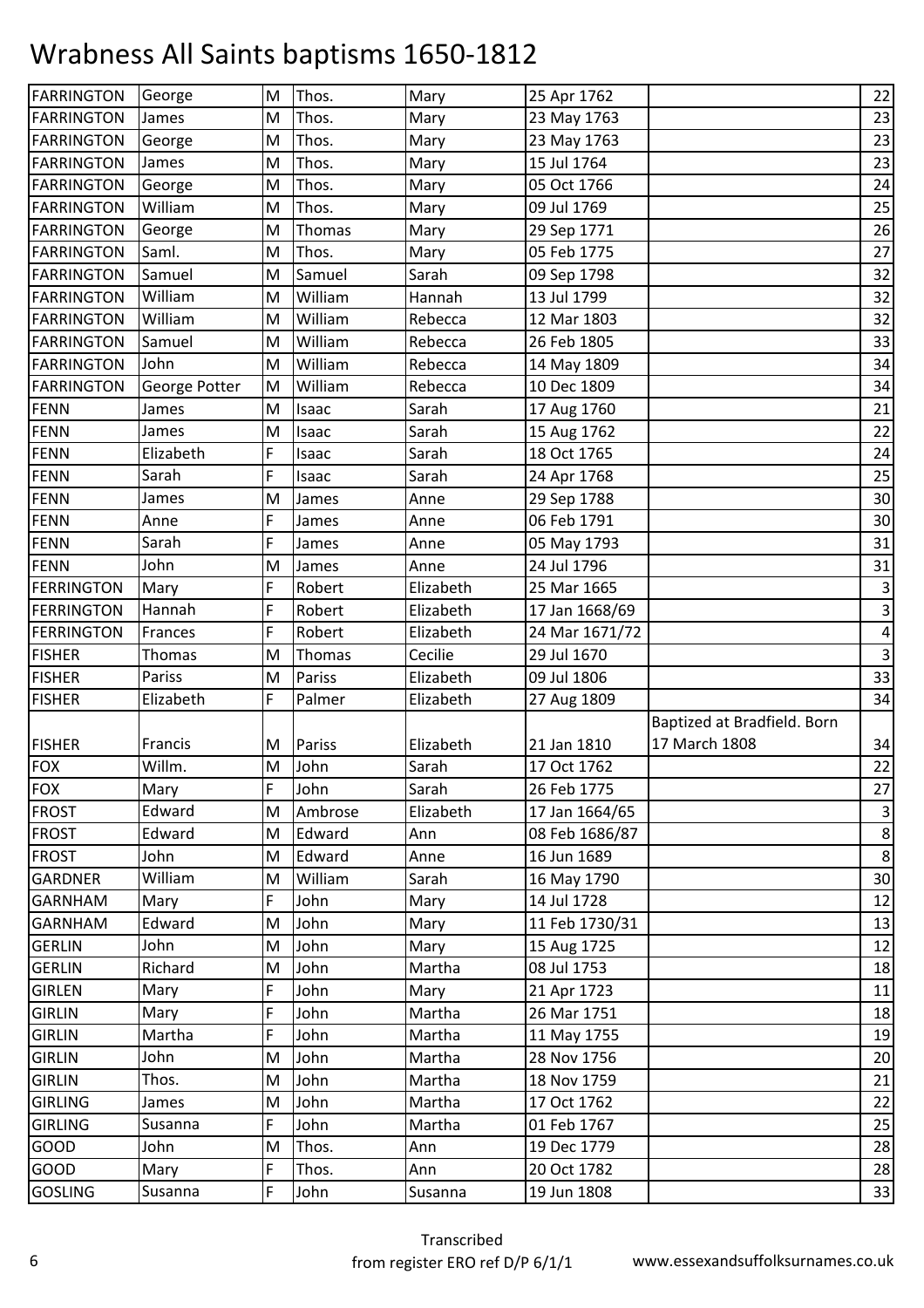|                |                |    |         |           |                | Born at "half past ten at                                                                                                                                                                                                                                                                                                                                                         |                  |
|----------------|----------------|----|---------|-----------|----------------|-----------------------------------------------------------------------------------------------------------------------------------------------------------------------------------------------------------------------------------------------------------------------------------------------------------------------------------------------------------------------------------|------------------|
| <b>GOUGH</b>   | Margaret Mary  | F. | Maurice | Margaret  | 22 Feb 1766    | night" on 6 Feb 1766.                                                                                                                                                                                                                                                                                                                                                             | 24               |
| <b>GRANT</b>   | Jemima Frances | F. | J.F.    | Ann       | 11 Oct 1812    | Born 26 Sep 1812. Daughter<br>of the Revd. J F Grant. Half-<br>baptized (presumably that<br>means baptised privately and<br>the child would have later<br>been received into the<br>church)<br>Born 1 June 1810. Daughter<br>of the Revd. J F Grant. Half-<br>baptized in July 1810. (exact<br>date not given. "Half-<br>baptized" presumably means<br>privately baptized and the | 35               |
|                |                |    |         |           |                | child would've been later                                                                                                                                                                                                                                                                                                                                                         |                  |
| <b>GRANT</b>   | Harriet        | F  | J.F.    | Ann       | * Jul 1810     | received into the church.)                                                                                                                                                                                                                                                                                                                                                        | 35               |
| <b>GREEN</b>   | Mary           | F  | Joseph  | Mary      | 08 Feb 1701/2  |                                                                                                                                                                                                                                                                                                                                                                                   | 7                |
| <b>GREEN</b>   | Anne           | F  | Joseph  | Mary      | 06 Jan 1703/4  |                                                                                                                                                                                                                                                                                                                                                                                   | 8                |
| <b>GREEN</b>   | Sarah          | F  | Joseph  | Elizabeth | 13 Oct 1707    |                                                                                                                                                                                                                                                                                                                                                                                   | $\boldsymbol{9}$ |
| <b>GREEN</b>   | Joseph         | M  | Joseph  | Elizabeth | 13 Mar 1708/9  |                                                                                                                                                                                                                                                                                                                                                                                   | 9                |
| <b>GREEN</b>   | John           | M  | Joseph  | Elizabeth | 27 Apr 1712    |                                                                                                                                                                                                                                                                                                                                                                                   | 10               |
| <b>GREEN</b>   | Mary           | F  | Joseph  | Mary      | 20 Jan 1716/17 |                                                                                                                                                                                                                                                                                                                                                                                   | 11               |
| <b>GREEN</b>   | Sarah          | F  | John    | Mary      | 12 Aug 1733    |                                                                                                                                                                                                                                                                                                                                                                                   | 13               |
| <b>GREEN</b>   | Ann            | F  | John    | Mary      | 25 Jul 1736    |                                                                                                                                                                                                                                                                                                                                                                                   | 14               |
| <b>GREEN</b>   | Alexdr.        | M  |         | Mary      | 17 Mar 1746/47 | A natural child                                                                                                                                                                                                                                                                                                                                                                   | 15               |
| <b>GRIMSEY</b> | Mary           | F  | Robert  | Mary      | 23 Mar 1766    |                                                                                                                                                                                                                                                                                                                                                                                   | 24               |
| <b>GRIMSEY</b> | Susanna        | F  | Samuel  | Ann       | 15 Jun 1766    |                                                                                                                                                                                                                                                                                                                                                                                   | 24               |
| <b>GRIMSEY</b> | John           | M  | Robert  | Mary      | 01 Nov 1767    |                                                                                                                                                                                                                                                                                                                                                                                   | 25               |
| <b>GRIMSEY</b> | Sarah          | F  | Robt.   | Mary      | 17 Mar 1771    |                                                                                                                                                                                                                                                                                                                                                                                   | 25               |
| <b>GRIMSEY</b> | Robt.          | M  | Robt.   | Mary      | 02 Apr 1780    |                                                                                                                                                                                                                                                                                                                                                                                   | 28               |
| <b>GRIMSEY</b> | Samuel         | M  | Robert  | Mary      | 12 Dec 1784    |                                                                                                                                                                                                                                                                                                                                                                                   | 29               |
| <b>GURLING</b> | <b>Thomas</b>  | М  | Thomas  | Jane      | 10 Jun 1683    |                                                                                                                                                                                                                                                                                                                                                                                   |                  |
| <b>GURLING</b> | Elizabeth      | F  | Thomas  | Jane      | 13 May 1688    |                                                                                                                                                                                                                                                                                                                                                                                   | 8                |
| HAM            | Mary           | F  | Israel  | Katharine | 10 Apr 1708    |                                                                                                                                                                                                                                                                                                                                                                                   | $\boldsymbol{9}$ |
| HAM            | Sarah          | F  | Israel  | Katharine | 06 Mar 1708/9  |                                                                                                                                                                                                                                                                                                                                                                                   | 9                |
| HAM            | James          | M  | Israel  | Catharine | 30 Jan 1715/16 |                                                                                                                                                                                                                                                                                                                                                                                   | 11               |
| <b>HAM</b>     | Israel         | M  | James   | Sarah     | 12 Feb 1749/50 |                                                                                                                                                                                                                                                                                                                                                                                   | 17               |
| HAM            | Sarah          | F  | James   | Sarah     | 12 Apr 1752    |                                                                                                                                                                                                                                                                                                                                                                                   | 18               |
| HAM            | Christian      | M  | James   | Sarah     | 18 Apr 1754    |                                                                                                                                                                                                                                                                                                                                                                                   | 18               |
| HAM            | Hannah         | F  | James   | Sarah     | 08 Mar 1756    |                                                                                                                                                                                                                                                                                                                                                                                   | 19               |
| HAM            | William        | M  | James   | Sarah     | 23 Sep 1759    |                                                                                                                                                                                                                                                                                                                                                                                   | 21               |
| <b>HAM</b>     | Sarah          | F  | James   | Sarah     | 07 May 1769    |                                                                                                                                                                                                                                                                                                                                                                                   | 25               |
| HAM            | John           | M  | Israel  | Eliz.     | 24 Jun 1779    |                                                                                                                                                                                                                                                                                                                                                                                   | 28               |
| HAM            | Israel         | M  | Israel  | Eliz.     | 07 Oct 1781    |                                                                                                                                                                                                                                                                                                                                                                                   | 28               |
| HAM            | Elizabeth      | F  | Israel  | Elizabeth | 19 Feb 1786    |                                                                                                                                                                                                                                                                                                                                                                                   | 29               |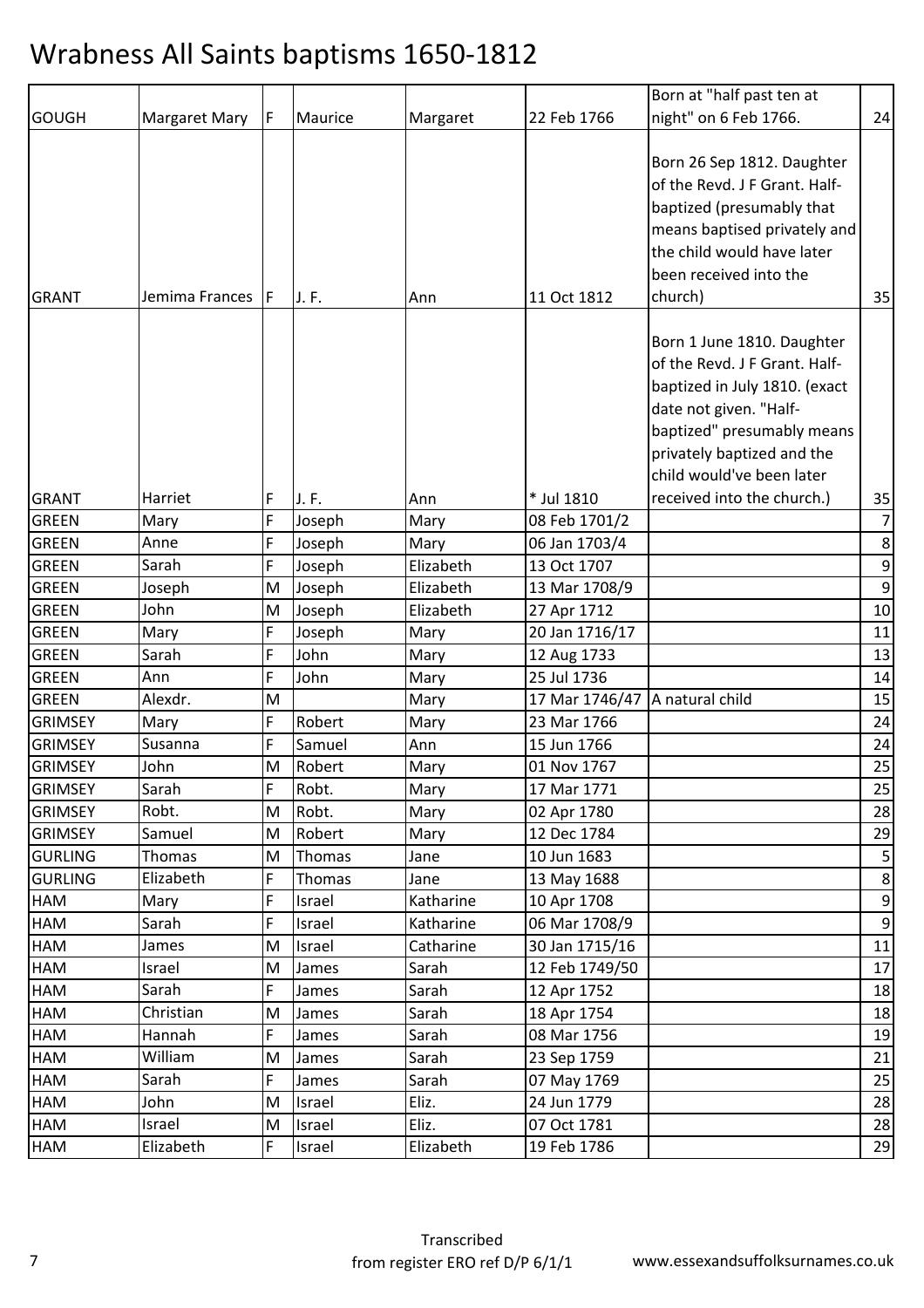|                 |              |   |         |                      |                | Aged 2 years & one half, was  |                         |
|-----------------|--------------|---|---------|----------------------|----------------|-------------------------------|-------------------------|
|                 |              |   |         |                      |                | publickly received into       |                         |
| <b>HAM</b>      | William      | м | Israel  | Elizabeth            | 19 Feb 1786    | Christ's Flock.               | 29                      |
| <b>HAM</b>      | Sarah        | F | Israel  | Elizabeth            | 26 May 1788    |                               | 30                      |
| <b>HAM</b>      | William      | M | William | Anne                 | 17 Jan 1790    |                               | 30                      |
| <b>HAM</b>      | Anne         | F | Israel  | Elizabeth            | 26 Sep 1790    |                               | 30                      |
| <b>HAM</b>      | Anne         | F | William | Anne                 | 01 Jan 1792    |                               | 31                      |
| HAM             | Abraham      | M | Israel  | Elizabeth            | 01 May 1792    |                               | 31                      |
| HAM             | Alice        | F | William | Anne                 | 12 Oct 1794    |                               | 31                      |
| <b>HAM</b>      | Mary         | F | Israel  | Elizabeth            | 15 Aug 1795    |                               | 31                      |
|                 |              |   |         |                      |                | It says "daughter of" instead |                         |
| <b>HAM</b>      | William      |   | William | Anne                 | 11 Jan 1797    | of "son of".                  | 31                      |
| <b>HAM</b>      | Hannah       | F | Israel  | Elizabeth            | 22 May 1798    |                               | 32                      |
| HAM             | Hannah       | F | William | Anne                 | 01 Apr 1799    |                               | 32                      |
| <b>HAM</b>      | Mary         | F | William | Anne                 | 29 Aug 1801    |                               | 32                      |
| <b>HAM</b>      | James        | M | William | Anne                 | 10 Oct 1803    |                               | 32                      |
| <b>HAM</b>      | Charles      | M | William | Anne                 | 23 Jan 1806    |                               | 33                      |
| <b>HARRISON</b> | Margaret     | F | John    | Margaret Mary        | 24 May 1786    |                               | 29                      |
| <b>HARRISON</b> | John         | M | John    | <b>Margaret Mary</b> | 10 Nov 1787    | Born 8 Nov 1787.              | 30                      |
| <b>HARRISON</b> | Mary         | F | John    | Margaret Mary        | 26 Aug 1789    | Born 24 Aug 1789              | 30                      |
| <b>HARRISON</b> | Hannah       | F | John    | <b>Margaret Mary</b> | 06 Mar 1792    | <b>Born 2 Mar 1792</b>        | 31                      |
| <b>HARRISON</b> | Elisabeth    | F | John    | <b>Margaret Mary</b> | 06 Apr 1793    | Born 3 Apr 1793               | 31                      |
| <b>HARRISON</b> | Robert       | M | John    | Margaret Mary        | 13 Apr 1798    | Born 7 April 1798             | 32                      |
| <b>HARRISON</b> | Thomas       | M | John    | <b>Margaret Mary</b> | 10 Jan 1803    | Born 9 Jan 1803               | 32                      |
| <b>HARVEY</b>   | Rose         | F | John    | Rose                 | 16 Feb 1771    |                               | 25                      |
| <b>HARVEY</b>   | Eliz.        | F | Thos.   | Eliz.                | 30 Nov 1773    |                               | 26                      |
| <b>HARVIE</b>   | Thomas       | M | Richard | Ann                  | 27 Mar 1664    | <b>Born 1 Nov 1659</b>        | $\overline{\mathbf{3}}$ |
| <b>HARWOOD</b>  | Sarah        | F | Edward  | Susan                | 23 Feb 1734/35 |                               | 13                      |
| <b>HARWOOD</b>  | Tho.         | M |         | Susanna              | 24 May 1751    | The natural son of            | 18                      |
| <b>HARWOOD</b>  | Thos.        | M |         | Susannah             | 02 Oct 1757    | A natural child               | 20                      |
| <b>HAT</b>      | Joseph       | M | Joseph  | Hannah               | 29 Dec 1751    |                               | 18                      |
| <b>HAT</b>      | Morris       | M | Joseph  | Hannah               | 22 Jul 1753    |                               | 18                      |
| <b>HATIN</b>    | Thomas       | M | Robert  | Mary                 | 30 Jun 1681    | Baptised at Wickes (Wix)      | 4                       |
| <b>HATT</b>     | Sarah        | F | Joseph  | Hannah               | 29 Dec 1754    |                               | 19                      |
| <b>HATT</b>     | Mary         | F | Joseph  | Hannah               | 18 Jul 1756    |                               | 19                      |
| <b>HATT</b>     | Willm.       | M | Joseph  | Hannah               | 04 Jun 1758    |                               | 20                      |
| <b>HATT</b>     | Mary         | F | Joseph  | Hannah               | 20 Apr 1760    |                               | 21                      |
| <b>HATT</b>     | Samuel       | M | Joseph  | Hannah               | 10 Jan 1762    |                               | 22                      |
| <b>HATT</b>     | James        | M | Joseph  | Hannah               | 27 Oct 1763    |                               | 23                      |
| <b>HATT</b>     | Hannah Maria | F | Joseph  | Hannah               | 24 Nov 1765    |                               | 24                      |
| <b>HATT</b>     | Jonathan     | M | Joseph  | Hannah               | 27 Mar 1768    |                               | 25                      |
| <b>HEMPSON</b>  | Mary         | F | Philip  | Sarah                | 01 Apr 1711    |                               | 10                      |
| <b>HOBERT</b>   | Mary         | F | Robert  | Sarai                | 30 Nov 1691    |                               | 8                       |
| <b>HOGGARD</b>  | Sarah        | F | Tho.    |                      | 17 Jan 1730/31 |                               | 13                      |
| <b>HOGGARD</b>  | Elizabeth    | F | Thos.   |                      | 06 Jan 1733/34 |                               | 13                      |
| <b>HOGGARD</b>  | Thomas       | M | Thomas  |                      | 23 May 1736    |                               | 14                      |
|                 |              |   |         |                      |                |                               |                         |
|                 |              |   |         |                      |                | A base child the sonne of Ann |                         |
|                 |              |   |         |                      |                | Holmes and by her imputed     |                         |
| <b>HOLMES</b>   | Francis      | M | John    | Ann                  | 14 Feb 1661/62 | unto John Colman              | $\overline{2}$          |
|                 |              |   |         |                      |                |                               |                         |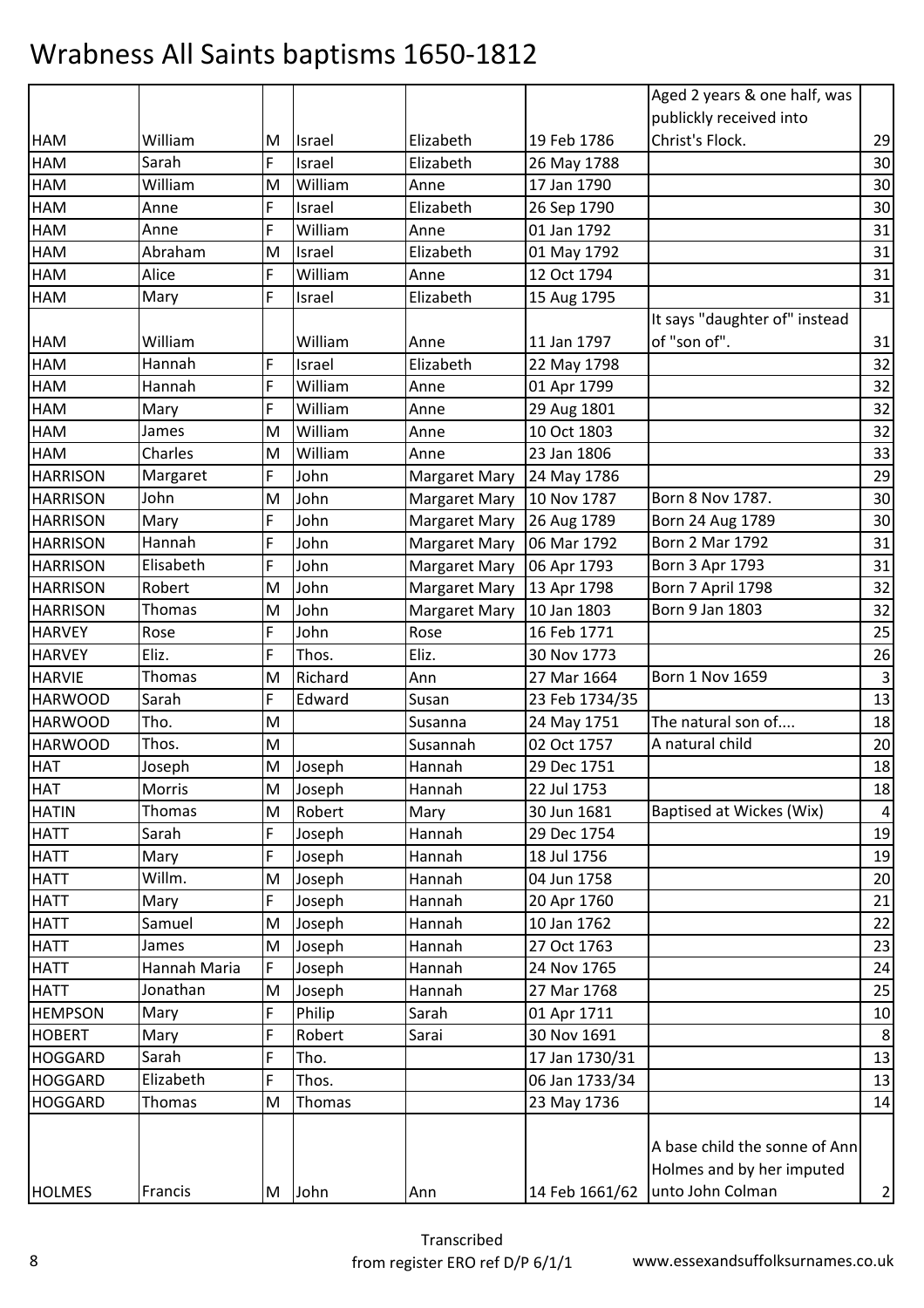| <b>HOLMES</b>     | Robert        | M | Robert      | Ann       | 14 Feb 1661/62 |                              | $\overline{2}$          |
|-------------------|---------------|---|-------------|-----------|----------------|------------------------------|-------------------------|
| <b>HOLMES</b>     | Susan         | F | Robert      | Ann       | 25 Sep 1664    |                              | $\mathsf 3$             |
| <b>HOLMES</b>     | <b>Thomas</b> | M | Robert      | Ann       | 07 Jul 1667    |                              | $\overline{3}$          |
| <b>HOLMES</b>     | Rebekah       | F | Robert      | Ann       | 01 Feb 1668/69 |                              | $\overline{\mathbf{3}}$ |
|                   |               |   |             |           |                | Written sideways in the      |                         |
| <b>HOMES</b>      | Mary          | F | Robt.       | Ann       | 25 Aug 1674    | margin                       | $\pmb{4}$               |
| <b>HOWARD</b>     | Isaak         | M | Isaak       | Ann       | 28 Jan 1730/31 | Abode: Wix                   | 13                      |
|                   |               |   |             |           |                | Child's first name not in    |                         |
| <b>HOWARD</b>     | ?             | F | Isaac       | Ann       | 19 Apr 1732    | register.                    | 13                      |
| <b>HUBBERT</b>    | Margaret      | F | Robert      | Sarah     | 31 Jan 1685/86 |                              | 5                       |
| <b>HUBBERT</b>    | Sarai         | F | Robert      | Sarai     | 15 Jan 1687/88 |                              | $\,8\,$                 |
| <b>HUBBERT</b>    | Robert        | M | Robert      | Sarai     | 05 Nov 1689    |                              | 8                       |
| <b>HUDSON</b>     | Elizabeth     | F | John        | Elizabeth | 05 Jul 1676    |                              | $\overline{\mathbf{4}}$ |
| <b>HUDSON</b>     | John          | M | John        | Elizabeth | 19 May 1678    |                              | $\sqrt{4}$              |
| <b>HUDSON</b>     | Mercy         | F | John        | Elizabeth | 11 Feb 1679/80 |                              | $\overline{\mathbf{4}}$ |
|                   |               |   |             |           |                |                              |                         |
| <b>HUDSON</b>     | John          | M | John        | Elizabeth | 02 Jan 1681/82 | Son of John Hudson deceased  | $\overline{4}$          |
| HURRELL           | John          | M | Thomas      | Margaret  | 06 Oct 1714    |                              | 11                      |
| <b>INNMAN</b>     | Thomas        | M |             | Martha    | 14 Feb 1762    | Natural son                  | 22                      |
| <b>JENNINGS</b>   | John          | M | John        | Mary      | 14 Sep 1806    |                              | 33                      |
| <b>JENNINGS</b>   | Jonathan      | M | Jonathan    | Mary      | 09 Oct 1808    |                              | 33                      |
| <b>JENNINGS</b>   | Mary Anne     | F | Jonathan    | Mary      | 07 Jun 1812    |                              | 35                      |
| <b>JOHNSON</b>    | Joseph        | M | James       | Martha    | 12 Mar 1795    |                              | 31                      |
| <b>JOHNSON</b>    | Richard       | M | James       | Martha    | 09 Aug 1797    |                              | 31                      |
| <b>JOHNSON</b>    | Mary Anne     | F | James       | Martha    | 16 Oct 1800    |                              | 32                      |
| <b>JOHNSON</b>    | Mary          | F | James       | Martha    | 23 Jun 1803    |                              | 32                      |
| <b>JOHNSON</b>    | Lucy          | F | James       | Martha    | 31 Jan 1806    |                              | 33                      |
| <b>JOHNSON</b>    | William       | M | James       | Martha    | 19 Mar 1809    |                              | 34                      |
| <b>KEBLE</b>      | William       | M | John        | Elizabeth | 08 Feb 1684/85 |                              | 5                       |
| <b>KEBLE</b>      | Bartholomew   | M | Jon.        | Elizabeth | 19 Jan 1686/87 |                              | $\overline{\mathbf{5}}$ |
| <b>KEBLE</b>      | Thomas        | M | John        | Mary      | 05 Jun 1691    |                              | $\overline{8}$          |
|                   |               |   |             |           |                | Natural son of Henry         |                         |
|                   |               |   |             |           |                | Lockwood and ye widow        |                         |
| <b>KEEBLE</b>     | Willam        | M | Henry       | ?         | 15 Jun 1705    | Keeble                       | 6                       |
|                   |               |   |             |           |                |                              |                         |
|                   |               |   |             |           |                | Natural daughter of Jonathan |                         |
|                   |               |   |             |           |                | Webb, singleman, & Mary      |                         |
| <b>KEEBLE</b>     | Susan         | F | Jonathan    | Mary      | 12 Dec 1701    | Keeble, widow                | $\overline{7}$          |
| <b>KEEBLE</b>     | John          | M | John        | Elizabeth | 03 Nov 1707    |                              | 9                       |
| <b>KEEBLE</b>     | John          | M | John        | Martha    | 26 May 1715    |                              | 11                      |
| <b>KEEBLE</b>     | Elizabeth     | F | Amplias     | Hannah    | 28 Dec 1735    |                              | 14                      |
| <b>KEEBLE</b>     | William       | M |             | Sarah     | 21 Feb 1806    |                              | 33                      |
| <b>KEIBLE</b>     | Susan         | F | John        | Elizabeth | 31 Mar 1673    |                              | $\overline{a}$          |
| <b>KEIBLE</b>     | Bartholomew   | M | John        | Elizabeth | 20 Jul 1683    |                              | 5                       |
| <b>KEIBLE</b>     | Mary          | F | John        | Mary      | 13 Aug 1692    |                              | $\boldsymbol{7}$        |
| <b>KEIBLE</b>     | Mary          | F | John        | Mary      | 05 Mar 1695/96 |                              | $\boldsymbol{7}$        |
| <b>KERRINGTON</b> | Richard       | M | Richard     | Rebekah   | 08 Jan 1665/66 |                              | $\mathsf 3$             |
| <b>KERRINGTON</b> | William       | M | Richard     | Rebekah   | 23 Feb 1667/68 |                              | $\mathsf{3}$            |
| KIDDELL           | Charlotte     | F | Christopher | Sarah     | 28 Aug 1806    |                              | 33                      |
|                   |               |   |             |           |                |                              |                         |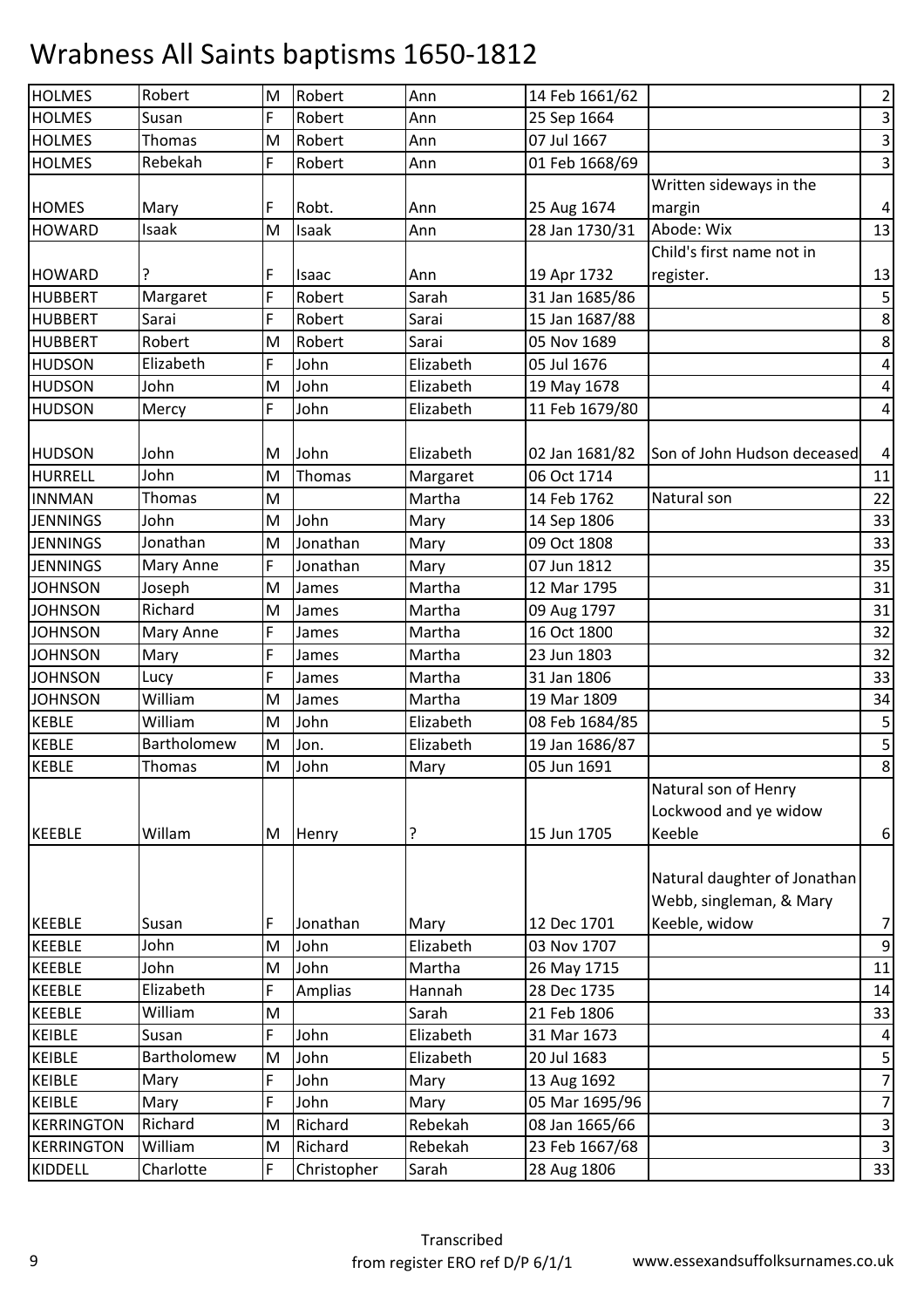|                 |                     |   |           |           |                | Gap left for father's name. |                           |
|-----------------|---------------------|---|-----------|-----------|----------------|-----------------------------|---------------------------|
| LEECH           | Sarah               | F | ?         | Mary      | 22 Jan 1759    | & Mary Leech"               | 20                        |
| LEECH           | Jacob               | M |           | Mary      | 02 Dec 1764    |                             | 23                        |
| LEWES           | Susan               | F | Joseph    |           | 03 Dec 1727    |                             | 12                        |
| LEWIS           | Mary                | F | Timothy   | Mary      | 18 Sep 1720    |                             | 10                        |
|                 |                     |   |           |           |                | Natural son of Henry        |                           |
|                 |                     |   |           |           |                | Lockwood and ye widow       |                           |
| <b>LOCKWOOD</b> | Willam              | M | Henry     |           | 15 Jun 1705    | Keeble                      | 6                         |
| <b>LONG</b>     | Elizabeth           | F | James     | Mary      | 16 Jun 1726    | Abode: Wix                  | 12                        |
|                 |                     |   |           |           |                |                             |                           |
| <b>LOUNDS</b>   | Charlotte Paskell F |   |           | Anne      | 15 Dec 1802    |                             | 32                        |
| <b>LUCAS</b>    | Thomas              | M | Thomas    | Mary      | 29 Sep 1667    |                             | $\mathsf{3}$              |
| <b>LUCAS</b>    | John                | M | Thomas    | Mary      | 20 Jan 1669/70 |                             | $\mathsf 3$               |
| <b>LUCAS</b>    | Elizabeth           | F | Thomas    | Mary      | 30 Mar 1671    |                             | $\overline{\mathbf{4}}$   |
| <b>LUCAS</b>    | Charles             | M | Thomas    | Mary      | 17 Sep 1673    |                             | $\pmb{4}$                 |
| <b>LUCAS</b>    | Mary                | F | Thomas    | Elizabeth | 14 Jul 1684    |                             | 5                         |
| <b>LUCAS</b>    | Alexander           | M | Tho.      | Elizth.   | 15 Jan 1686/87 |                             | 5                         |
| <b>LUCAS</b>    | John                | M | Thomas    | Elizabeth | 06 May 1689    |                             | $\,$ 8 $\,$               |
| <b>LUCAS</b>    | Alex.               | M | Alexander |           | 25 Dec 1721    |                             | 10                        |
| <b>LUCAS</b>    | John                | M | Alexander | Alice     | 01 May 1714    |                             | 11                        |
| <b>LUCAS</b>    | Thomas              | M | Alexander | Elizabeth | 26 Feb 1722/23 |                             | 11                        |
| <b>LUCAS</b>    | Robert              | M | Robert    | Elizabeth | 07 Jan 1800    |                             | 32                        |
| LUMLEY          | Ann                 | F | Saml.     | Mary      | 29 May 1774    | Abode: Bradfield            | 26                        |
| <b>MATHEWES</b> | Mary                | F | Richard   | Mary      | 15 May 1681    |                             | $\pmb{4}$                 |
| <b>MAY</b>      | Hannah              | F | Thos.     | Hannah    | 04 May 1755    |                             | 19                        |
| <b>MAY</b>      | John                | M | John      | Eliz.     | 26 Sep 1779    |                             | 28                        |
| <b>MAY</b>      | Eliz.               | F | John      | Eliz.     | 05 Aug 1781    |                             | 28                        |
| <b>MAY</b>      | Thomas              | M | John      | Elizabeth | 29 Jun 1783    |                             | 29                        |
| <b>MAY</b>      | George              | M | John      | Elizabeth | 22 May 1785    |                             | 29                        |
| <b>MERNS</b>    | Margaret            | F | James     | Magdalen  | 10 Oct 1714    |                             | 11                        |
| <b>MILBANK</b>  | Sarah               | F | Abraham   | Sarah     | 01 Sep 1799    |                             | 32                        |
| <b>MILBANK</b>  | Abraham             |   | Abrm.     | Sarah     | 16 Sep 1803    | Abraham & Sarah, twins      | 32                        |
| <b>MILBANK</b>  | Sarah               |   | Abrm.     | Sarah     | 16 Sep 1803    | Abraham & Sarah, twins      | 32                        |
| <b>MILLS</b>    | Isaac               | M | Jacob     | Ursula    | 08 Apr 1688    |                             | $\,8\,$                   |
| <b>MILLS</b>    | Jacob               | M | Jacob     | Ursula    | 05 Oct 1689    |                             | 8                         |
| <b>MILLS</b>    | Jacob               | M | Jacob     | Ursula    | 06 Feb 1690/91 |                             | $\,8\,$                   |
| <b>MOISE</b>    | <b>Bridget</b>      | F | Robert    | Mary      | 19 Mar 1675/76 |                             | 4                         |
| <b>MOISE</b>    | Robert              | M | Robert    | Alice     | 11 Nov 1683    |                             | 5                         |
| <b>MOISE</b>    | Frances             | F | Robert    | Alice     | 12 Jun 1687    |                             | $\bf 8$                   |
| <b>MONSON</b>   | John                | M | John      | Margaret  | 25 Dec 1660    | Born 25 March 1659          | $\overline{2}$            |
| <b>MONSON</b>   | Sarah               | F | John      | Margaret  | 25 Dec 1660    | Born 3 May 1660             | $\overline{2}$            |
| <b>MONSON</b>   | Richard             | M | John      | Margaret  | 27 Mar 1664    | Born 1 March 1661/2         | 3                         |
| <b>MOYSE</b>    | Mary                | F | Robert    | Mary      | 26 Dec 1670    |                             | $\ensuremath{\mathsf{3}}$ |
| <b>NEAL</b>     | Abraham             | M | John      | Martha    | 07 Apr 1782    |                             | 28                        |
| <b>NEAL</b>     | James               | M | John      | Martha    | 08 May 1785    |                             | 29                        |
| <b>NEAL</b>     | Benjamin            | M | John      | Martha    | 31 Mar 1788    |                             | 30                        |
| <b>NEAL</b>     | Elizabeth           | F | John      | Elizabeth | 25 Jun 1795    |                             | 31                        |
| <b>NEAL</b>     | James               | M | John      | Elizabeth | 26 Aug 1797    |                             | 31                        |
| <b>NEAL</b>     | Samuel              | M | John      | Elizabeth | 25 May 1799    |                             | 32                        |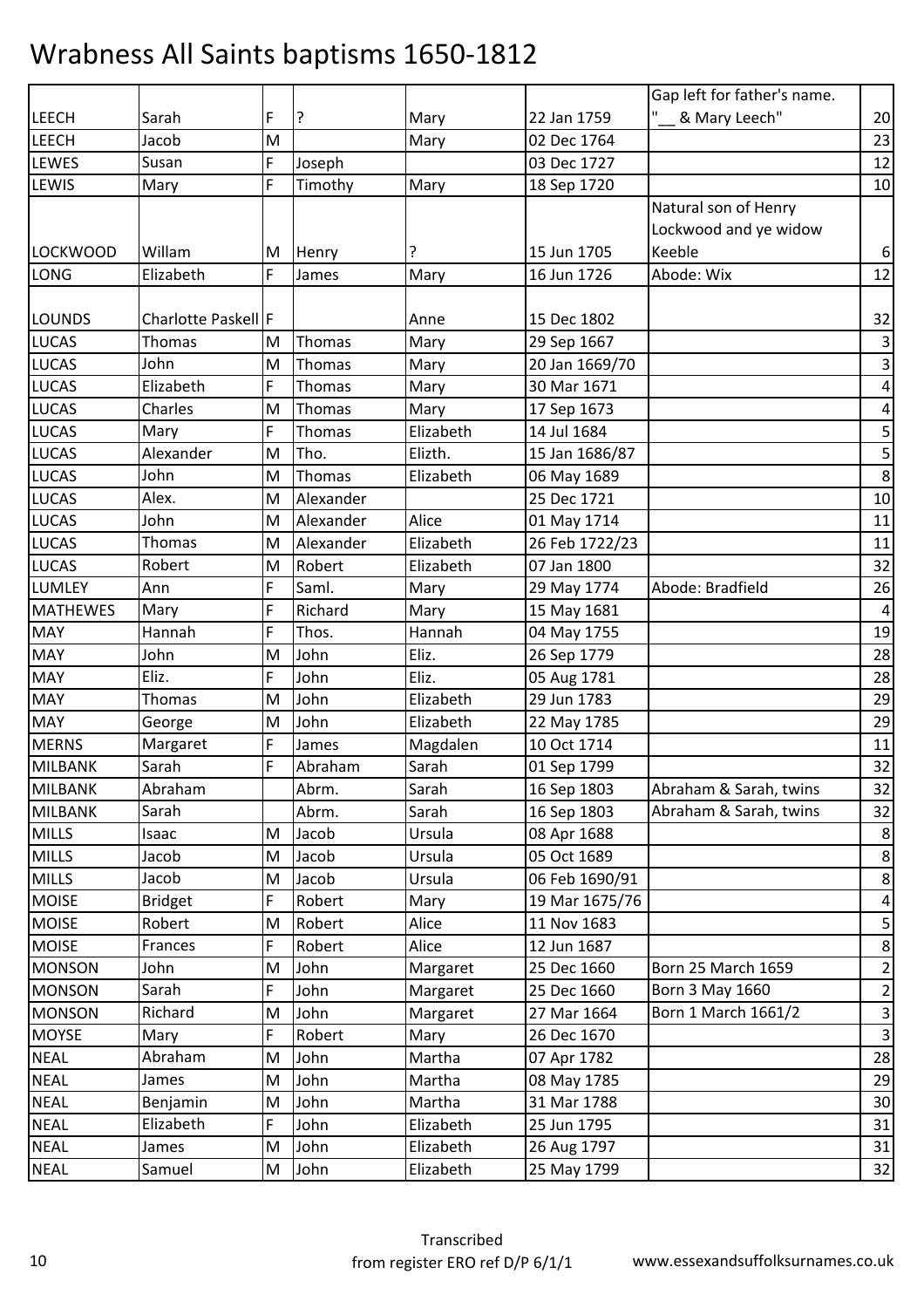|               |               |   |         |           |                | Month obscured by page   |                         |
|---------------|---------------|---|---------|-----------|----------------|--------------------------|-------------------------|
| <b>NOBLE</b>  | Henry         | M | Henry   |           | 19 * 1730      | edge                     | 12                      |
| <b>NORTON</b> | John          | M | Thomas  | Judith    | 24 Oct 1725    |                          | 12                      |
| <b>NORTON</b> | William       | M | Thomas  | Judith    | 16 Jun 1728    |                          | 12                      |
| <b>OFFORD</b> | Mary          | F | John    | Mary      | 10 Nov 1800    |                          | 32                      |
| <b>OFFORD</b> | Sarah         | F | John    | Mary      | 05 Mar 1803    |                          | 32                      |
| <b>OFFORD</b> | Samuel        | M | John    | Mary      | 14 Jul 1805    |                          | 33                      |
| <b>OFFORD</b> | Samuel        | M | John    | Mary      | 23 Nov 1806    |                          | 33                      |
| <b>ORFORD</b> | Elizabeth Ann | F | Samuel  | Mary      | 02 Jul 1809    |                          | 34                      |
|               |               |   |         |           |                | Day and month of baptism |                         |
| ORUM          | Mary          | F | John    | Elizabeth | ** 1661        | not recorded.            | $\overline{2}$          |
| ORUM          | Mathie        | F | John    | Elizabeth | 05 Jan 1663/64 |                          | $\mathsf 3$             |
| ORUM          | John          | M | John    | Elizabeth | 03 Feb 1666/67 |                          | $\mathsf 3$             |
| <b>OSBORN</b> | John          | M | John    | Mary      | 09 Dec 1770    |                          | 25                      |
| <b>OSBORN</b> | Mary          | F | John    | Mary      | 05 Sep 1773    |                          | 26                      |
| <b>OXER</b>   | Hannah        | F | Henry   | Hannah    | 10 Apr 1757    | See also Yoxley?         | 20                      |
| <b>OXER</b>   | Henry         | M | Henry   |           | 25 Feb 1762    |                          | 22                      |
| PAGE          | Robert        | M | Robert  | Mary      | 29 Jan 1665/66 |                          | $\mathsf 3$             |
| <b>PAGE</b>   | Robert        | M | Robert  | Mary      | 14 Mar 1666/67 |                          | $\mathsf{3}$            |
| <b>PAGE</b>   | Sarah         | F | Robert  | Elizabeth | 12 May 1672    |                          | $\pmb{4}$               |
| PAGE          | Susanna       | F | Robert  | Elizabeth | 19 Apr 1674    |                          | 4                       |
| PAGE          | Ann           | F | Robert  | Elizabeth | 13 Feb 1675/76 |                          | $\overline{\mathbf{4}}$ |
| PAGE          | Robert        | M | Robert  | Elizabeth | 07 Nov 1680    |                          | $\pmb{4}$               |
| <b>PAGE</b>   | John          | M | Robert  | Elizabeth | 31 Jan 1686/87 |                          | 8                       |
| PAGE          | John          | M | John    | Mary      | 03 Aug 1718    |                          | 10                      |
| <b>PAGE</b>   | John          | M | John    | Mary      | 08 May 1719    |                          | 10                      |
| <b>PAGE</b>   | Mary          | F | John    | Mary      | 05 Aug 1722    |                          | 10                      |
| PAGE          | Mary          | F | John    | Mary      | 14 Nov 1714    |                          | $11\,$                  |
| <b>PAGE</b>   | Robert        | M | John    |           | 20 Jan 1715/16 |                          | 11                      |
| <b>PAGE</b>   | Reuben        | M | John    | Ann       | 27 Sep 1724    |                          | 11                      |
| PAGE          | Philip        | M | John    | Mary      | 05 Mar 1726/27 |                          | 12                      |
| <b>PAGE</b>   | William       | M | John    | Mary      | 30 May 1731    |                          | 13                      |
| <b>PAGE</b>   | Elizabeth     | F | John    | Mary      | 06 Jan 1733/34 |                          | 13                      |
| <b>PAGE</b>   | Eliz.         | F | Robt.   | Mary      | 01 May 1748    |                          | 16                      |
| <b>PAGE</b>   | Reuben        | M | Reuben  | Mary      | 12 Feb 1748/49 |                          | 17                      |
| <b>PAGE</b>   | Robert        | M | Robt.   | Mary      | 25 Nov 1750    |                          | 17                      |
| <b>PAGE</b>   | John          | M | Robt.   | Mary      | 14 Jun 1752    |                          | 18                      |
| <b>PAGE</b>   | Eliz.         | F | Reuben  | Eliz.     | 22 Jun 1755    |                          | 19                      |
| <b>PAGE</b>   | Willm.        | M | Rueben  | Eliz.     | 12 Dec 1756    |                          | 20                      |
| <b>PAGE</b>   | John          | M | Reuben  | Eliza.    | 04 Nov 1759    |                          | 21                      |
| <b>PAGE</b>   | Charles       | M | Reuben  | Eliza.    | 20 Sep 1761    |                          | 22                      |
| PAGE          | Mary          | F | Reuben  | Eliza.    | 20 Oct 1763    |                          | 23                      |
| PAGE          | Susanna       | F | Reuben  | Elizabeth | 24 Nov 1765    |                          | 24                      |
| <b>PAGE</b>   | Thos.         | M | Reuben  | Eliza.    | 10 Apr 1768    |                          | 25                      |
| <b>PAGE</b>   | George        | M | Reuben  | Eliza.    | 08 Apr 1770    |                          | 25                      |
| <b>PAGE</b>   | Ann           | F | Reuben  | Eliz.     | 27 May 1773    |                          | 26                      |
| <b>PAGE</b>   | Sarah         | F | Reuben  | Mary      | 04 Feb 1776    |                          | 27                      |
| PAGE          | Saml.         | M | Robt.   | Mary      | 25 Feb 1776    |                          | 27                      |
| PAIN          | Mary          | F | William | Elizabeth | 26 Jan 1661/62 |                          | $\overline{2}$          |
| <b>PAIN</b>   | Thomas        | M | William | Elizabeth | 21 Feb 1663/64 |                          | 3                       |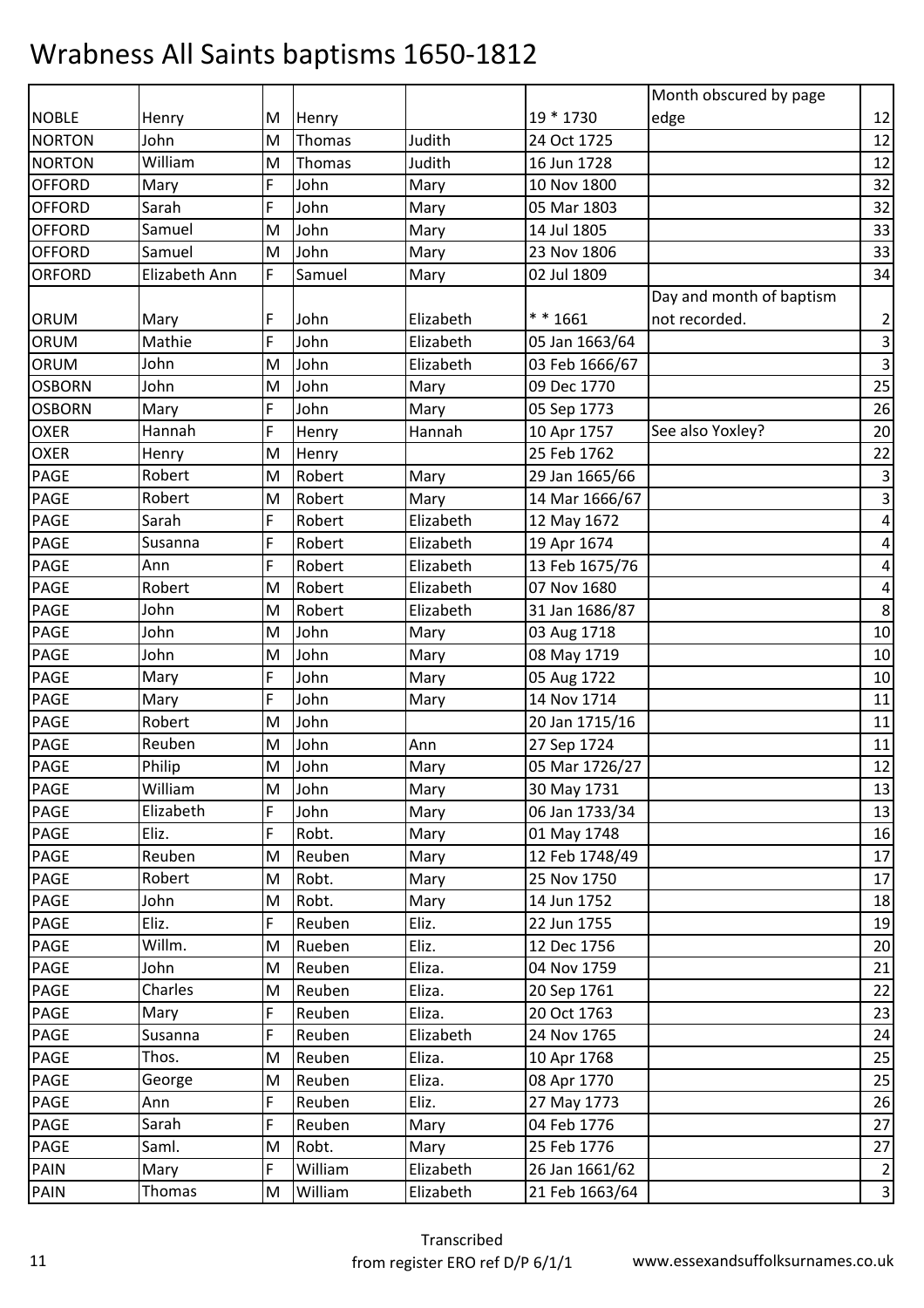| <b>PAIN</b>     | William        | M | William  | Elizabeth | 24 Feb 1664/65 |                              | $\overline{\mathbf{3}}$ |
|-----------------|----------------|---|----------|-----------|----------------|------------------------------|-------------------------|
| <b>PAIN</b>     | William        | M | William  | Elizabeth | 04 Mar 1665/66 |                              | $\mathbf{3}$            |
| <b>PALMER</b>   | Sarah          | F | Jonah    | Sarah     | 26 Mar 1732    |                              | 13                      |
| <b>PALMER</b>   | James          | M | Jonathan | Ann       | 20 Nov 1733    |                              | 13                      |
| <b>PALMER</b>   | Mary           | F | Jonathan | Ann       | 14 Jul 1736    |                              | 14                      |
| <b>PALMER</b>   | Jonas          | M | Jonas    | Susan     | 21 Aug 1737    |                              | 14                      |
| <b>PALMER</b>   | Ann            | F | Jonathan | Ann       | 27 Nov 1743    |                              | 14                      |
| <b>PALMER</b>   | Sarah          | F | Jonas    | Susanna   | 26 Apr 1748    |                              | 16                      |
| <b>PALMER</b>   | Sarah          | F | Edward   | Sarah     | 24 Aug 1752    |                              | 18                      |
| <b>PALMER</b>   | Edward         | M | Jonas    | Mary      | 02 Oct 1774    |                              | 27                      |
| <b>PALMER</b>   | Joannah        | F | Jonas    | Mary      | 15 Dec 1776    |                              | 27                      |
| PAMMANT         | Robert         | M | Robert   | Mary      | 28 Oct 1733    |                              | 13                      |
| <b>PARKER</b>   | William        | M | William  | Elizabeth | 14 Feb 1730/31 |                              | 13                      |
| <b>PARKER</b>   | Elizabeth      | F | William  | Elizabeth | 24 Dec 1732    |                              | 13                      |
| <b>PARKER</b>   | George         | M | William  | Elizabeth | 09 Feb 1734/35 |                              | 13                      |
| <b>PARKER</b>   | Mary           | F | William  | Eliz.     | 23 Jan 1736/37 |                              | 14                      |
| <b>PASCAL</b>   | Mary           | F | Henry    | Martha    | 07 Dec 1748    |                              | 16                      |
| <b>PASCAL</b>   | Tho.           | M | Henry    | Martha    | 30 Dec 1750    |                              | 17                      |
| <b>PASCAL</b>   | Eliz.          | F | Henry    | Eliz.     | 22 Apr 1755    |                              | 19                      |
| <b>PASCAL</b>   | Henry          | M | Henry    | Eliz.     | 29 Jan 1758    |                              | 20                      |
| <b>PASCAL</b>   | William        | M | Henry    | Elizabeth | 13 Jul 1759    |                              | 20                      |
| <b>PASCAL</b>   | Martha         | F | Henry    | Eliza.    | 10 May 1761    |                              | 21                      |
| <b>PASCAL</b>   | Charlote       | F | Henry    | Eliz.     | 16 Jan 1763    |                              | 22                      |
| <b>PASCAL</b>   | John           | M | Henry    | Elizabeth | 13 May 1767    |                              | 25                      |
| <b>PASCALL</b>  | Elizabeth      | F | Samuel   | Sarah     | 09 May 1697    |                              | $\overline{7}$          |
| <b>PASCALL</b>  | <b>Bridget</b> | F | Samuel   | Alice     | 25 Mar 1702    |                              | $\overline{7}$          |
|                 |                |   |          |           |                | Under the heading 1703 but   |                         |
|                 |                |   |          |           |                | follows baptism from 6 Jan   |                         |
|                 |                |   |          |           |                | 1703/4. So should this be 13 |                         |
| <b>PASCALL</b>  | Thomas         | м | Thomas   | Alice     | 13 Sep 1703    | Sep 1704?                    | 8                       |
| PASCALL         | Thomas         | M | Thomas   | Mary      | 13 Sep 1708    |                              | $\overline{9}$          |
| <b>PASCALL</b>  | Mary           | F | Thomas   | Mary      | 08 May 1711    |                              | 10                      |
| <b>PASCALL</b>  | Henry          | M | Thomas   | Mary      | 13 Dec 1712    |                              | 10                      |
| <b>PASCALL</b>  | John           | M | Thomas   | Mary      | 08 Apr 1716    |                              | 11                      |
| <b>PASCHALL</b> | Samuel         | M | Samuel   | Sarai     | 03 Jul 1693    |                              | $\overline{7}$          |
| <b>PASCHALL</b> | Samuel         | M | Samuel   | Sarai     | 21 Oct 1694    |                              | $\overline{7}$          |
| <b>PASKEL</b>   | William        | M | John     | Elizabeth | 01 Jan 1809    |                              | 34                      |
| <b>PASKELL</b>  | Mary           | F | John     | Elizabeth | 23 Aug 1801    |                              | 32                      |
| <b>PASKELL</b>  | John           | M | John     | Elizabeth | 13 Mar 1803    |                              | 32                      |
| <b>PASKELL</b>  | Elizabeth      | F | John     | Elizabeth | 05 Apr 1807    |                              | 33                      |
| <b>PASKELL</b>  | Hannah         | F | John     | Elizabeth | 16 Apr 1811    |                              | 35                      |
| <b>PEARSON</b>  | Elizabeth      | F | John     | Elizabeth | 22 Aug 1731    |                              | 13                      |
| <b>PECK</b>     | Sarah          | F | Samuel   | Sarah     | 18 Nov 1803    |                              | 32                      |
| <b>PECK</b>     | Mary           | F | Samuel   | Sarah     | 19 Aug 1805    |                              | 33                      |
| <b>PECK</b>     | Lucy           | F | Samuel   | Sarah     | 16 Oct 1808    |                              | 33                      |
| <b>PELL</b>     | Mary           |   |          | Mary      | 06 Dec 1730    | Natural daughter             | 13                      |
| PERRIMAN        | Charles        | M | John     | Elizabeth | 20 Jul 1697    |                              | $\overline{7}$          |
| PERRIMAN        | John           | M | John     | Elizabeth | 04 Sep 1706    |                              | $\boldsymbol{9}$        |
| PERRIMAN        |                |   |          |           |                |                              |                         |
|                 | George         | M | John     |           | 06 Jan 1714/15 |                              | 11                      |
| <b>PESEY</b>    | Mary           | F | Thomas   | Mary      | 05 Dec 1714    |                              | 11                      |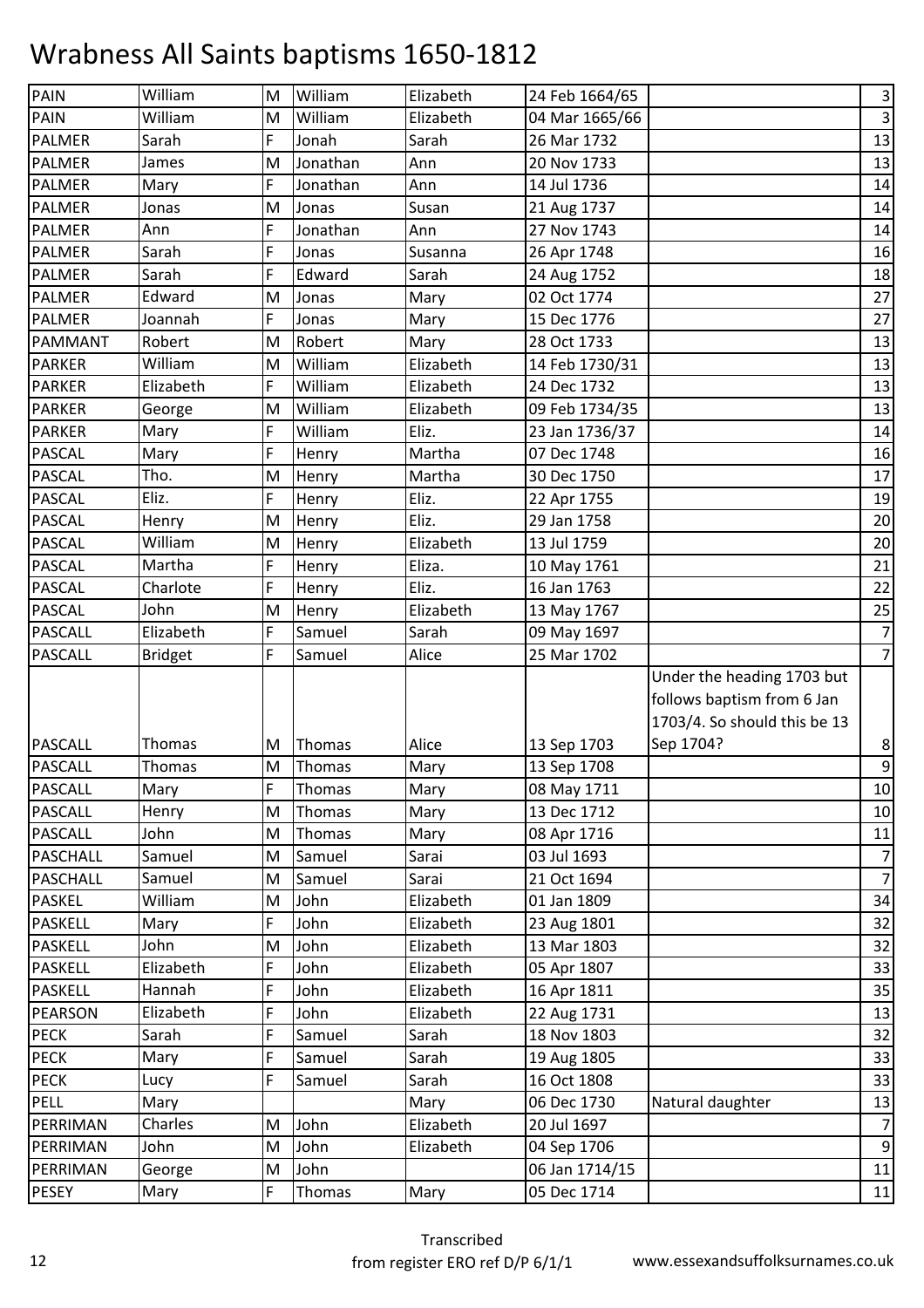| PILGRIM        | Elizabeth | F | Edmund   | Elizabeth | 23 Feb 1661/62 Abode: Ramsey |                           | $\overline{2}$          |
|----------------|-----------|---|----------|-----------|------------------------------|---------------------------|-------------------------|
|                |           |   |          |           |                              |                           |                         |
|                |           |   |          |           |                              | The natural son of Joseph |                         |
| PILGRIM        | Joseph    | M | Joseph   | Anne      | 21 Jun 1712                  | Pilgrim and Anne Seagrave | 10                      |
| <b>POD</b>     | John      | M | John     | Mary      | 06 Feb 1664/65               | Son of John Pod jnr       | $\mathbf{3}$            |
| <b>POD</b>     | Thomas    | M | John     | Mary      | 05 Nov 1666                  | Son of John Pod jnr       | $\overline{\mathbf{3}}$ |
| <b>POD</b>     | Joseph    | M | John     | Mary      | 22 Feb 1669/70               | Son of John Pod jnr       | $\overline{\mathbf{3}}$ |
| <b>POLLING</b> | Sarah     | F | John     | Mary      | 03 Jun 1770                  |                           | 25                      |
| <b>PORTER</b>  | Peter     | M | John     | Mary      | 04 Dec 1768                  |                           | 15                      |
| <b>PORTER</b>  | John      | M | John     | Ann       | 25 Jul 1756                  |                           | 19                      |
| <b>PORTER</b>  | George    | M | John     | Ann       | 17 Jun 1759                  |                           | 20                      |
| <b>PORTER</b>  | Mary      | F | Jonathan | Mary      | 13 Mar 1761                  |                           | 21                      |
| <b>PORTER</b>  | Robt.     | M | John     | Ann       | 15 Mar 1761                  |                           | 21                      |
| <b>PORTER</b>  | William   | M | John     | Ann       | 26 Feb 1764                  |                           | 23                      |
| <b>PORTER</b>  | Jonathan  | M | John     | Mary      | 12 Apr 1765                  |                           | 24                      |
| <b>PORTER</b>  | Robt.     | M | John     | Mary      | 30 Jun 1771                  |                           | 26                      |
| <b>PORTER</b>  | Mary      | F | John     | Mary      | 23 May 1773                  |                           | 26                      |
| <b>PORTER</b>  | Ann       | F | John     | Mary      | 29 Mar 1776                  |                           | 27                      |
| <b>PORTER</b>  | Paul      | M | John     | Mary      | 17 May 1778                  |                           | 27                      |
| <b>PORTER</b>  | Sarah     | F | William  | Elizabeth | 16 Mar 1788                  |                           | 30                      |
| <b>PORTER</b>  | William   | M | William  | Elizabeth | 25 Oct 1789                  |                           | 30                      |
| <b>PORTER</b>  | Jonathan  | M | William  | Elizabeth | 29 May 1791                  |                           | 30                      |
| <b>PORTER</b>  | Sarah     | F | William  | Elizabeth | 12 May 1793                  |                           | 31                      |
| <b>PORTER</b>  | John      | M | Robert   | Elizabeth | 23 May 1793                  |                           | 31                      |
| <b>PORTER</b>  | Peter     | M | Robert   | Elizabeth | 13 Oct 1794                  |                           | 31                      |
| <b>PORTER</b>  | Mary Anne | F | Robert   | Elizabeth | 07 Jan 1797                  |                           | 31                      |
| <b>PORTER</b>  | Robert    | M | Robert   | Elizabeth | 25 Oct 1798                  |                           | 32                      |
| <b>PORTER</b>  | Paul      | M | Robert   | Elizabeth | 16 Nov 1800                  |                           | 32                      |
| <b>PORTER</b>  | Mary Anne | F | Robt.    | Elizth.   | 03 Aug 1802                  |                           | 32                      |
| <b>PORTER</b>  | Robert    | M | Robert   | Sarah     | 15 May 1808                  |                           | 33                      |
| <b>PORTER</b>  | Paul      | M | Robert   | Sarah     | 31 Mar 1811                  |                           | 34                      |
| <b>PORTER</b>  | George    | M | Robert   | Sarah     | 21 Jun 1812                  |                           | 35                      |
| <b>POSFORD</b> | Thomas    | M | Thomas   | Elizabeth | 07 May 1682                  |                           | $\overline{\mathbf{5}}$ |
| <b>POWLING</b> | Elizabeth | F | John     | Mary      | 22 Apr 1764                  |                           | 23                      |
| <b>POWLING</b> | Mary      | F | John     | Elizabeth | 23 Mar 1766                  |                           | 24                      |
| <b>POWLING</b> | John      | M | John     | Mary      | 28 Feb 1768                  |                           | 25                      |
| <b>POWLING</b> | Rebecca   | F | John     | Mary      | 15 Jun 1772                  |                           | 26                      |
| <b>POWLING</b> | Cathrine  | F | John     | Mary      | 13 Feb 1774                  |                           | 26                      |
| <b>PRICK</b>   | Charles   | М | Arthur   | Rose      | 02 Apr 1661                  |                           | $\overline{2}$          |
| <b>PRICK</b>   | Robart    | Μ | Arthur   | Rose      | 30 Mar 1664                  |                           | $\mathsf 3$             |
| <b>PRICK</b>   | Mary      | F | Arthur   | Rose      | 16 Apr 1667                  |                           | $\overline{\mathbf{3}}$ |
| <b>QUILTER</b> | Robert    | M | Robert   | Hannah    | 22 Dec 1745                  |                           | 15                      |
| <b>QUILTER</b> | John      | M | Robt.    | Hannah    | 24 May 1747                  |                           | 15                      |
| <b>QUILTER</b> | Robrt.    | M | Robt.    | Hannah    | 04 Feb 1750/51               |                           | 18                      |
| <b>QUILTER</b> | Rebecca   | F | Robt.    | Rebecca   | 05 May 1758                  |                           | 20                      |
| QUILTER        | Robert    | M | Robert   | Rebecca   | 28 Aug 1759                  |                           | 20                      |
| <b>QUILTER</b> | James     | M | Robt.    | Rebecca   | 02 May 1762                  |                           | 22                      |
| <b>QUILTER</b> | Joseph    | M | Robert   | Rebecca   | 18 May 1766                  |                           | 24                      |
| <b>QUILTER</b> | Mary      | F | Robt.    | Rebecca   | 28 Apr 1771                  |                           | 26                      |
| <b>RANDS</b>   | John      | M | John     | Hannah    | 16 Mar 1678/79               |                           | $\overline{a}$          |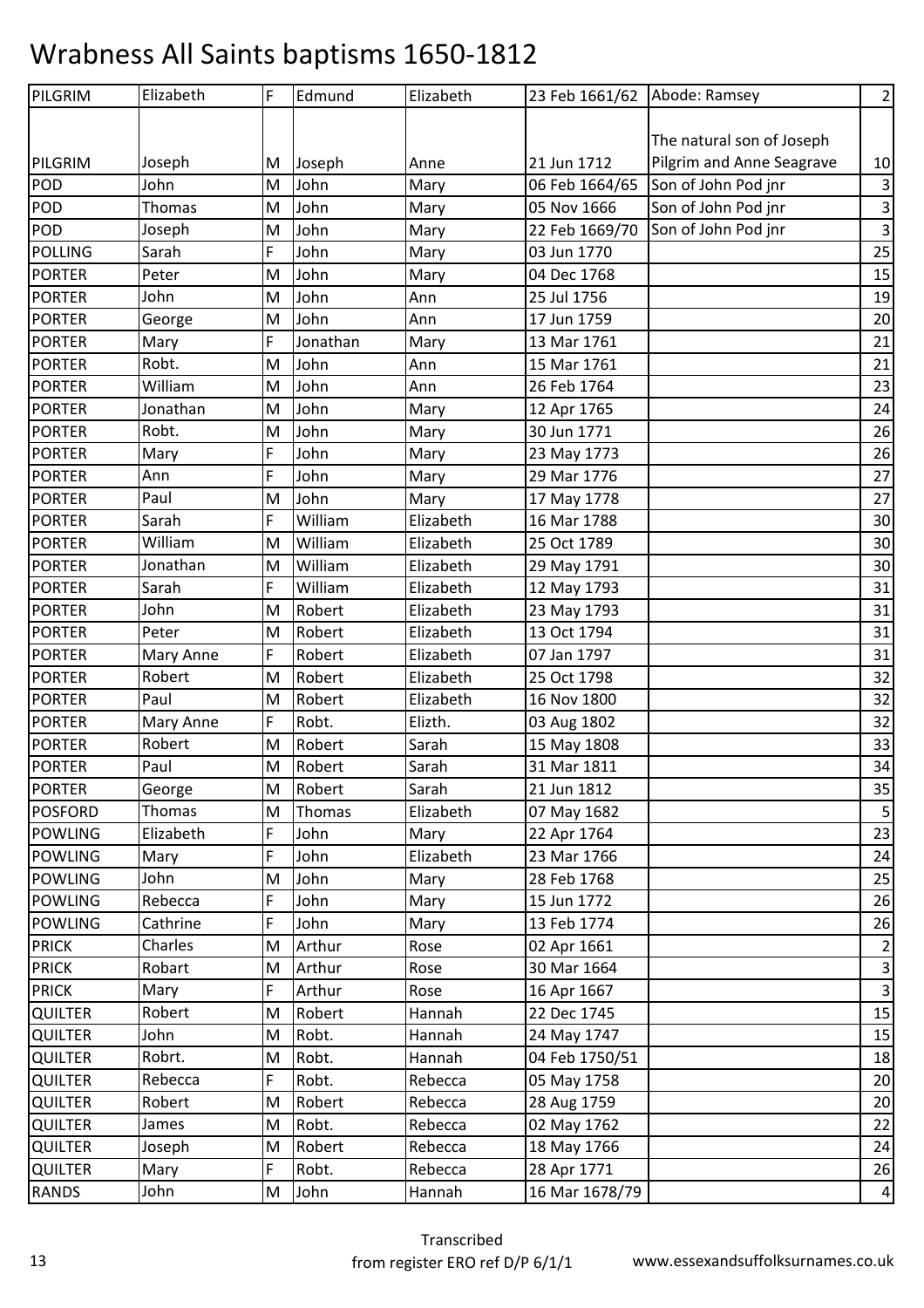| <b>RATCLIFFE</b><br>Elizabeth<br>F<br>Elizabeth<br>06 Feb 1791<br>John<br><b>READ</b><br>Liddel<br>20 Jul 1664<br>M<br><b>Frances</b><br>Isaac<br><b>READ</b><br>Hannah<br>F<br>Born 22 July 1665<br>Frances<br>15 Aug 1665<br>Isaac<br><b>RICHARDSON</b><br>John<br>M<br>27 Apr 1727<br>Francis<br>Mary<br>Month obscured by page<br>Martha<br>F<br>27 * 1730<br>RICHARDSON<br>Francis<br>Mary<br>edge<br>Charles<br><b>RICHARDSON</b><br>M<br>Francis<br>Mary<br>28 Aug 1731<br>Charles<br>RICHARDSON<br>06 Mar 1732/33<br>M<br>Francis<br>Mary<br>William<br><b>RICHARDSON</b><br>M<br>22 Jun 1735<br>Francis<br>Mary<br>Eliz.<br><b>RICHARDSON</b><br>F<br>Francis<br>Mary<br>14 Nov 1736<br>Tho.<br>Sarah<br><b>RICHARDSON</b><br>07 Nov 1745<br>M<br>Francis<br><b>RICHARDSON</b><br>Francis<br>M<br>Francis<br>Mary<br>07 Aug 1748<br>RICHARDSON<br>F<br>18 Nov 1750<br>Mary<br>Francis<br>Mary<br>Sarah<br>F<br><b>RICHARDSON</b><br>09 Nov 1752<br>Francis<br>Mary<br>Christr.<br><b>RICHARDSON</b><br>M<br>03 May 1754<br>Francis<br>Mary<br>F<br>Eliz.<br>26 Feb 1761<br><b>RICHARDSON</b><br>Francis<br>Susanna<br>Francis<br><b>RICHARDSON</b><br>03 Jan 1762<br>M<br>Francis<br>Susanna<br>John<br><b>RICHARDSON</b><br>Francis<br>M<br>Susanna<br>03 Jan 1762<br>John<br>John<br>Eliz.<br><b>RICHARDSON</b><br>M<br>11 Apr 1778<br>F<br>John<br>Elizabeth<br><b>RICHARDSON</b><br>Mary<br>16 May 1783<br>Elizabeth<br>Abode: Wrabness Hall<br><b>RICHARDSON</b><br>Shearman<br>John<br>Elizabeth<br>08 Jun 1787<br>F<br>M<br>John<br>Elizabeth<br>Abode: Wrabness Hall<br><b>RICHARDSON</b><br>Francis<br>01 Mar 1796<br>The father is John Richardson<br>John<br>John<br>09 Mar 1804<br><b>RICHARDSON</b><br>M<br>Elizabeth<br>jnr<br>The father is John Richardson<br><b>RICHARDSON</b><br>Thomas<br>John<br>Elizabeth<br>28 Mar 1806<br>M<br>inr<br>Admitted into Xts flock June<br>1st 1808, privately baptized<br>March 17th 1806<br>Thomas<br><b>RICHARDSON</b><br>John<br>Elizabeth<br>01 Jun 1808<br>M<br>F<br>John<br><b>RICHARDSON</b><br>Elizabeth<br>01 Jun 1808<br>Elizabeth<br>Half-baptized 13 Sep 1810,<br>christened 1 Mar 1811<br>John<br>Elizabeth<br>01 Mar 1811<br><b>RICHARDSON</b><br>Francis<br>M<br>Charles<br>John<br>Elizabeth<br>RICHARDSON<br>M<br>07 Aug 1812<br>Nath.<br>05 Nov 1741<br><b>RICHERDSON</b><br>Francis<br>Sarah<br>M<br>Ruth<br>F<br>24 Oct 1724<br><b>RICHISON</b><br>Francis<br>Mary<br><b>RICHISON</b><br>Francis<br>Francis<br>16 Feb 1725/26<br>M<br>Mary<br><b>RIX</b><br>F<br>Philip<br>25 Feb 1787<br>Sarah<br>Anne<br><b>RIX</b><br>John<br>M<br>28 Jun 1789<br>Philip<br>Anne<br><b>ROBERSON</b><br>26 Oct 1722<br>Henry<br>M<br>Henry<br>F<br>Elizabeth<br><b>ROBINSON</b><br>Elizabeth<br>18 Sep 1687<br>Henery<br>F<br>Elizabeth<br>09 Mar 1689/90<br><b>ROBINSON</b><br>Mary<br>Henery<br>F<br><b>ROBINSON</b><br>20 Mar 1690/91<br>Ann<br>Henry<br>Anne<br>F<br>30 Nov 1725<br><b>ROBISON</b><br>Mary<br>Henry<br>Mary<br>Daughter of William Rogers<br>lately deceased & of his relict<br><b>ROGERS</b><br>Mary<br>William<br>07 May 1676<br>F<br><b>ROSE</b><br>Samuel<br>Charles<br>Mary<br>28 Sep 1783<br>M<br><b>ROSE</b><br>19 Feb 1786<br>Charles<br>James<br>M<br>Mary |  |  |  |                |
|-----------------------------------------------------------------------------------------------------------------------------------------------------------------------------------------------------------------------------------------------------------------------------------------------------------------------------------------------------------------------------------------------------------------------------------------------------------------------------------------------------------------------------------------------------------------------------------------------------------------------------------------------------------------------------------------------------------------------------------------------------------------------------------------------------------------------------------------------------------------------------------------------------------------------------------------------------------------------------------------------------------------------------------------------------------------------------------------------------------------------------------------------------------------------------------------------------------------------------------------------------------------------------------------------------------------------------------------------------------------------------------------------------------------------------------------------------------------------------------------------------------------------------------------------------------------------------------------------------------------------------------------------------------------------------------------------------------------------------------------------------------------------------------------------------------------------------------------------------------------------------------------------------------------------------------------------------------------------------------------------------------------------------------------------------------------------------------------------------------------------------------------------------------------------------------------------------------------------------------------------------------------------------------------------------------------------------------------------------------------------------------------------------------------------------------------------------------------------------------------------------------------------------------------------------------------------------------------------------------------------------------------------------------------------------------------------------------------------------------------------------------------------------------------------------------------------------------------------------------------------------------------------------------------------------------------------------------------------------------------------------------------------------------------------------------------------------------------------------------------------------------------------------------------------------------------------------------------------------------------------------------|--|--|--|----------------|
|                                                                                                                                                                                                                                                                                                                                                                                                                                                                                                                                                                                                                                                                                                                                                                                                                                                                                                                                                                                                                                                                                                                                                                                                                                                                                                                                                                                                                                                                                                                                                                                                                                                                                                                                                                                                                                                                                                                                                                                                                                                                                                                                                                                                                                                                                                                                                                                                                                                                                                                                                                                                                                                                                                                                                                                                                                                                                                                                                                                                                                                                                                                                                                                                                                                           |  |  |  | 30             |
|                                                                                                                                                                                                                                                                                                                                                                                                                                                                                                                                                                                                                                                                                                                                                                                                                                                                                                                                                                                                                                                                                                                                                                                                                                                                                                                                                                                                                                                                                                                                                                                                                                                                                                                                                                                                                                                                                                                                                                                                                                                                                                                                                                                                                                                                                                                                                                                                                                                                                                                                                                                                                                                                                                                                                                                                                                                                                                                                                                                                                                                                                                                                                                                                                                                           |  |  |  | $\mathsf 3$    |
|                                                                                                                                                                                                                                                                                                                                                                                                                                                                                                                                                                                                                                                                                                                                                                                                                                                                                                                                                                                                                                                                                                                                                                                                                                                                                                                                                                                                                                                                                                                                                                                                                                                                                                                                                                                                                                                                                                                                                                                                                                                                                                                                                                                                                                                                                                                                                                                                                                                                                                                                                                                                                                                                                                                                                                                                                                                                                                                                                                                                                                                                                                                                                                                                                                                           |  |  |  | υ              |
|                                                                                                                                                                                                                                                                                                                                                                                                                                                                                                                                                                                                                                                                                                                                                                                                                                                                                                                                                                                                                                                                                                                                                                                                                                                                                                                                                                                                                                                                                                                                                                                                                                                                                                                                                                                                                                                                                                                                                                                                                                                                                                                                                                                                                                                                                                                                                                                                                                                                                                                                                                                                                                                                                                                                                                                                                                                                                                                                                                                                                                                                                                                                                                                                                                                           |  |  |  | 12             |
|                                                                                                                                                                                                                                                                                                                                                                                                                                                                                                                                                                                                                                                                                                                                                                                                                                                                                                                                                                                                                                                                                                                                                                                                                                                                                                                                                                                                                                                                                                                                                                                                                                                                                                                                                                                                                                                                                                                                                                                                                                                                                                                                                                                                                                                                                                                                                                                                                                                                                                                                                                                                                                                                                                                                                                                                                                                                                                                                                                                                                                                                                                                                                                                                                                                           |  |  |  |                |
|                                                                                                                                                                                                                                                                                                                                                                                                                                                                                                                                                                                                                                                                                                                                                                                                                                                                                                                                                                                                                                                                                                                                                                                                                                                                                                                                                                                                                                                                                                                                                                                                                                                                                                                                                                                                                                                                                                                                                                                                                                                                                                                                                                                                                                                                                                                                                                                                                                                                                                                                                                                                                                                                                                                                                                                                                                                                                                                                                                                                                                                                                                                                                                                                                                                           |  |  |  | 12             |
|                                                                                                                                                                                                                                                                                                                                                                                                                                                                                                                                                                                                                                                                                                                                                                                                                                                                                                                                                                                                                                                                                                                                                                                                                                                                                                                                                                                                                                                                                                                                                                                                                                                                                                                                                                                                                                                                                                                                                                                                                                                                                                                                                                                                                                                                                                                                                                                                                                                                                                                                                                                                                                                                                                                                                                                                                                                                                                                                                                                                                                                                                                                                                                                                                                                           |  |  |  | 13             |
|                                                                                                                                                                                                                                                                                                                                                                                                                                                                                                                                                                                                                                                                                                                                                                                                                                                                                                                                                                                                                                                                                                                                                                                                                                                                                                                                                                                                                                                                                                                                                                                                                                                                                                                                                                                                                                                                                                                                                                                                                                                                                                                                                                                                                                                                                                                                                                                                                                                                                                                                                                                                                                                                                                                                                                                                                                                                                                                                                                                                                                                                                                                                                                                                                                                           |  |  |  | 13             |
|                                                                                                                                                                                                                                                                                                                                                                                                                                                                                                                                                                                                                                                                                                                                                                                                                                                                                                                                                                                                                                                                                                                                                                                                                                                                                                                                                                                                                                                                                                                                                                                                                                                                                                                                                                                                                                                                                                                                                                                                                                                                                                                                                                                                                                                                                                                                                                                                                                                                                                                                                                                                                                                                                                                                                                                                                                                                                                                                                                                                                                                                                                                                                                                                                                                           |  |  |  | 13             |
|                                                                                                                                                                                                                                                                                                                                                                                                                                                                                                                                                                                                                                                                                                                                                                                                                                                                                                                                                                                                                                                                                                                                                                                                                                                                                                                                                                                                                                                                                                                                                                                                                                                                                                                                                                                                                                                                                                                                                                                                                                                                                                                                                                                                                                                                                                                                                                                                                                                                                                                                                                                                                                                                                                                                                                                                                                                                                                                                                                                                                                                                                                                                                                                                                                                           |  |  |  | 14             |
|                                                                                                                                                                                                                                                                                                                                                                                                                                                                                                                                                                                                                                                                                                                                                                                                                                                                                                                                                                                                                                                                                                                                                                                                                                                                                                                                                                                                                                                                                                                                                                                                                                                                                                                                                                                                                                                                                                                                                                                                                                                                                                                                                                                                                                                                                                                                                                                                                                                                                                                                                                                                                                                                                                                                                                                                                                                                                                                                                                                                                                                                                                                                                                                                                                                           |  |  |  | 15             |
|                                                                                                                                                                                                                                                                                                                                                                                                                                                                                                                                                                                                                                                                                                                                                                                                                                                                                                                                                                                                                                                                                                                                                                                                                                                                                                                                                                                                                                                                                                                                                                                                                                                                                                                                                                                                                                                                                                                                                                                                                                                                                                                                                                                                                                                                                                                                                                                                                                                                                                                                                                                                                                                                                                                                                                                                                                                                                                                                                                                                                                                                                                                                                                                                                                                           |  |  |  | 16             |
|                                                                                                                                                                                                                                                                                                                                                                                                                                                                                                                                                                                                                                                                                                                                                                                                                                                                                                                                                                                                                                                                                                                                                                                                                                                                                                                                                                                                                                                                                                                                                                                                                                                                                                                                                                                                                                                                                                                                                                                                                                                                                                                                                                                                                                                                                                                                                                                                                                                                                                                                                                                                                                                                                                                                                                                                                                                                                                                                                                                                                                                                                                                                                                                                                                                           |  |  |  | 17             |
|                                                                                                                                                                                                                                                                                                                                                                                                                                                                                                                                                                                                                                                                                                                                                                                                                                                                                                                                                                                                                                                                                                                                                                                                                                                                                                                                                                                                                                                                                                                                                                                                                                                                                                                                                                                                                                                                                                                                                                                                                                                                                                                                                                                                                                                                                                                                                                                                                                                                                                                                                                                                                                                                                                                                                                                                                                                                                                                                                                                                                                                                                                                                                                                                                                                           |  |  |  | 18             |
|                                                                                                                                                                                                                                                                                                                                                                                                                                                                                                                                                                                                                                                                                                                                                                                                                                                                                                                                                                                                                                                                                                                                                                                                                                                                                                                                                                                                                                                                                                                                                                                                                                                                                                                                                                                                                                                                                                                                                                                                                                                                                                                                                                                                                                                                                                                                                                                                                                                                                                                                                                                                                                                                                                                                                                                                                                                                                                                                                                                                                                                                                                                                                                                                                                                           |  |  |  | 19             |
|                                                                                                                                                                                                                                                                                                                                                                                                                                                                                                                                                                                                                                                                                                                                                                                                                                                                                                                                                                                                                                                                                                                                                                                                                                                                                                                                                                                                                                                                                                                                                                                                                                                                                                                                                                                                                                                                                                                                                                                                                                                                                                                                                                                                                                                                                                                                                                                                                                                                                                                                                                                                                                                                                                                                                                                                                                                                                                                                                                                                                                                                                                                                                                                                                                                           |  |  |  | 21             |
|                                                                                                                                                                                                                                                                                                                                                                                                                                                                                                                                                                                                                                                                                                                                                                                                                                                                                                                                                                                                                                                                                                                                                                                                                                                                                                                                                                                                                                                                                                                                                                                                                                                                                                                                                                                                                                                                                                                                                                                                                                                                                                                                                                                                                                                                                                                                                                                                                                                                                                                                                                                                                                                                                                                                                                                                                                                                                                                                                                                                                                                                                                                                                                                                                                                           |  |  |  | 22             |
|                                                                                                                                                                                                                                                                                                                                                                                                                                                                                                                                                                                                                                                                                                                                                                                                                                                                                                                                                                                                                                                                                                                                                                                                                                                                                                                                                                                                                                                                                                                                                                                                                                                                                                                                                                                                                                                                                                                                                                                                                                                                                                                                                                                                                                                                                                                                                                                                                                                                                                                                                                                                                                                                                                                                                                                                                                                                                                                                                                                                                                                                                                                                                                                                                                                           |  |  |  | 22             |
|                                                                                                                                                                                                                                                                                                                                                                                                                                                                                                                                                                                                                                                                                                                                                                                                                                                                                                                                                                                                                                                                                                                                                                                                                                                                                                                                                                                                                                                                                                                                                                                                                                                                                                                                                                                                                                                                                                                                                                                                                                                                                                                                                                                                                                                                                                                                                                                                                                                                                                                                                                                                                                                                                                                                                                                                                                                                                                                                                                                                                                                                                                                                                                                                                                                           |  |  |  | 27             |
|                                                                                                                                                                                                                                                                                                                                                                                                                                                                                                                                                                                                                                                                                                                                                                                                                                                                                                                                                                                                                                                                                                                                                                                                                                                                                                                                                                                                                                                                                                                                                                                                                                                                                                                                                                                                                                                                                                                                                                                                                                                                                                                                                                                                                                                                                                                                                                                                                                                                                                                                                                                                                                                                                                                                                                                                                                                                                                                                                                                                                                                                                                                                                                                                                                                           |  |  |  | 29             |
|                                                                                                                                                                                                                                                                                                                                                                                                                                                                                                                                                                                                                                                                                                                                                                                                                                                                                                                                                                                                                                                                                                                                                                                                                                                                                                                                                                                                                                                                                                                                                                                                                                                                                                                                                                                                                                                                                                                                                                                                                                                                                                                                                                                                                                                                                                                                                                                                                                                                                                                                                                                                                                                                                                                                                                                                                                                                                                                                                                                                                                                                                                                                                                                                                                                           |  |  |  |                |
|                                                                                                                                                                                                                                                                                                                                                                                                                                                                                                                                                                                                                                                                                                                                                                                                                                                                                                                                                                                                                                                                                                                                                                                                                                                                                                                                                                                                                                                                                                                                                                                                                                                                                                                                                                                                                                                                                                                                                                                                                                                                                                                                                                                                                                                                                                                                                                                                                                                                                                                                                                                                                                                                                                                                                                                                                                                                                                                                                                                                                                                                                                                                                                                                                                                           |  |  |  | 30             |
|                                                                                                                                                                                                                                                                                                                                                                                                                                                                                                                                                                                                                                                                                                                                                                                                                                                                                                                                                                                                                                                                                                                                                                                                                                                                                                                                                                                                                                                                                                                                                                                                                                                                                                                                                                                                                                                                                                                                                                                                                                                                                                                                                                                                                                                                                                                                                                                                                                                                                                                                                                                                                                                                                                                                                                                                                                                                                                                                                                                                                                                                                                                                                                                                                                                           |  |  |  | 31             |
|                                                                                                                                                                                                                                                                                                                                                                                                                                                                                                                                                                                                                                                                                                                                                                                                                                                                                                                                                                                                                                                                                                                                                                                                                                                                                                                                                                                                                                                                                                                                                                                                                                                                                                                                                                                                                                                                                                                                                                                                                                                                                                                                                                                                                                                                                                                                                                                                                                                                                                                                                                                                                                                                                                                                                                                                                                                                                                                                                                                                                                                                                                                                                                                                                                                           |  |  |  |                |
|                                                                                                                                                                                                                                                                                                                                                                                                                                                                                                                                                                                                                                                                                                                                                                                                                                                                                                                                                                                                                                                                                                                                                                                                                                                                                                                                                                                                                                                                                                                                                                                                                                                                                                                                                                                                                                                                                                                                                                                                                                                                                                                                                                                                                                                                                                                                                                                                                                                                                                                                                                                                                                                                                                                                                                                                                                                                                                                                                                                                                                                                                                                                                                                                                                                           |  |  |  | 33             |
|                                                                                                                                                                                                                                                                                                                                                                                                                                                                                                                                                                                                                                                                                                                                                                                                                                                                                                                                                                                                                                                                                                                                                                                                                                                                                                                                                                                                                                                                                                                                                                                                                                                                                                                                                                                                                                                                                                                                                                                                                                                                                                                                                                                                                                                                                                                                                                                                                                                                                                                                                                                                                                                                                                                                                                                                                                                                                                                                                                                                                                                                                                                                                                                                                                                           |  |  |  |                |
|                                                                                                                                                                                                                                                                                                                                                                                                                                                                                                                                                                                                                                                                                                                                                                                                                                                                                                                                                                                                                                                                                                                                                                                                                                                                                                                                                                                                                                                                                                                                                                                                                                                                                                                                                                                                                                                                                                                                                                                                                                                                                                                                                                                                                                                                                                                                                                                                                                                                                                                                                                                                                                                                                                                                                                                                                                                                                                                                                                                                                                                                                                                                                                                                                                                           |  |  |  | 33             |
|                                                                                                                                                                                                                                                                                                                                                                                                                                                                                                                                                                                                                                                                                                                                                                                                                                                                                                                                                                                                                                                                                                                                                                                                                                                                                                                                                                                                                                                                                                                                                                                                                                                                                                                                                                                                                                                                                                                                                                                                                                                                                                                                                                                                                                                                                                                                                                                                                                                                                                                                                                                                                                                                                                                                                                                                                                                                                                                                                                                                                                                                                                                                                                                                                                                           |  |  |  |                |
|                                                                                                                                                                                                                                                                                                                                                                                                                                                                                                                                                                                                                                                                                                                                                                                                                                                                                                                                                                                                                                                                                                                                                                                                                                                                                                                                                                                                                                                                                                                                                                                                                                                                                                                                                                                                                                                                                                                                                                                                                                                                                                                                                                                                                                                                                                                                                                                                                                                                                                                                                                                                                                                                                                                                                                                                                                                                                                                                                                                                                                                                                                                                                                                                                                                           |  |  |  |                |
|                                                                                                                                                                                                                                                                                                                                                                                                                                                                                                                                                                                                                                                                                                                                                                                                                                                                                                                                                                                                                                                                                                                                                                                                                                                                                                                                                                                                                                                                                                                                                                                                                                                                                                                                                                                                                                                                                                                                                                                                                                                                                                                                                                                                                                                                                                                                                                                                                                                                                                                                                                                                                                                                                                                                                                                                                                                                                                                                                                                                                                                                                                                                                                                                                                                           |  |  |  | 33             |
|                                                                                                                                                                                                                                                                                                                                                                                                                                                                                                                                                                                                                                                                                                                                                                                                                                                                                                                                                                                                                                                                                                                                                                                                                                                                                                                                                                                                                                                                                                                                                                                                                                                                                                                                                                                                                                                                                                                                                                                                                                                                                                                                                                                                                                                                                                                                                                                                                                                                                                                                                                                                                                                                                                                                                                                                                                                                                                                                                                                                                                                                                                                                                                                                                                                           |  |  |  | 33             |
|                                                                                                                                                                                                                                                                                                                                                                                                                                                                                                                                                                                                                                                                                                                                                                                                                                                                                                                                                                                                                                                                                                                                                                                                                                                                                                                                                                                                                                                                                                                                                                                                                                                                                                                                                                                                                                                                                                                                                                                                                                                                                                                                                                                                                                                                                                                                                                                                                                                                                                                                                                                                                                                                                                                                                                                                                                                                                                                                                                                                                                                                                                                                                                                                                                                           |  |  |  |                |
|                                                                                                                                                                                                                                                                                                                                                                                                                                                                                                                                                                                                                                                                                                                                                                                                                                                                                                                                                                                                                                                                                                                                                                                                                                                                                                                                                                                                                                                                                                                                                                                                                                                                                                                                                                                                                                                                                                                                                                                                                                                                                                                                                                                                                                                                                                                                                                                                                                                                                                                                                                                                                                                                                                                                                                                                                                                                                                                                                                                                                                                                                                                                                                                                                                                           |  |  |  | 35             |
|                                                                                                                                                                                                                                                                                                                                                                                                                                                                                                                                                                                                                                                                                                                                                                                                                                                                                                                                                                                                                                                                                                                                                                                                                                                                                                                                                                                                                                                                                                                                                                                                                                                                                                                                                                                                                                                                                                                                                                                                                                                                                                                                                                                                                                                                                                                                                                                                                                                                                                                                                                                                                                                                                                                                                                                                                                                                                                                                                                                                                                                                                                                                                                                                                                                           |  |  |  | 35             |
|                                                                                                                                                                                                                                                                                                                                                                                                                                                                                                                                                                                                                                                                                                                                                                                                                                                                                                                                                                                                                                                                                                                                                                                                                                                                                                                                                                                                                                                                                                                                                                                                                                                                                                                                                                                                                                                                                                                                                                                                                                                                                                                                                                                                                                                                                                                                                                                                                                                                                                                                                                                                                                                                                                                                                                                                                                                                                                                                                                                                                                                                                                                                                                                                                                                           |  |  |  | 15             |
|                                                                                                                                                                                                                                                                                                                                                                                                                                                                                                                                                                                                                                                                                                                                                                                                                                                                                                                                                                                                                                                                                                                                                                                                                                                                                                                                                                                                                                                                                                                                                                                                                                                                                                                                                                                                                                                                                                                                                                                                                                                                                                                                                                                                                                                                                                                                                                                                                                                                                                                                                                                                                                                                                                                                                                                                                                                                                                                                                                                                                                                                                                                                                                                                                                                           |  |  |  | 11             |
|                                                                                                                                                                                                                                                                                                                                                                                                                                                                                                                                                                                                                                                                                                                                                                                                                                                                                                                                                                                                                                                                                                                                                                                                                                                                                                                                                                                                                                                                                                                                                                                                                                                                                                                                                                                                                                                                                                                                                                                                                                                                                                                                                                                                                                                                                                                                                                                                                                                                                                                                                                                                                                                                                                                                                                                                                                                                                                                                                                                                                                                                                                                                                                                                                                                           |  |  |  | 12             |
|                                                                                                                                                                                                                                                                                                                                                                                                                                                                                                                                                                                                                                                                                                                                                                                                                                                                                                                                                                                                                                                                                                                                                                                                                                                                                                                                                                                                                                                                                                                                                                                                                                                                                                                                                                                                                                                                                                                                                                                                                                                                                                                                                                                                                                                                                                                                                                                                                                                                                                                                                                                                                                                                                                                                                                                                                                                                                                                                                                                                                                                                                                                                                                                                                                                           |  |  |  | 30             |
|                                                                                                                                                                                                                                                                                                                                                                                                                                                                                                                                                                                                                                                                                                                                                                                                                                                                                                                                                                                                                                                                                                                                                                                                                                                                                                                                                                                                                                                                                                                                                                                                                                                                                                                                                                                                                                                                                                                                                                                                                                                                                                                                                                                                                                                                                                                                                                                                                                                                                                                                                                                                                                                                                                                                                                                                                                                                                                                                                                                                                                                                                                                                                                                                                                                           |  |  |  | 30             |
|                                                                                                                                                                                                                                                                                                                                                                                                                                                                                                                                                                                                                                                                                                                                                                                                                                                                                                                                                                                                                                                                                                                                                                                                                                                                                                                                                                                                                                                                                                                                                                                                                                                                                                                                                                                                                                                                                                                                                                                                                                                                                                                                                                                                                                                                                                                                                                                                                                                                                                                                                                                                                                                                                                                                                                                                                                                                                                                                                                                                                                                                                                                                                                                                                                                           |  |  |  | 11             |
|                                                                                                                                                                                                                                                                                                                                                                                                                                                                                                                                                                                                                                                                                                                                                                                                                                                                                                                                                                                                                                                                                                                                                                                                                                                                                                                                                                                                                                                                                                                                                                                                                                                                                                                                                                                                                                                                                                                                                                                                                                                                                                                                                                                                                                                                                                                                                                                                                                                                                                                                                                                                                                                                                                                                                                                                                                                                                                                                                                                                                                                                                                                                                                                                                                                           |  |  |  | $\bf 8$        |
|                                                                                                                                                                                                                                                                                                                                                                                                                                                                                                                                                                                                                                                                                                                                                                                                                                                                                                                                                                                                                                                                                                                                                                                                                                                                                                                                                                                                                                                                                                                                                                                                                                                                                                                                                                                                                                                                                                                                                                                                                                                                                                                                                                                                                                                                                                                                                                                                                                                                                                                                                                                                                                                                                                                                                                                                                                                                                                                                                                                                                                                                                                                                                                                                                                                           |  |  |  | $\bf 8$        |
|                                                                                                                                                                                                                                                                                                                                                                                                                                                                                                                                                                                                                                                                                                                                                                                                                                                                                                                                                                                                                                                                                                                                                                                                                                                                                                                                                                                                                                                                                                                                                                                                                                                                                                                                                                                                                                                                                                                                                                                                                                                                                                                                                                                                                                                                                                                                                                                                                                                                                                                                                                                                                                                                                                                                                                                                                                                                                                                                                                                                                                                                                                                                                                                                                                                           |  |  |  | $\bf 8$        |
|                                                                                                                                                                                                                                                                                                                                                                                                                                                                                                                                                                                                                                                                                                                                                                                                                                                                                                                                                                                                                                                                                                                                                                                                                                                                                                                                                                                                                                                                                                                                                                                                                                                                                                                                                                                                                                                                                                                                                                                                                                                                                                                                                                                                                                                                                                                                                                                                                                                                                                                                                                                                                                                                                                                                                                                                                                                                                                                                                                                                                                                                                                                                                                                                                                                           |  |  |  | 12             |
|                                                                                                                                                                                                                                                                                                                                                                                                                                                                                                                                                                                                                                                                                                                                                                                                                                                                                                                                                                                                                                                                                                                                                                                                                                                                                                                                                                                                                                                                                                                                                                                                                                                                                                                                                                                                                                                                                                                                                                                                                                                                                                                                                                                                                                                                                                                                                                                                                                                                                                                                                                                                                                                                                                                                                                                                                                                                                                                                                                                                                                                                                                                                                                                                                                                           |  |  |  |                |
|                                                                                                                                                                                                                                                                                                                                                                                                                                                                                                                                                                                                                                                                                                                                                                                                                                                                                                                                                                                                                                                                                                                                                                                                                                                                                                                                                                                                                                                                                                                                                                                                                                                                                                                                                                                                                                                                                                                                                                                                                                                                                                                                                                                                                                                                                                                                                                                                                                                                                                                                                                                                                                                                                                                                                                                                                                                                                                                                                                                                                                                                                                                                                                                                                                                           |  |  |  |                |
|                                                                                                                                                                                                                                                                                                                                                                                                                                                                                                                                                                                                                                                                                                                                                                                                                                                                                                                                                                                                                                                                                                                                                                                                                                                                                                                                                                                                                                                                                                                                                                                                                                                                                                                                                                                                                                                                                                                                                                                                                                                                                                                                                                                                                                                                                                                                                                                                                                                                                                                                                                                                                                                                                                                                                                                                                                                                                                                                                                                                                                                                                                                                                                                                                                                           |  |  |  | $\overline{4}$ |
|                                                                                                                                                                                                                                                                                                                                                                                                                                                                                                                                                                                                                                                                                                                                                                                                                                                                                                                                                                                                                                                                                                                                                                                                                                                                                                                                                                                                                                                                                                                                                                                                                                                                                                                                                                                                                                                                                                                                                                                                                                                                                                                                                                                                                                                                                                                                                                                                                                                                                                                                                                                                                                                                                                                                                                                                                                                                                                                                                                                                                                                                                                                                                                                                                                                           |  |  |  | 29             |
|                                                                                                                                                                                                                                                                                                                                                                                                                                                                                                                                                                                                                                                                                                                                                                                                                                                                                                                                                                                                                                                                                                                                                                                                                                                                                                                                                                                                                                                                                                                                                                                                                                                                                                                                                                                                                                                                                                                                                                                                                                                                                                                                                                                                                                                                                                                                                                                                                                                                                                                                                                                                                                                                                                                                                                                                                                                                                                                                                                                                                                                                                                                                                                                                                                                           |  |  |  | 29             |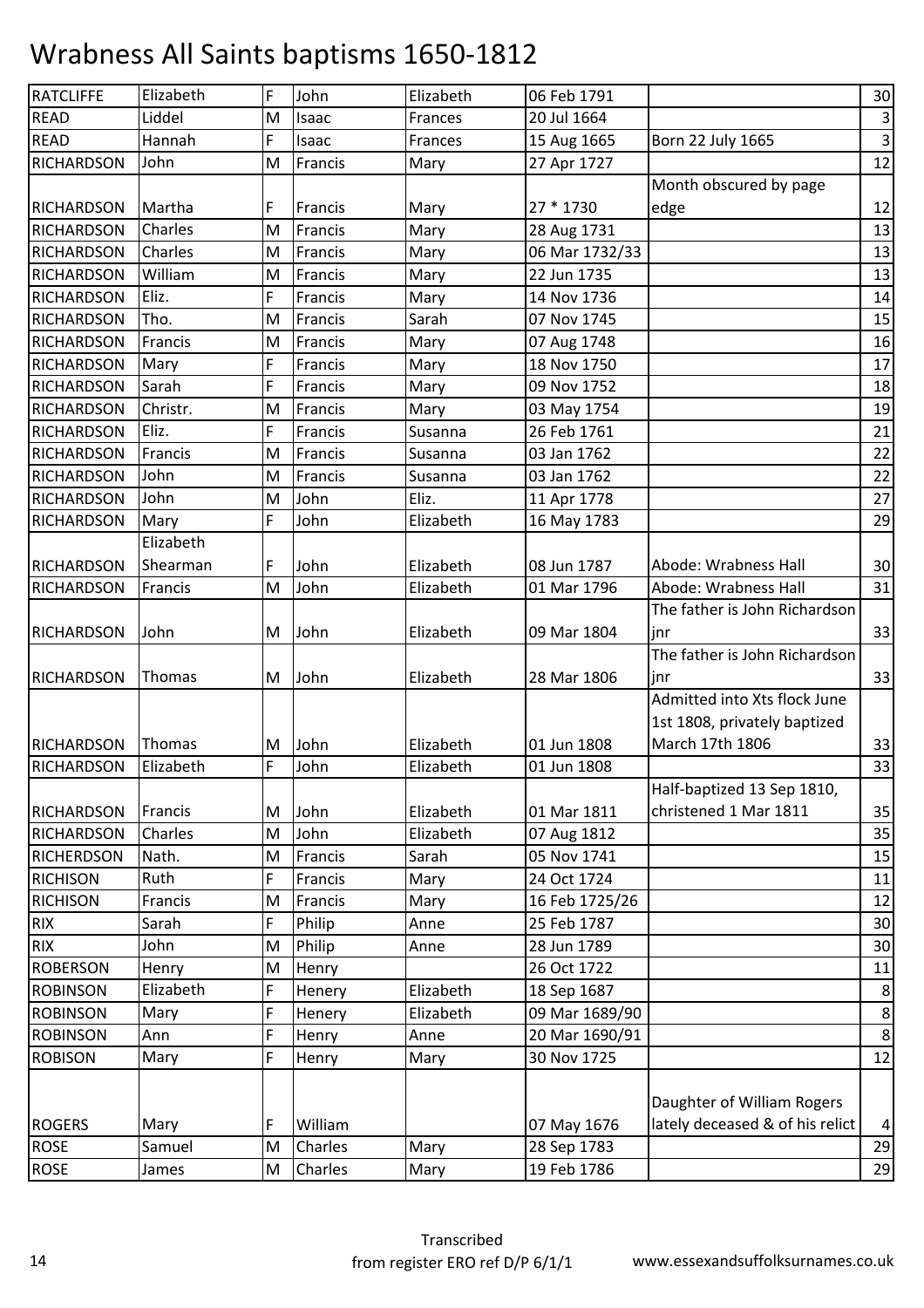| 30<br>Benjamin<br>M<br>31 Dec 1786<br>Anne<br>pauper.<br>30<br>F<br>Charles<br>Mary<br>29 Mar 1788<br>Mary<br>F<br>Elizabeth<br>30<br>12 Oct 1788<br>Natural daughter<br>Anne<br>F<br>Charles<br>30<br>Mary<br>24 Apr 1789<br>Mary<br>30<br>Mary Anne<br>F<br>Charles<br>19 Sep 1790<br>Mary<br>F<br>Charles<br>31<br>Hannah<br>14 Oct 1792<br>Mary<br>31<br>Richard<br>M<br>Charles<br>07 Feb 1795<br>Mary<br>32<br>F<br>Charles<br>Charlotte<br>13 Jan 1798<br>Mary<br>Robert<br>Robert<br>34<br>M<br>Mary<br>21 May 1809<br>Robert<br>35<br>William<br>15 Mar 1812<br>M<br>Mary<br>William<br>John<br>Sarah<br>13<br>M<br>14 Feb 1730/31<br>Thomas<br>William<br>13<br>Sarah<br>18 Feb 1732/33<br>M<br>Danl.<br>18<br>30 Dec 1750<br>M<br>Benjamin<br>Mary<br>Willm.<br>Danl.<br>18<br>24 Mar 1753<br>M<br>Mary<br>19<br>John<br>Danl.<br>29 Jun 1755<br>M<br>Mary<br>F<br>Sarah<br>Daniel<br>20<br>30 Oct 1757<br>Mary<br>21<br>David<br>M<br>Daniel<br>06 Apr 1760<br>Mary<br>Danl.<br>15<br>Danl.<br>09 Feb 1746/47<br>M<br>Mary<br>The mother's name is written<br>May, not Mary, but this<br>appears to be a spelling<br>16<br>F<br>Danl<br>16 Oct 1748<br>Mary<br>May<br>error.<br>F<br>Daniel<br>23<br>Susann<br>Mary<br>15 May 1763<br>F<br>Daniel<br>16 Mar 1764<br>23<br>Susanna<br>Mary<br>25<br>Jacob<br>M<br>Danl.<br>19 Jul 1767<br>Mary<br>F<br>26<br>Daniel<br>Ann<br>05 May 1771<br>Mary<br>F<br>Eliz.<br>26<br>Danl.<br>22 Feb 1774<br>Mary<br>F<br>Danl.<br>27<br>Elizabeth<br>Ann<br>06 Aug 1775<br>John<br>27<br>M<br>Daniel<br>Elizabeth<br>10 Aug 1777<br>28<br>F<br>Daniel<br>Eliz.<br>02 May 1779<br>Rebecca<br>Robt.<br>Danl.<br>Elizabeth<br>28<br>M<br>08 Sep 1782<br>31<br>15 Feb 1795<br>M<br>Eleanor<br>Jonas<br>Jonas<br>32<br>John<br>10 Mar 1799<br>M<br>Jonas<br>Eleanor<br>The mother is deceased. The<br>day of month is down the<br>middle of the register - it<br>starts with 1 but if any other<br>number follows, it's not<br>possible to read. The baptism<br>appears in the register after<br>* Jul 1800<br>Eleanor's burial on 5 July.<br>32<br>John<br>Eleanor<br>Μ<br>Jonas<br><b>ROWSE</b><br>Thomas<br>William<br>Sarah<br>14 Jul 1733<br>13<br>M<br>Willm.<br><b>ROWSE</b><br>Martha<br>F<br>28 Jan 1749/50<br>Ann<br><b>ROWSE</b><br>John<br>M<br>14 Sep 1760<br>Natural son<br>21<br>Ann<br>Alexander<br>Thomas<br>29 Oct 1732<br>13<br>M<br>Thomas<br>Elizabeth<br>27 Jul 1701<br>$\overline{7}$<br>John<br>M<br>$\boldsymbol{9}$<br>Robert<br>Robert<br>18 Dec 1707<br>Mary<br>M<br>F<br>Rot.<br>23 Apr 1708<br>9<br>Mary<br>Mary |                 |  |  | Natural son of Anne Rose. A |  |
|-------------------------------------------------------------------------------------------------------------------------------------------------------------------------------------------------------------------------------------------------------------------------------------------------------------------------------------------------------------------------------------------------------------------------------------------------------------------------------------------------------------------------------------------------------------------------------------------------------------------------------------------------------------------------------------------------------------------------------------------------------------------------------------------------------------------------------------------------------------------------------------------------------------------------------------------------------------------------------------------------------------------------------------------------------------------------------------------------------------------------------------------------------------------------------------------------------------------------------------------------------------------------------------------------------------------------------------------------------------------------------------------------------------------------------------------------------------------------------------------------------------------------------------------------------------------------------------------------------------------------------------------------------------------------------------------------------------------------------------------------------------------------------------------------------------------------------------------------------------------------------------------------------------------------------------------------------------------------------------------------------------------------------------------------------------------------------------------------------------------------------------------------------------------------------------------------------------------------------------------------------------------------------------------------------------------------------------------------------------------------------------------------------------------------------------------------------------------------------------------------------------------------------------------------------------------------------------------|-----------------|--|--|-----------------------------|--|
| 17                                                                                                                                                                                                                                                                                                                                                                                                                                                                                                                                                                                                                                                                                                                                                                                                                                                                                                                                                                                                                                                                                                                                                                                                                                                                                                                                                                                                                                                                                                                                                                                                                                                                                                                                                                                                                                                                                                                                                                                                                                                                                                                                                                                                                                                                                                                                                                                                                                                                                                                                                                                        | <b>ROSE</b>     |  |  |                             |  |
|                                                                                                                                                                                                                                                                                                                                                                                                                                                                                                                                                                                                                                                                                                                                                                                                                                                                                                                                                                                                                                                                                                                                                                                                                                                                                                                                                                                                                                                                                                                                                                                                                                                                                                                                                                                                                                                                                                                                                                                                                                                                                                                                                                                                                                                                                                                                                                                                                                                                                                                                                                                           | <b>ROSE</b>     |  |  |                             |  |
|                                                                                                                                                                                                                                                                                                                                                                                                                                                                                                                                                                                                                                                                                                                                                                                                                                                                                                                                                                                                                                                                                                                                                                                                                                                                                                                                                                                                                                                                                                                                                                                                                                                                                                                                                                                                                                                                                                                                                                                                                                                                                                                                                                                                                                                                                                                                                                                                                                                                                                                                                                                           | <b>ROSE</b>     |  |  |                             |  |
|                                                                                                                                                                                                                                                                                                                                                                                                                                                                                                                                                                                                                                                                                                                                                                                                                                                                                                                                                                                                                                                                                                                                                                                                                                                                                                                                                                                                                                                                                                                                                                                                                                                                                                                                                                                                                                                                                                                                                                                                                                                                                                                                                                                                                                                                                                                                                                                                                                                                                                                                                                                           | <b>ROSE</b>     |  |  |                             |  |
|                                                                                                                                                                                                                                                                                                                                                                                                                                                                                                                                                                                                                                                                                                                                                                                                                                                                                                                                                                                                                                                                                                                                                                                                                                                                                                                                                                                                                                                                                                                                                                                                                                                                                                                                                                                                                                                                                                                                                                                                                                                                                                                                                                                                                                                                                                                                                                                                                                                                                                                                                                                           | <b>ROSE</b>     |  |  |                             |  |
|                                                                                                                                                                                                                                                                                                                                                                                                                                                                                                                                                                                                                                                                                                                                                                                                                                                                                                                                                                                                                                                                                                                                                                                                                                                                                                                                                                                                                                                                                                                                                                                                                                                                                                                                                                                                                                                                                                                                                                                                                                                                                                                                                                                                                                                                                                                                                                                                                                                                                                                                                                                           | <b>ROSE</b>     |  |  |                             |  |
|                                                                                                                                                                                                                                                                                                                                                                                                                                                                                                                                                                                                                                                                                                                                                                                                                                                                                                                                                                                                                                                                                                                                                                                                                                                                                                                                                                                                                                                                                                                                                                                                                                                                                                                                                                                                                                                                                                                                                                                                                                                                                                                                                                                                                                                                                                                                                                                                                                                                                                                                                                                           | <b>ROSE</b>     |  |  |                             |  |
|                                                                                                                                                                                                                                                                                                                                                                                                                                                                                                                                                                                                                                                                                                                                                                                                                                                                                                                                                                                                                                                                                                                                                                                                                                                                                                                                                                                                                                                                                                                                                                                                                                                                                                                                                                                                                                                                                                                                                                                                                                                                                                                                                                                                                                                                                                                                                                                                                                                                                                                                                                                           | <b>ROSE</b>     |  |  |                             |  |
|                                                                                                                                                                                                                                                                                                                                                                                                                                                                                                                                                                                                                                                                                                                                                                                                                                                                                                                                                                                                                                                                                                                                                                                                                                                                                                                                                                                                                                                                                                                                                                                                                                                                                                                                                                                                                                                                                                                                                                                                                                                                                                                                                                                                                                                                                                                                                                                                                                                                                                                                                                                           | <b>ROSE</b>     |  |  |                             |  |
|                                                                                                                                                                                                                                                                                                                                                                                                                                                                                                                                                                                                                                                                                                                                                                                                                                                                                                                                                                                                                                                                                                                                                                                                                                                                                                                                                                                                                                                                                                                                                                                                                                                                                                                                                                                                                                                                                                                                                                                                                                                                                                                                                                                                                                                                                                                                                                                                                                                                                                                                                                                           | <b>ROSE</b>     |  |  |                             |  |
|                                                                                                                                                                                                                                                                                                                                                                                                                                                                                                                                                                                                                                                                                                                                                                                                                                                                                                                                                                                                                                                                                                                                                                                                                                                                                                                                                                                                                                                                                                                                                                                                                                                                                                                                                                                                                                                                                                                                                                                                                                                                                                                                                                                                                                                                                                                                                                                                                                                                                                                                                                                           | <b>ROUSE</b>    |  |  |                             |  |
|                                                                                                                                                                                                                                                                                                                                                                                                                                                                                                                                                                                                                                                                                                                                                                                                                                                                                                                                                                                                                                                                                                                                                                                                                                                                                                                                                                                                                                                                                                                                                                                                                                                                                                                                                                                                                                                                                                                                                                                                                                                                                                                                                                                                                                                                                                                                                                                                                                                                                                                                                                                           | <b>ROUSE</b>    |  |  |                             |  |
|                                                                                                                                                                                                                                                                                                                                                                                                                                                                                                                                                                                                                                                                                                                                                                                                                                                                                                                                                                                                                                                                                                                                                                                                                                                                                                                                                                                                                                                                                                                                                                                                                                                                                                                                                                                                                                                                                                                                                                                                                                                                                                                                                                                                                                                                                                                                                                                                                                                                                                                                                                                           | <b>ROWLIN</b>   |  |  |                             |  |
|                                                                                                                                                                                                                                                                                                                                                                                                                                                                                                                                                                                                                                                                                                                                                                                                                                                                                                                                                                                                                                                                                                                                                                                                                                                                                                                                                                                                                                                                                                                                                                                                                                                                                                                                                                                                                                                                                                                                                                                                                                                                                                                                                                                                                                                                                                                                                                                                                                                                                                                                                                                           | <b>ROWLIN</b>   |  |  |                             |  |
|                                                                                                                                                                                                                                                                                                                                                                                                                                                                                                                                                                                                                                                                                                                                                                                                                                                                                                                                                                                                                                                                                                                                                                                                                                                                                                                                                                                                                                                                                                                                                                                                                                                                                                                                                                                                                                                                                                                                                                                                                                                                                                                                                                                                                                                                                                                                                                                                                                                                                                                                                                                           | <b>ROWLIN</b>   |  |  |                             |  |
|                                                                                                                                                                                                                                                                                                                                                                                                                                                                                                                                                                                                                                                                                                                                                                                                                                                                                                                                                                                                                                                                                                                                                                                                                                                                                                                                                                                                                                                                                                                                                                                                                                                                                                                                                                                                                                                                                                                                                                                                                                                                                                                                                                                                                                                                                                                                                                                                                                                                                                                                                                                           | <b>ROWLIN</b>   |  |  |                             |  |
|                                                                                                                                                                                                                                                                                                                                                                                                                                                                                                                                                                                                                                                                                                                                                                                                                                                                                                                                                                                                                                                                                                                                                                                                                                                                                                                                                                                                                                                                                                                                                                                                                                                                                                                                                                                                                                                                                                                                                                                                                                                                                                                                                                                                                                                                                                                                                                                                                                                                                                                                                                                           | <b>ROWLIN</b>   |  |  |                             |  |
|                                                                                                                                                                                                                                                                                                                                                                                                                                                                                                                                                                                                                                                                                                                                                                                                                                                                                                                                                                                                                                                                                                                                                                                                                                                                                                                                                                                                                                                                                                                                                                                                                                                                                                                                                                                                                                                                                                                                                                                                                                                                                                                                                                                                                                                                                                                                                                                                                                                                                                                                                                                           | <b>ROWLING</b>  |  |  |                             |  |
|                                                                                                                                                                                                                                                                                                                                                                                                                                                                                                                                                                                                                                                                                                                                                                                                                                                                                                                                                                                                                                                                                                                                                                                                                                                                                                                                                                                                                                                                                                                                                                                                                                                                                                                                                                                                                                                                                                                                                                                                                                                                                                                                                                                                                                                                                                                                                                                                                                                                                                                                                                                           |                 |  |  |                             |  |
|                                                                                                                                                                                                                                                                                                                                                                                                                                                                                                                                                                                                                                                                                                                                                                                                                                                                                                                                                                                                                                                                                                                                                                                                                                                                                                                                                                                                                                                                                                                                                                                                                                                                                                                                                                                                                                                                                                                                                                                                                                                                                                                                                                                                                                                                                                                                                                                                                                                                                                                                                                                           |                 |  |  |                             |  |
|                                                                                                                                                                                                                                                                                                                                                                                                                                                                                                                                                                                                                                                                                                                                                                                                                                                                                                                                                                                                                                                                                                                                                                                                                                                                                                                                                                                                                                                                                                                                                                                                                                                                                                                                                                                                                                                                                                                                                                                                                                                                                                                                                                                                                                                                                                                                                                                                                                                                                                                                                                                           |                 |  |  |                             |  |
|                                                                                                                                                                                                                                                                                                                                                                                                                                                                                                                                                                                                                                                                                                                                                                                                                                                                                                                                                                                                                                                                                                                                                                                                                                                                                                                                                                                                                                                                                                                                                                                                                                                                                                                                                                                                                                                                                                                                                                                                                                                                                                                                                                                                                                                                                                                                                                                                                                                                                                                                                                                           | <b>ROWLING</b>  |  |  |                             |  |
|                                                                                                                                                                                                                                                                                                                                                                                                                                                                                                                                                                                                                                                                                                                                                                                                                                                                                                                                                                                                                                                                                                                                                                                                                                                                                                                                                                                                                                                                                                                                                                                                                                                                                                                                                                                                                                                                                                                                                                                                                                                                                                                                                                                                                                                                                                                                                                                                                                                                                                                                                                                           | <b>ROWLING</b>  |  |  |                             |  |
|                                                                                                                                                                                                                                                                                                                                                                                                                                                                                                                                                                                                                                                                                                                                                                                                                                                                                                                                                                                                                                                                                                                                                                                                                                                                                                                                                                                                                                                                                                                                                                                                                                                                                                                                                                                                                                                                                                                                                                                                                                                                                                                                                                                                                                                                                                                                                                                                                                                                                                                                                                                           | <b>ROWLING</b>  |  |  |                             |  |
|                                                                                                                                                                                                                                                                                                                                                                                                                                                                                                                                                                                                                                                                                                                                                                                                                                                                                                                                                                                                                                                                                                                                                                                                                                                                                                                                                                                                                                                                                                                                                                                                                                                                                                                                                                                                                                                                                                                                                                                                                                                                                                                                                                                                                                                                                                                                                                                                                                                                                                                                                                                           | <b>ROWLING</b>  |  |  |                             |  |
|                                                                                                                                                                                                                                                                                                                                                                                                                                                                                                                                                                                                                                                                                                                                                                                                                                                                                                                                                                                                                                                                                                                                                                                                                                                                                                                                                                                                                                                                                                                                                                                                                                                                                                                                                                                                                                                                                                                                                                                                                                                                                                                                                                                                                                                                                                                                                                                                                                                                                                                                                                                           | <b>ROWLING</b>  |  |  |                             |  |
|                                                                                                                                                                                                                                                                                                                                                                                                                                                                                                                                                                                                                                                                                                                                                                                                                                                                                                                                                                                                                                                                                                                                                                                                                                                                                                                                                                                                                                                                                                                                                                                                                                                                                                                                                                                                                                                                                                                                                                                                                                                                                                                                                                                                                                                                                                                                                                                                                                                                                                                                                                                           | <b>ROWLING</b>  |  |  |                             |  |
|                                                                                                                                                                                                                                                                                                                                                                                                                                                                                                                                                                                                                                                                                                                                                                                                                                                                                                                                                                                                                                                                                                                                                                                                                                                                                                                                                                                                                                                                                                                                                                                                                                                                                                                                                                                                                                                                                                                                                                                                                                                                                                                                                                                                                                                                                                                                                                                                                                                                                                                                                                                           | <b>ROWLING</b>  |  |  |                             |  |
|                                                                                                                                                                                                                                                                                                                                                                                                                                                                                                                                                                                                                                                                                                                                                                                                                                                                                                                                                                                                                                                                                                                                                                                                                                                                                                                                                                                                                                                                                                                                                                                                                                                                                                                                                                                                                                                                                                                                                                                                                                                                                                                                                                                                                                                                                                                                                                                                                                                                                                                                                                                           | <b>ROWLING</b>  |  |  |                             |  |
|                                                                                                                                                                                                                                                                                                                                                                                                                                                                                                                                                                                                                                                                                                                                                                                                                                                                                                                                                                                                                                                                                                                                                                                                                                                                                                                                                                                                                                                                                                                                                                                                                                                                                                                                                                                                                                                                                                                                                                                                                                                                                                                                                                                                                                                                                                                                                                                                                                                                                                                                                                                           | <b>ROWLING</b>  |  |  |                             |  |
|                                                                                                                                                                                                                                                                                                                                                                                                                                                                                                                                                                                                                                                                                                                                                                                                                                                                                                                                                                                                                                                                                                                                                                                                                                                                                                                                                                                                                                                                                                                                                                                                                                                                                                                                                                                                                                                                                                                                                                                                                                                                                                                                                                                                                                                                                                                                                                                                                                                                                                                                                                                           | <b>ROWLING</b>  |  |  |                             |  |
|                                                                                                                                                                                                                                                                                                                                                                                                                                                                                                                                                                                                                                                                                                                                                                                                                                                                                                                                                                                                                                                                                                                                                                                                                                                                                                                                                                                                                                                                                                                                                                                                                                                                                                                                                                                                                                                                                                                                                                                                                                                                                                                                                                                                                                                                                                                                                                                                                                                                                                                                                                                           | <b>ROWLING</b>  |  |  |                             |  |
|                                                                                                                                                                                                                                                                                                                                                                                                                                                                                                                                                                                                                                                                                                                                                                                                                                                                                                                                                                                                                                                                                                                                                                                                                                                                                                                                                                                                                                                                                                                                                                                                                                                                                                                                                                                                                                                                                                                                                                                                                                                                                                                                                                                                                                                                                                                                                                                                                                                                                                                                                                                           | <b>ROWLING</b>  |  |  |                             |  |
|                                                                                                                                                                                                                                                                                                                                                                                                                                                                                                                                                                                                                                                                                                                                                                                                                                                                                                                                                                                                                                                                                                                                                                                                                                                                                                                                                                                                                                                                                                                                                                                                                                                                                                                                                                                                                                                                                                                                                                                                                                                                                                                                                                                                                                                                                                                                                                                                                                                                                                                                                                                           |                 |  |  |                             |  |
|                                                                                                                                                                                                                                                                                                                                                                                                                                                                                                                                                                                                                                                                                                                                                                                                                                                                                                                                                                                                                                                                                                                                                                                                                                                                                                                                                                                                                                                                                                                                                                                                                                                                                                                                                                                                                                                                                                                                                                                                                                                                                                                                                                                                                                                                                                                                                                                                                                                                                                                                                                                           |                 |  |  |                             |  |
|                                                                                                                                                                                                                                                                                                                                                                                                                                                                                                                                                                                                                                                                                                                                                                                                                                                                                                                                                                                                                                                                                                                                                                                                                                                                                                                                                                                                                                                                                                                                                                                                                                                                                                                                                                                                                                                                                                                                                                                                                                                                                                                                                                                                                                                                                                                                                                                                                                                                                                                                                                                           |                 |  |  |                             |  |
|                                                                                                                                                                                                                                                                                                                                                                                                                                                                                                                                                                                                                                                                                                                                                                                                                                                                                                                                                                                                                                                                                                                                                                                                                                                                                                                                                                                                                                                                                                                                                                                                                                                                                                                                                                                                                                                                                                                                                                                                                                                                                                                                                                                                                                                                                                                                                                                                                                                                                                                                                                                           |                 |  |  |                             |  |
|                                                                                                                                                                                                                                                                                                                                                                                                                                                                                                                                                                                                                                                                                                                                                                                                                                                                                                                                                                                                                                                                                                                                                                                                                                                                                                                                                                                                                                                                                                                                                                                                                                                                                                                                                                                                                                                                                                                                                                                                                                                                                                                                                                                                                                                                                                                                                                                                                                                                                                                                                                                           |                 |  |  |                             |  |
|                                                                                                                                                                                                                                                                                                                                                                                                                                                                                                                                                                                                                                                                                                                                                                                                                                                                                                                                                                                                                                                                                                                                                                                                                                                                                                                                                                                                                                                                                                                                                                                                                                                                                                                                                                                                                                                                                                                                                                                                                                                                                                                                                                                                                                                                                                                                                                                                                                                                                                                                                                                           |                 |  |  |                             |  |
|                                                                                                                                                                                                                                                                                                                                                                                                                                                                                                                                                                                                                                                                                                                                                                                                                                                                                                                                                                                                                                                                                                                                                                                                                                                                                                                                                                                                                                                                                                                                                                                                                                                                                                                                                                                                                                                                                                                                                                                                                                                                                                                                                                                                                                                                                                                                                                                                                                                                                                                                                                                           |                 |  |  |                             |  |
|                                                                                                                                                                                                                                                                                                                                                                                                                                                                                                                                                                                                                                                                                                                                                                                                                                                                                                                                                                                                                                                                                                                                                                                                                                                                                                                                                                                                                                                                                                                                                                                                                                                                                                                                                                                                                                                                                                                                                                                                                                                                                                                                                                                                                                                                                                                                                                                                                                                                                                                                                                                           | <b>ROWLING</b>  |  |  |                             |  |
|                                                                                                                                                                                                                                                                                                                                                                                                                                                                                                                                                                                                                                                                                                                                                                                                                                                                                                                                                                                                                                                                                                                                                                                                                                                                                                                                                                                                                                                                                                                                                                                                                                                                                                                                                                                                                                                                                                                                                                                                                                                                                                                                                                                                                                                                                                                                                                                                                                                                                                                                                                                           |                 |  |  |                             |  |
|                                                                                                                                                                                                                                                                                                                                                                                                                                                                                                                                                                                                                                                                                                                                                                                                                                                                                                                                                                                                                                                                                                                                                                                                                                                                                                                                                                                                                                                                                                                                                                                                                                                                                                                                                                                                                                                                                                                                                                                                                                                                                                                                                                                                                                                                                                                                                                                                                                                                                                                                                                                           |                 |  |  |                             |  |
|                                                                                                                                                                                                                                                                                                                                                                                                                                                                                                                                                                                                                                                                                                                                                                                                                                                                                                                                                                                                                                                                                                                                                                                                                                                                                                                                                                                                                                                                                                                                                                                                                                                                                                                                                                                                                                                                                                                                                                                                                                                                                                                                                                                                                                                                                                                                                                                                                                                                                                                                                                                           |                 |  |  |                             |  |
|                                                                                                                                                                                                                                                                                                                                                                                                                                                                                                                                                                                                                                                                                                                                                                                                                                                                                                                                                                                                                                                                                                                                                                                                                                                                                                                                                                                                                                                                                                                                                                                                                                                                                                                                                                                                                                                                                                                                                                                                                                                                                                                                                                                                                                                                                                                                                                                                                                                                                                                                                                                           | <b>SALLERS</b>  |  |  |                             |  |
|                                                                                                                                                                                                                                                                                                                                                                                                                                                                                                                                                                                                                                                                                                                                                                                                                                                                                                                                                                                                                                                                                                                                                                                                                                                                                                                                                                                                                                                                                                                                                                                                                                                                                                                                                                                                                                                                                                                                                                                                                                                                                                                                                                                                                                                                                                                                                                                                                                                                                                                                                                                           | <b>SALLOWES</b> |  |  |                             |  |
|                                                                                                                                                                                                                                                                                                                                                                                                                                                                                                                                                                                                                                                                                                                                                                                                                                                                                                                                                                                                                                                                                                                                                                                                                                                                                                                                                                                                                                                                                                                                                                                                                                                                                                                                                                                                                                                                                                                                                                                                                                                                                                                                                                                                                                                                                                                                                                                                                                                                                                                                                                                           | <b>SALLOWES</b> |  |  |                             |  |
|                                                                                                                                                                                                                                                                                                                                                                                                                                                                                                                                                                                                                                                                                                                                                                                                                                                                                                                                                                                                                                                                                                                                                                                                                                                                                                                                                                                                                                                                                                                                                                                                                                                                                                                                                                                                                                                                                                                                                                                                                                                                                                                                                                                                                                                                                                                                                                                                                                                                                                                                                                                           | <b>SALLOWES</b> |  |  |                             |  |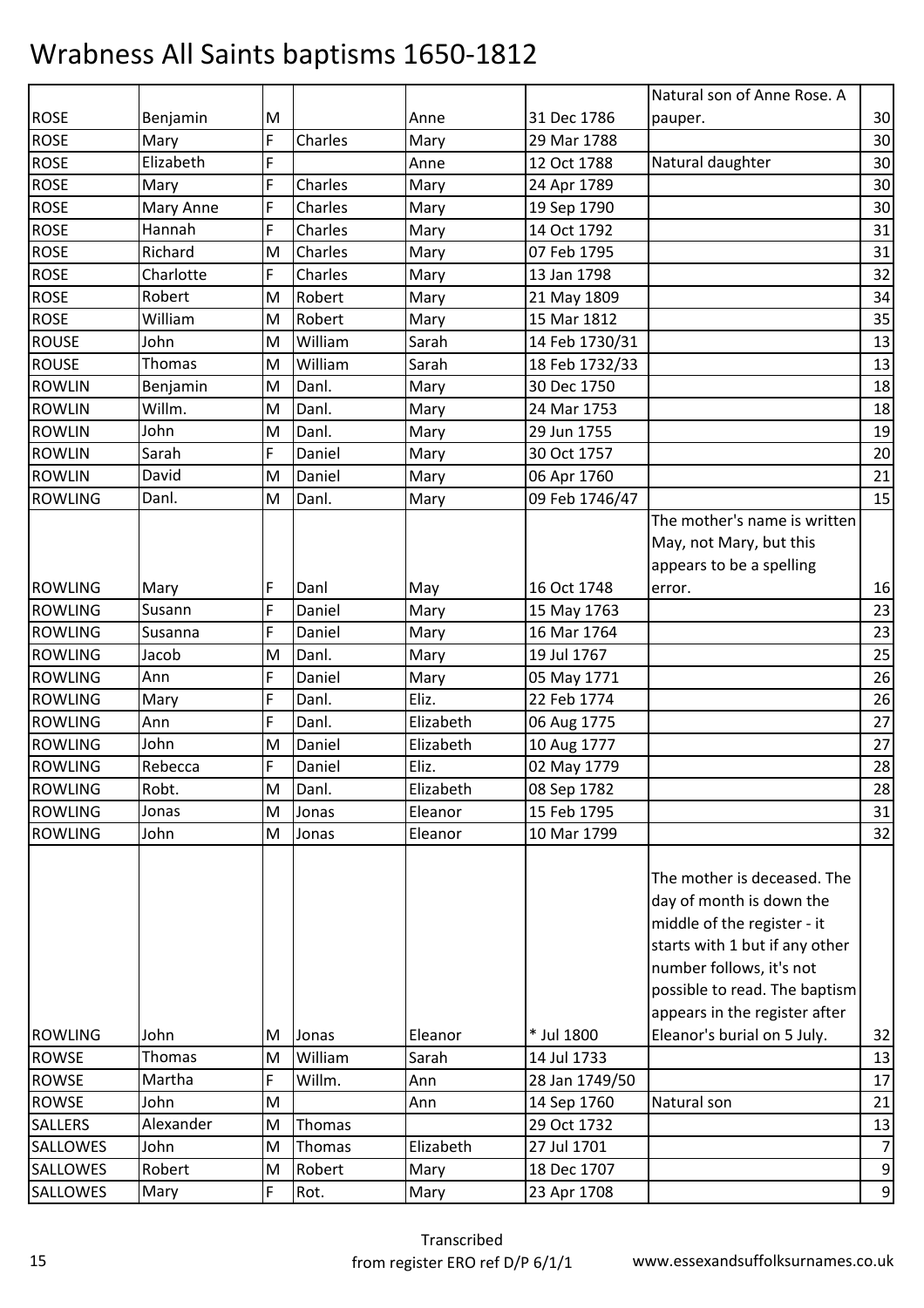| <b>SALLOWES</b> | John        | M | Robert    | Mary      | 02 May 1710    |                                                                                          | 10             |
|-----------------|-------------|---|-----------|-----------|----------------|------------------------------------------------------------------------------------------|----------------|
| <b>SALLOWES</b> | Elizabeth   | F | Robert    | Mary      | 23 Nov 1711    |                                                                                          | 10             |
| <b>SALLOWES</b> | Robert      | M | Robert    |           | 22 Mar 1711/12 |                                                                                          | $10\,$         |
| <b>SALLOWES</b> | Mary        | F | Robert    | Mary      | 01 Apr 1715    |                                                                                          | 11             |
|                 |             |   |           |           |                | Natural son of Robert                                                                    |                |
| <b>SALLOWES</b> | John        | M | Robert    | Mary      | 26 May 1715    | Sallowes & Mary Bulletout                                                                | 11             |
| <b>SALLOWES</b> | Mary        | F | Robert    | Mary      | 01 Apr 1716    |                                                                                          | $11\,$         |
| <b>SALLOWS</b>  | Elizabeth   | F | Thomas    | Elizabeth | 17 Nov 1696    |                                                                                          | $\overline{7}$ |
| <b>SALLOWS</b>  | Thomas      | M | Thomas    | Elizabeth | 05 Mar 1698/99 |                                                                                          | $\overline{7}$ |
| <b>SALLOWS</b>  | Robert      | M | Thomas    | Elizabeth | 30 Oct 1703    |                                                                                          | $\bf 8$        |
| <b>SALLOWS</b>  | Mary        | F | Robt.     | Mary      | 03 Apr 1743    |                                                                                          | 14             |
|                 |             |   |           |           |                | Entered twice on same page<br>once under heading for 1743<br>and again under heading for |                |
| <b>SALLOWS</b>  | Willm.      | M | Robert    | Mary      | 21 Feb 1743/44 | 1744                                                                                     | 14             |
| <b>SALLOWS</b>  | John        | M | Robt.     | Mary      | 05 Mar 1746/47 |                                                                                          | 15             |
| <b>SALLOWS</b>  | Saml.       | M | Robt.     | Mary      | 09 Nov 1749    |                                                                                          | 17             |
| <b>SALLOWS</b>  | Jonathan    | M | Robt.     | Mary      | 10 Feb 1754    |                                                                                          | 18             |
| <b>SALLOWS</b>  | Sarah       | F | Alex.     | Sarah     | 13 Nov 1757    |                                                                                          | 20             |
| <b>SALLOWS</b>  | Sarah       | F | Alexander | Sarah     | 23 Sep 1759    |                                                                                          | 20             |
| <b>SALLOWS</b>  | Mary        | F | Alex.     | Sarah     | 14 Mar 1761    |                                                                                          | 21             |
| <b>SALLOWS</b>  | Edward      | M | Alexr.    | Sarah     | 09 Jan 1762    |                                                                                          | 22             |
| <b>SALLOWS</b>  | Edward      | M | Alexdr.   | Sarah     | 08 May 1763    |                                                                                          | 22             |
| <b>SALLOWS</b>  | Mary        | F | Alexander | Sarah     | 15 Aug 1765    |                                                                                          | 24             |
| <b>SALLOWS</b>  | Robert      | M | Willm.    | Eliza.    | 08 Jul 1770    |                                                                                          | 25             |
| <b>SALLOWS</b>  | Alice       | F | Willm.    | Eliz.     | 04 Apr 1773    |                                                                                          | 26             |
| <b>SALLOWS</b>  | Elizabeth   | F | Willm.    | Eliz.     | 11 Feb 1776    |                                                                                          | 27             |
| <b>SALLOWS</b>  | Peggy Mary  | F | William   | Eliz.     | 28 Jun 1778    |                                                                                          | 27             |
| SALLOWS         | Samuel      | M | Saml.     | Sarah     | 19 Mar 1780    |                                                                                          | 28             |
| <b>SALLOWS</b>  | Willm.      | M | William   | Eliza.    | 26 Aug 1780    |                                                                                          | 28             |
| <b>SALLOWS</b>  | Jonathan    | M | Saml.     | Sarah     | 07 Feb 1782    |                                                                                          | 28             |
| <b>SALLOWS</b>  | Susanna     | F | William   | Elizabeth | 11 Apr 1784    |                                                                                          | 29             |
| <b>SALLOWS</b>  | Sarah       | F | William   | Elizabeth | 12 Sep 1790    |                                                                                          | 30             |
| SALLOWS         | James       | M | Samuel    | Sarah     | 01 May 1791    |                                                                                          | 30             |
| <b>SALLOWS</b>  | Hannah      | F | Samuel    | Sarah     | 02 Feb 1794    |                                                                                          | 31             |
| <b>SALLOWS</b>  | Samuel Goss | M |           | Margaret  | 17 May 1802    |                                                                                          | 32             |
|                 |             |   |           |           |                | Date impossible read,<br>surname very difficult to                                       |                |
| SALLOWS?        | Mary        | F | William   | Elizabeth | * * 1768       | read.                                                                                    | 25             |
| SANSUM          | Susan       | F | John      | Sarah     | 30 Aug 1732    |                                                                                          | 13             |
| SANSUM          | Elizabeth   | F | John      | Sarah     | 18 Mar 1734/35 |                                                                                          | 13             |
| SANSUM          | Eliz.       | F | John      | Sarah     | 13 Apr 1736    |                                                                                          | 14             |
| SANSUM          | John        | M | John      | Sarah     | 04 Mar 1742/43 |                                                                                          | 14             |
| SANSUM          | John        | M | John      | Sarah     | 04 Mar 1743/44 |                                                                                          | 14             |
| SAVAGE          | Nanny       | F | Israel    | Sarah     | 12 Nov 1703    |                                                                                          | 8              |
| SAVAGE          | Sarah       | F | Israel    | Sarah     | 21 Oct 1722    |                                                                                          | 10             |
| <b>SCARF</b>    | Elizabeth   | F | Thomas    | Elizabeth | 17 Apr 1808    |                                                                                          | 33             |
| <b>SCOTT</b>    | John        | M | John      | Sarah     | 05 Feb 1786    |                                                                                          | 29             |
| <b>SCOTT</b>    | Sarah       | F | John      | Sarah     | 23 Sep 1787    | A pauper                                                                                 | 30             |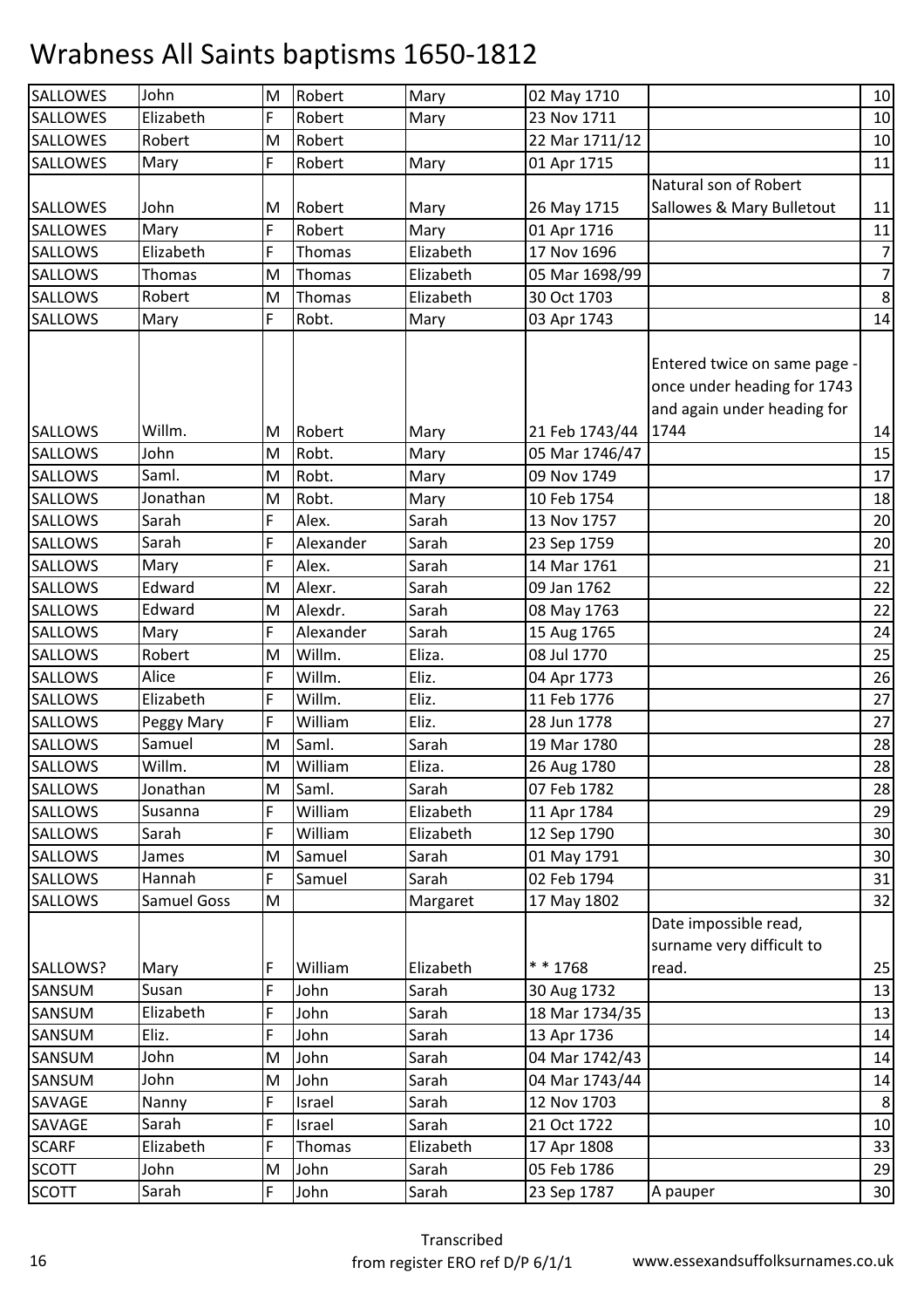| <b>SCOTT</b>    | William          | M  | John    | Sarah     | 21 Aug 1791    |                               | 30               |
|-----------------|------------------|----|---------|-----------|----------------|-------------------------------|------------------|
| <b>SCOTT</b>    | John             | M  | John    | Eliza     | 03 Jul 1808    |                               | 33               |
| <b>SCOTT</b>    | James            | M  | John    | Eliza     | 26 Feb 1809    |                               | 34               |
| <b>SCOTT</b>    | William          | M  | John    | Eliza     | 02 Aug 1812    |                               | 35               |
| <b>SEAGRAVE</b> | William          | M  | James   | Anne      | 05 Aug 1705    |                               | $\boldsymbol{6}$ |
|                 |                  |    |         |           |                | The natural son of Joseph     |                  |
| <b>SEAGRAVE</b> | Joseph           | M  | Joseph  | Anne      | 21 Jun 1712    | Pilgrim and Anne Seagrave     | 10               |
|                 |                  |    |         |           |                | Abode: Wix. Born 10 Nov       |                  |
| <b>SEXTON</b>   | John             | ΙM | Thomas  | Susan     | 16 Dec 1722    | 1722.                         | 11               |
| SHEARMAN        | <b>Mary Anne</b> | F  | John    | Mary      | 16 Sep 1804    |                               | 33               |
| SHEARMAN        | John             | M  | John    | Mary      | 20 Sep 1807    |                               | 33               |
| <b>SMITH</b>    | Isaac            | M  | Isaac   | Ann       | 31 Jul 1768    |                               | 25               |
| <b>SMITH</b>    | Sarah            | F  | John    | Mary      | 21 Nov 1773    |                               | 26               |
| <b>SMITH</b>    | Mary             | F  | John    | Mary      | 03 Mar 1776    |                               | 27               |
| <b>SMITH</b>    | John             | M  | John    | Mary      | 13 May 1778    |                               | 27               |
| <b>SMITH</b>    | Saml.            | M  | John    | Mary      | 15 Jul 1781    |                               | 28               |
| <b>SMITH</b>    | Willm.           | M  | John    | Mary      | 17 Jul 1783    |                               | 29               |
| <b>SMITH</b>    | Charles          | M  | John    | Mary      | 12 Feb 1786    |                               | 29               |
| <b>SPENLEY</b>  | Francis          | M  | Francis | Elizabeth | 31 May 1732    |                               | 13               |
| <b>SPENLEY</b>  | Ann              | F  | Francis | Elizabeth | 11 Feb 1734/35 |                               | 13               |
| SPENLEY         | David            | M  | Francis | Elizabeth | 22 Apr 1736    |                               | 14               |
| SPENLEY         | George           | M  | George  | Mary      | 16 Oct 1736    |                               | 14               |
|                 |                  |    |         |           |                | A natural child. Not clear if |                  |
|                 |                  |    |         |           |                | surname is that of father or  |                  |
| <b>SPENLEY</b>  | Elizabeth        |    |         |           | 28 May 1749    | mother.                       | 17               |
| <b>STARLING</b> | Robert           | M  | Robert  | Susanna   | 18 Feb 1692/93 |                               | $\overline{7}$   |
| <b>STARLING</b> | Ann              | F  | William | Sarah     | 29 Jan 1696/97 |                               | $\overline{z}$   |
| <b>STARLING</b> | William          | M  | Robert  | Susanna   | 14 Mar 1696/97 |                               | $\overline{7}$   |
| <b>STARLING</b> | William          | M  | William | Sarah     | 10 Feb 1699/00 |                               | $\overline{7}$   |
| <b>STARLING</b> | John             | M  | Robert  | Susan     | 03 Oct 1702    |                               | $\overline{7}$   |
| <b>STARLING</b> | Jacob            | M  | William | Sarah     | 03 Oct 1703    |                               | 8 <sup>1</sup>   |
|                 |                  |    |         |           |                | Under the heading 1703 but    |                  |
|                 |                  |    |         |           |                | follows baptism from 6 Jan    |                  |
|                 |                  |    |         |           |                | 1703/4. So should this be 13  |                  |
| <b>STARLING</b> | James            | M  | Robert  | Susanna   | 29 Nov 1703    | Sep 1704?                     | 8                |
| <b>STARLING</b> | William          | M  | William | Sarah     | 08 Sep 1706    |                               | $\boldsymbol{9}$ |
| <b>STARLING</b> | Richd.           | M  | Robert  | Susan     | 13 Mar 1708/9  |                               | $\overline{9}$   |
|                 |                  |    |         |           |                | There are two baptisms        |                  |
|                 |                  |    |         |           |                | under the heading 1709. One   |                  |
|                 |                  |    |         |           |                | on 8 Jan 1709/10, and then    |                  |
|                 |                  |    |         |           |                | this one on 25 March. Should  |                  |
|                 |                  |    |         |           |                | this in fact be 1710, rather  |                  |
| <b>STARLING</b> | Elizabeth        | F  | William | Susan     | 25 Mar 1709    | than 1709?                    | $9\,$            |
| <b>STEBBING</b> | William          | M  | William | Mary      | 08 Apr 1792    |                               | 31               |
| <b>STEBBING</b> | Anne             | F  | William | Mary      | 05 Jul 1795    |                               | 31               |
| <b>STEBBING</b> | William          | M  | William | Mary      | 16 Oct 1796    |                               | 31               |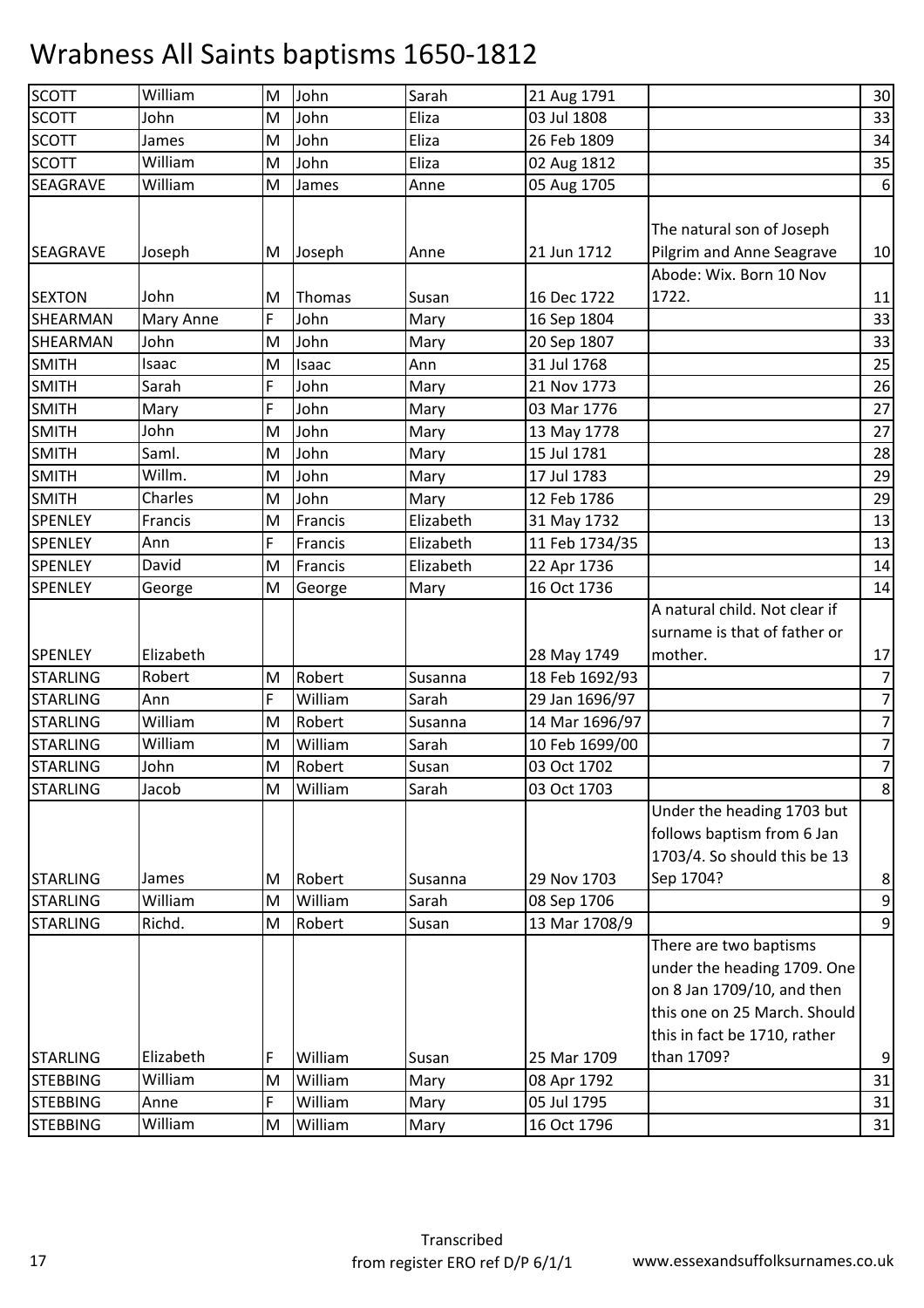|                    |           |   |          |           |                | A natural child [the names      |                         |
|--------------------|-----------|---|----------|-----------|----------------|---------------------------------|-------------------------|
|                    |           |   |          |           |                | implies her parents are         |                         |
|                    |           |   |          |           |                | married - perhaps she was       |                         |
| <b>STEBING</b>     | Eliza.    | F | Richard  | Susanna   | 09 Jun 1754    | born before their marriage?]    | 19                      |
| <b>STEPHENSON</b>  | John      | M | Tho.     | Susan     | 30 Sep 1722    |                                 | 10                      |
| <b>STEPHENSONE</b> | Barnaby   | M | Thomas   | Susan     | 30 Jan 1716/17 |                                 | 11                      |
| <b>STERLING</b>    | Anne      | F | Robert   | Susan     | 11 Nov 1705    |                                 | $\boldsymbol{6}$        |
| <b>STERLING</b>    | Susanna   | F | Robert   | Susanna   | 07 Apr 1695    |                                 | $\overline{7}$          |
|                    |           |   |          |           |                | Daughter of Mary Bennet         |                         |
|                    |           |   |          |           |                | and by her imputed unto         |                         |
| <b>STOCK</b>       | Mary      | F | John     | Mary      | 10 Mar 1670/71 | John Stock                      | $\mathbf{3}$            |
| <b>SURREY</b>      | Thomas    | M | Thomas   | Judith    | 07 Jan 1710/11 |                                 | 10                      |
| <b>SURREY</b>      | Elizabeth | F | Thomas   |           | 09 Nov 1712    |                                 | 10                      |
| <b>SURREY</b>      | Judith    | F | Thomas   | Judith    | 05 Dec 1714    |                                 | 11                      |
| <b>SURREY</b>      | John      | M | Thomas   | Judith    | 01 Apr 1716    |                                 | 11                      |
| <b>SURRY</b>       | Ann       | F | Thomas   | Ann       | 15 Dec 1734    |                                 | 13                      |
| <b>SURRY</b>       | John      | M | Tho.     | Ann       | 10 Nov 1745    |                                 | 15                      |
| <b>SURRY</b>       | Eliza     | F | Thos.    | Mary      | 03 Nov 1754    |                                 | 19                      |
| <b>SURRY</b>       | Mary      | F | Thos.    | Mary      | 20 Aug 1756    |                                 | 19                      |
| <b>SURRY</b>       | Jonathan  | M | Thos.    | Mary      | 03 Aug 1760    |                                 | 21                      |
| <b>SURRY</b>       | William   | M | Thos.    | Mary      | 23 Sep 1764    |                                 | 23                      |
| <b>SURRY</b>       | Ann       | F | Thos.    | Mary      | 06 Oct 1771    |                                 | 26                      |
|                    |           |   |          |           |                | Daughter of Alice Tailer late   |                         |
|                    |           |   |          |           |                | of Wrabness deceased. Child     |                         |
| <b>TAILER</b>      | Mary      | F |          | Alice     | 27 May 1650    | aged 7.                         | $\overline{2}$          |
| <b>TALMASH</b>     | Elizabeth | F | Jonathan | Elizabeth | 15 Dec 1715    |                                 | 11                      |
| <b>TANBALL</b>     | Elizabeth |   |          | Elizabeth | 29 Jan 1748/49 | Natural child                   | 17                      |
| <b>TAYLOR</b>      | John      | M | Thomas   | Mary      | 03 Dec 1660    |                                 | $\overline{a}$          |
| <b>TAYLOR</b>      | Mathie    | F | Thomas   | Mary      | 27 May 1665    |                                 | $\overline{\mathbf{3}}$ |
| <b>TAYLOR</b>      | Susan     | F | Thomas   | Mary      | 15 Oct 1666    |                                 | $\overline{\mathbf{3}}$ |
| <b>TAYLOR</b>      | Sarah     | F | Thomas   | Ann       | 13 Apr 1682    |                                 | $\overline{a}$          |
| <b>TERRY</b>       | John      | M | Richard  | Mary      | 22 Dec 1661    |                                 | $\overline{2}$          |
|                    |           |   |          |           |                |                                 |                         |
|                    |           |   |          |           |                | Abode: Ramsey. Squashed         |                         |
|                    |           |   |          |           |                | into the margin. The father's   |                         |
| <b>TOPLEY</b>      | Martha    |   | ?        | Martha    | 13 Jan 1668/69 | name is under the page edge.    | $\mathbf{3}$            |
|                    |           |   |          |           |                | A natural child. Day of month   |                         |
|                    |           |   |          |           |                | impossible to read, surname     |                         |
| <b>TORBUL</b>      | Jonathan  | M |          | Elizabeth | * Aug 1772     | difficult to read.              | 26                      |
| VESSEY             | William   | M | Charles  | Mary      | 07 Dec 1685    | Of Wickes Parkhall              | $\mathsf S$             |
| VESSEY             | Mary      | F | Charles  | Mary      | 14 Nov 1690    |                                 | $\bf 8$                 |
|                    |           |   |          |           |                |                                 |                         |
|                    |           |   |          |           |                | Received publickly. Aged 22     |                         |
|                    |           |   |          |           |                | years. (No parents' names in    |                         |
|                    |           |   |          |           |                | register - not clear if surname |                         |
| <b>WADE</b>        | William   |   |          |           | 03 Sep 1797    | is that of mother or father.)   | 31                      |